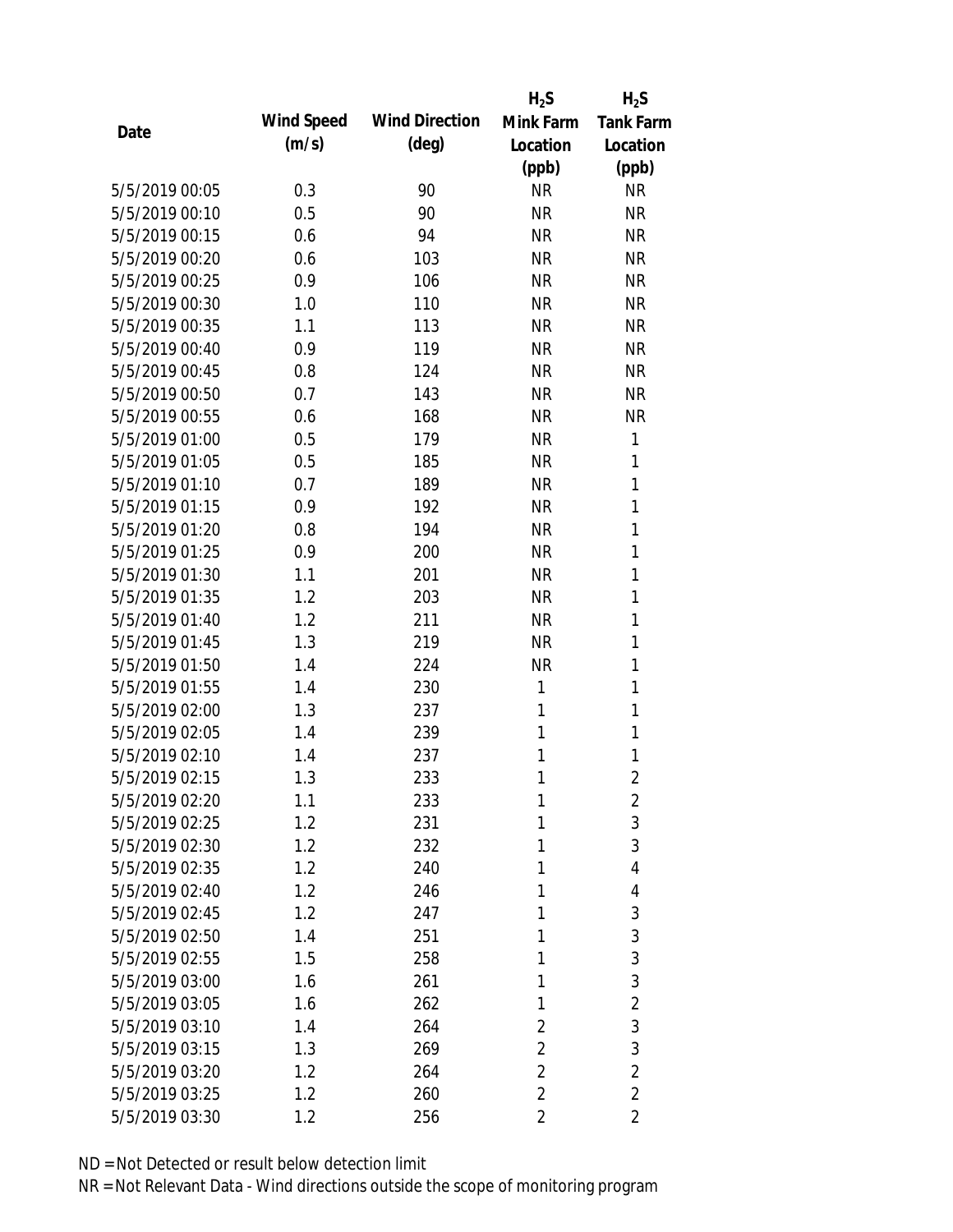|                |            |                       | $H_2S$         | $H_2S$           |
|----------------|------------|-----------------------|----------------|------------------|
| Date           | Wind Speed | <b>Wind Direction</b> | Mink Farm      | <b>Tank Farm</b> |
|                | (m/s)      | $(\text{deg})$        | Location       | Location         |
|                |            |                       | (ppb)          | (ppb)            |
| 5/5/2019 03:35 | 1.2        | 253                   | 1              | 2                |
| 5/5/2019 03:40 | 1.3        | 251                   | 1              | $\overline{2}$   |
| 5/5/2019 03:45 | 1.6        | 251                   | 1              | $\overline{2}$   |
| 5/5/2019 03:50 | 1.6        | 255                   | 1              | $\overline{2}$   |
| 5/5/2019 03:55 | 1.6        | 259                   | 1              | 1                |
| 5/5/2019 04:00 | 1.5        | 262                   | 1              | $\overline{2}$   |
| 5/5/2019 04:05 | 1.4        | 264                   | 1              | 1                |
| 5/5/2019 04:10 | 1.4        | 263                   | 1              | $\overline{2}$   |
| 5/5/2019 04:15 | 1.4        | 260                   | 1              | $\overline{2}$   |
| 5/5/2019 04:20 | 1.4        | 256                   | 1              | $\overline{2}$   |
| 5/5/2019 04:25 | 1.5        | 252                   | 1              | $\overline{2}$   |
| 5/5/2019 04:30 | 1.5        | 248                   | 1              | $\overline{2}$   |
| 5/5/2019 04:35 | 1.6        | 248                   | 1              | $\overline{2}$   |
| 5/5/2019 04:40 | 1.6        | 253                   | 1              | $\overline{2}$   |
| 5/5/2019 04:45 | 1.5        | 261                   | 1              | 3                |
| 5/5/2019 04:50 | 1.6        | 271                   | 1              | 3                |
| 5/5/2019 04:55 | 1.5        | 278                   | 1              | <b>NR</b>        |
| 5/5/2019 05:00 | 1.5        | 283                   | 1              | <b>NR</b>        |
| 5/5/2019 05:05 | 1.5        | 284                   | 1              | <b>NR</b>        |
| 5/5/2019 05:10 | 1.3        | 280                   | 1              | <b>NR</b>        |
| 5/5/2019 05:15 | 1.3        | 269                   | 1              | 3                |
| 5/5/2019 05:20 | 1.3        | 254                   | $\overline{2}$ | 3                |
| 5/5/2019 05:25 | 1.2        | 244                   | $\overline{2}$ | $\overline{2}$   |
| 5/5/2019 05:30 | 1.2        | 238                   | 1              | 3                |
| 5/5/2019 05:35 | 1.2        | 235                   | 1              | 3                |
| 5/5/2019 05:40 | 1.4        | 237                   | 1              | 3                |
| 5/5/2019 05:45 | 1.4        | 242                   | 1              | 3                |
| 5/5/2019 05:50 | 1.3        | 246                   | 1              | 3                |
| 5/5/2019 05:55 | 1.3        | 247                   | 1              | 3                |
| 5/5/2019 06:00 | 1.2        | 248                   | 1              | 3                |
| 5/5/2019 06:05 | 1.1        | 250                   | 1              | 3                |
| 5/5/2019 06:10 | 1.0        | 252                   | 1              | $\overline{2}$   |
| 5/5/2019 06:15 | 1.1        | 256                   | 1              | 3                |
| 5/5/2019 06:20 | 1.2        | 260                   | 1              | 3                |
| 5/5/2019 06:25 | 1.3        | 262                   | 1              | 3                |
| 5/5/2019 06:30 | 1.3        | 259                   | $\overline{2}$ | 3                |
| 5/5/2019 06:35 | 1.3        | 255                   | $\overline{2}$ | 3                |
| 5/5/2019 06:40 | 1.4        | 254                   | $\overline{2}$ | 3                |
| 5/5/2019 06:45 | 1.4        | 252                   | $\overline{2}$ | 3                |
| 5/5/2019 06:50 | 1.5        | 249                   | $\overline{2}$ | 3                |
| 5/5/2019 06:55 | 1.5        | 245                   | $\overline{2}$ | 3                |
| 5/5/2019 07:00 | 1.5        | 241                   | $\overline{2}$ | 3                |
|                |            |                       |                |                  |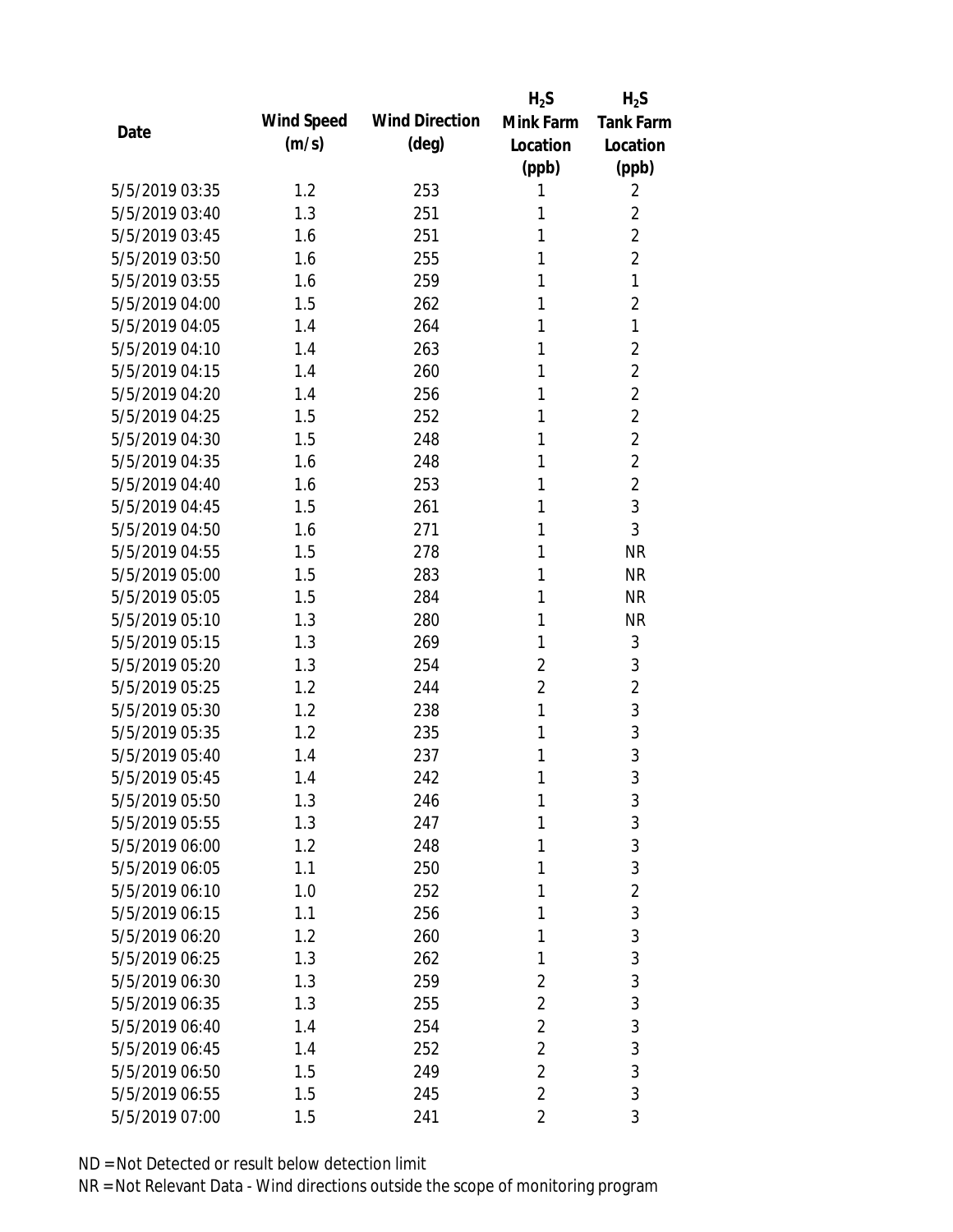|                |            |                       | $H_2S$         | $H_2S$           |
|----------------|------------|-----------------------|----------------|------------------|
| Date           | Wind Speed | <b>Wind Direction</b> | Mink Farm      | <b>Tank Farm</b> |
|                | (m/s)      | (deg)                 | Location       | Location         |
|                |            |                       | (ppb)          | (ppb)            |
| 5/5/2019 07:05 | 1.4        | 241                   | 2              | 4                |
| 5/5/2019 07:10 | 1.2        | 240                   | $\overline{2}$ | 4                |
| 5/5/2019 07:15 | 0.9        | 237                   | $\overline{2}$ | 4                |
| 5/5/2019 07:20 | 0.7        | 230                   | $\overline{2}$ | 5                |
| 5/5/2019 07:25 | 0.6        | 226                   | <b>NR</b>      | 4                |
| 5/5/2019 07:30 | 0.5        | 225                   | <b>NR</b>      | 4                |
| 5/5/2019 07:35 | 0.4        | 226                   | <b>NR</b>      | 5                |
| 5/5/2019 07:40 | 0.5        | 231                   | $\overline{2}$ | 4                |
| 5/5/2019 07:45 | 0.8        | 239                   | $\overline{2}$ | 5                |
| 5/5/2019 07:50 | 0.9        | 247                   | $\overline{2}$ | 4                |
| 5/5/2019 07:55 | 1.0        | 252                   | $\mathbf{1}$   | 4                |
| 5/5/2019 08:00 | 1.2        | 253                   | $\overline{2}$ | 4                |
| 5/5/2019 08:05 | 1.4        | 253                   | $\overline{2}$ | 4                |
| 5/5/2019 08:10 | 1.6        | 252                   | $\overline{2}$ | 3                |
| 5/5/2019 08:15 | 1.6        | 251                   | $\overline{2}$ | 3                |
| 5/5/2019 08:20 | 1.6        | 249                   | $\overline{2}$ | 3                |
| 5/5/2019 08:25 | 1.5        | 248                   | 2              | 3                |
| 5/5/2019 08:30 | 1.6        | 247                   | $\overline{2}$ | 3                |
| 5/5/2019 08:35 | 1.6        | 247                   | 1              | 3                |
| 5/5/2019 08:40 | 1.6        | 247                   | 1              | 3                |
| 5/5/2019 08:45 | 1.5        | 248                   | 1              | 3                |
| 5/5/2019 08:50 | 1.5        | 249                   | 1              | 3                |
| 5/5/2019 08:55 | 1.5        | 249                   | 1              | 3                |
| 5/5/2019 09:00 | 1.5        | 251                   | 1              | 3                |
| 5/5/2019 09:05 | 1.6        | 251                   | 1              | 3                |
| 5/5/2019 09:10 | 1.6        | 251                   | 1              | 3                |
| 5/5/2019 09:15 | 1.7        | 251                   | 1              | 3                |
| 5/5/2019 09:20 | 1.7        | 249                   | 1              | 3                |
| 5/5/2019 09:25 | 1.7        | 248                   | 1              | 4                |
| 5/5/2019 09:30 | 1.7        | 246                   | 1              | 4                |
| 5/5/2019 09:35 | 1.8        | 246                   | $\overline{2}$ | 3                |
| 5/5/2019 09:40 | 1.9        | 247                   | $\overline{2}$ | 4                |
| 5/5/2019 09:45 | 2.0        | 246                   | $\overline{2}$ | 4                |
| 5/5/2019 09:50 | 2.1        | 249                   | $\overline{2}$ | 3                |
| 5/5/2019 09:55 | 2.3        | 250                   | 1              | 3                |
| 5/5/2019 10:00 | 2.3        | 249                   | $\overline{2}$ | $\overline{2}$   |
| 5/5/2019 10:05 | 2.3        | 250                   | $\overline{2}$ | $\overline{2}$   |
| 5/5/2019 10:10 | 2.4        | 248                   | $\overline{2}$ | 1                |
| 5/5/2019 10:15 | 2.5        | 252                   | $\overline{2}$ | 1                |
| 5/5/2019 10:20 | 2.5        | 251                   | 1              | 1                |
| 5/5/2019 10:25 | 2.7        | 253                   | 2              | 1                |
| 5/5/2019 10:30 | 2.9        | 263                   | 1              | 1                |
|                |            |                       |                |                  |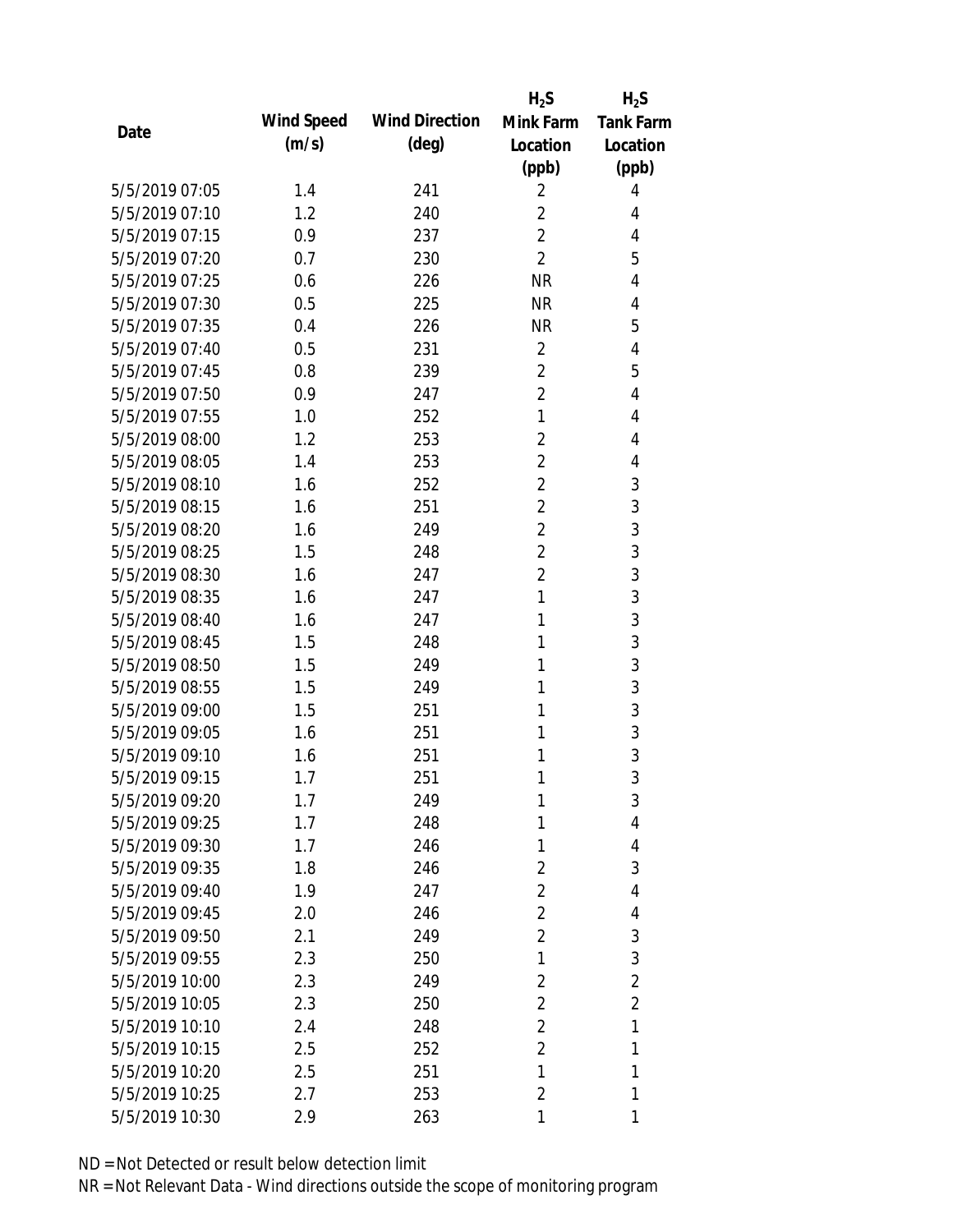|                |            |                       | $H_2S$         | $H_2S$           |
|----------------|------------|-----------------------|----------------|------------------|
| Date           | Wind Speed | <b>Wind Direction</b> | Mink Farm      | <b>Tank Farm</b> |
|                | (m/s)      | (deg)                 | Location       | Location         |
|                |            |                       | (ppb)          | (ppb)            |
| 5/5/2019 10:35 | 3.1        | 265                   | 1              | 1                |
| 5/5/2019 10:40 | 3.2        | 270                   | 1              | 1                |
| 5/5/2019 10:45 | 3.3        | 271                   | 1              | 1                |
| 5/5/2019 10:50 | 3.3        | 274                   | 1              | 1                |
| 5/5/2019 10:55 | 3.4        | 278                   | 1              | <b>NR</b>        |
| 5/5/2019 11:00 | 3.4        | 276                   | 1              | <b>NR</b>        |
| 5/5/2019 11:05 | 3.3        | 278                   | 1              | <b>NR</b>        |
| 5/5/2019 11:10 | 3.3        | 280                   | 1              | <b>NR</b>        |
| 5/5/2019 11:15 | 3.4        | 281                   | 1              | <b>NR</b>        |
| 5/5/2019 11:20 | 3.3        | 283                   | 1              | <b>NR</b>        |
| 5/5/2019 11:25 | 3.1        | 282                   | 1              | <b>NR</b>        |
| 5/5/2019 11:30 | 3.2        | 280                   | 2              | <b>NR</b>        |
| 5/5/2019 11:35 | 3.1        | 277                   | $\overline{2}$ | <b>NR</b>        |
| 5/5/2019 11:40 | 3.1        | 274                   | $\overline{2}$ | 1                |
| 5/5/2019 11:45 | 3.1        | 267                   | $\overline{2}$ | 1                |
| 5/5/2019 11:50 | 3.1        | 256                   | $\overline{2}$ | 1                |
| 5/5/2019 11:55 | 3.3        | 250                   | 1              | 1                |
| 5/5/2019 12:00 | 3.3        | 243                   | 1              | 1                |
| 5/5/2019 12:05 | 3.5        | 234                   | 1              | 1                |
| 5/5/2019 12:10 | 3.6        | 229                   | <b>NR</b>      | 1                |
| 5/5/2019 12:15 | 3.6        | 230                   | 1              | 1                |
| 5/5/2019 12:20 | 3.7        | 236                   | 1              | 1                |
| 5/5/2019 12:25 | 3.7        | 236                   | 1              | 1                |
| 5/5/2019 12:30 | 3.7        | 232                   | 1              | 1                |
| 5/5/2019 12:35 | 3.6        | 239                   | 1              | 1                |
| 5/5/2019 12:40 | 3.6        | 246                   | 1              | 1                |
| 5/5/2019 12:45 | 3.7        | 248                   | 1              | 1                |
| 5/5/2019 12:50 | 3.5        | 248                   | 1              | 1                |
| 5/5/2019 12:55 | 3.5        | 248                   | 1              | 1                |
| 5/5/2019 13:00 | 3.5        | 260                   | 1              | 1                |
| 5/5/2019 13:05 | 3.5        | 264                   | 1              | 1                |
| 5/5/2019 13:10 | 3.4        | 264                   | 1              | 1                |
| 5/5/2019 13:15 | 3.3        | 267                   | 1              | 1                |
| 5/5/2019 13:20 | 3.3        | 267                   | <b>ND</b>      | 1                |
| 5/5/2019 13:25 | 3.2        | 279                   | 1              | <b>NR</b>        |
| 5/5/2019 13:30 | 3.1        | 278                   | 1              | <b>NR</b>        |
| 5/5/2019 13:35 | 3.2        | 270                   | 1              | 1                |
| 5/5/2019 13:40 | 3.4        | 265                   | 1              | 1                |
| 5/5/2019 13:45 | 3.3        | 267                   | 1              | 1                |
| 5/5/2019 13:50 | 3.3        | 270                   | 1              | 1                |
| 5/5/2019 13:55 | 3.4        | 262                   | 1              | 1                |
|                |            |                       |                |                  |
| 5/5/2019 14:00 | 3.6        | 258                   | 1              | 1                |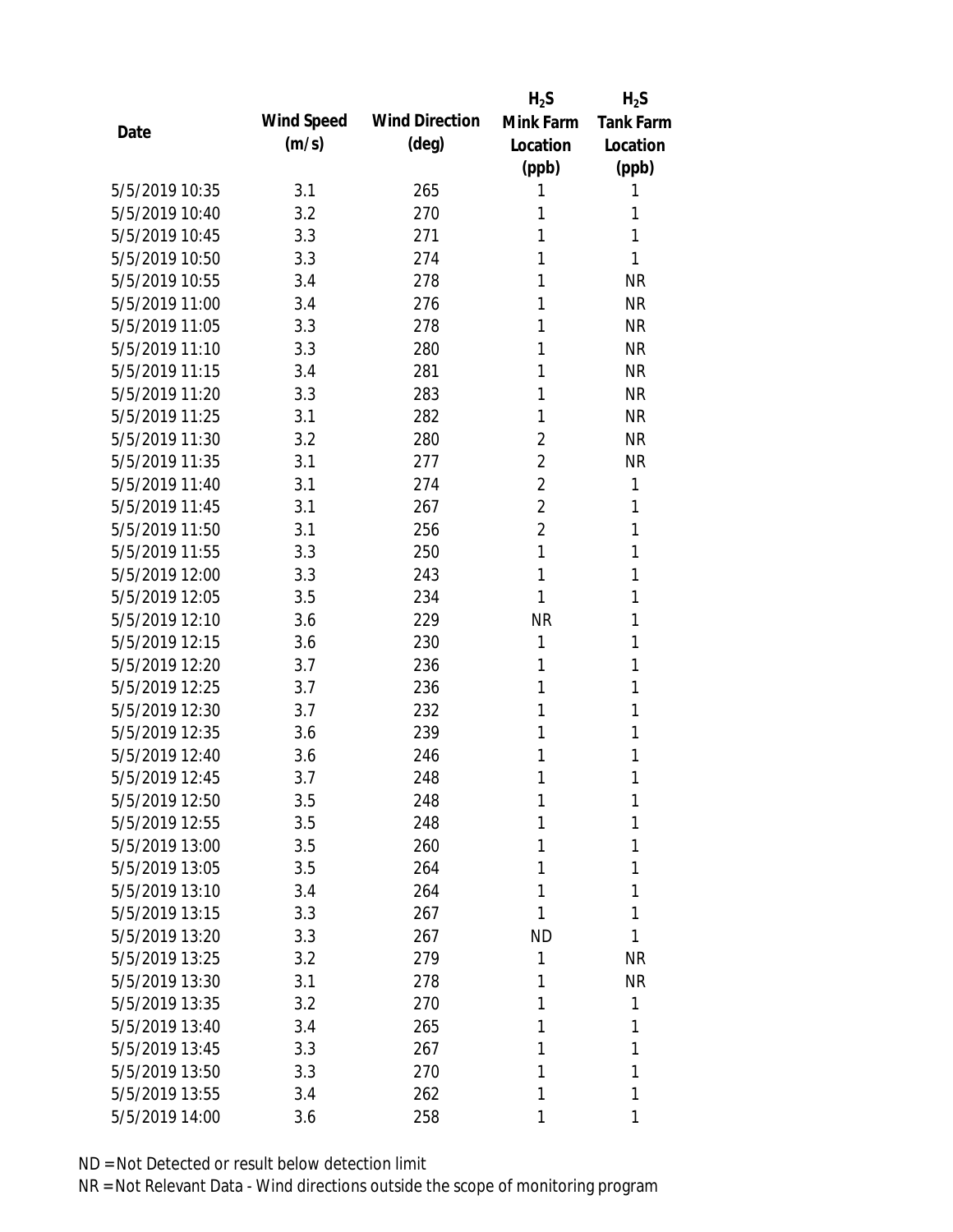|                |            |                       | $H_2S$       | $H_2S$           |
|----------------|------------|-----------------------|--------------|------------------|
| Date           | Wind Speed | <b>Wind Direction</b> | Mink Farm    | <b>Tank Farm</b> |
|                | (m/s)      | $(\text{deg})$        | Location     | Location         |
|                |            |                       | (ppb)        | (ppb)            |
| 5/5/2019 14:05 | 3.3        | 265                   | 1            | 1                |
| 5/5/2019 14:10 | 3.2        | 263                   | 1            | 1                |
| 5/5/2019 14:15 | 3.4        | 265                   | 1            | 1                |
| 5/5/2019 14:20 | 3.5        | 271                   | 1            | 1                |
| 5/5/2019 14:25 | 3.3        | 269                   | 1            | 1                |
| 5/5/2019 14:30 | 3.3        | 266                   | 1            | 1                |
| 5/5/2019 14:35 | 3.3        | 261                   | 1            | 1                |
| 5/5/2019 14:40 | 3.5        | 263                   | 1            | 1                |
| 5/5/2019 14:45 | 3.2        | 261                   | 1            | 1                |
| 5/5/2019 14:50 | 3.2        | 254                   | 1            | 1                |
| 5/5/2019 14:55 | 3.0        | 259                   | 1            | 1                |
| 5/5/2019 15:00 | 3.0        | 261                   | 1            | 1                |
| 5/5/2019 15:05 | 2.9        | 260                   | 1            | 1                |
| 5/5/2019 15:10 | 2.7        | 251                   | <b>NR</b>    | <b>NR</b>        |
| 5/5/2019 15:15 | 3.0        | 254                   | <b>NR</b>    | <b>NR</b>        |
| 5/5/2019 15:20 | 2.9        | 253                   | <b>NR</b>    | <b>NR</b>        |
| 5/5/2019 15:25 | 3.1        | 251                   | $\mathbf{1}$ | 1                |
| 5/5/2019 15:30 | 3.0        | 252                   | 1            | 1                |
| 5/5/2019 15:35 | 3.1        | 258                   | 1            | 1                |
| 5/5/2019 15:40 | 3.3        | 268                   | 1            | 1                |
| 5/5/2019 15:45 | 3.2        | 266                   | 1            | 1                |
| 5/5/2019 15:50 | 3.1        | 268                   | 1            | 1                |
| 5/5/2019 15:55 | 3.2        | 265                   | 1            | 1                |
| 5/5/2019 16:00 | 3.3        | 265                   | 1            | 1                |
| 5/5/2019 16:05 | 3.3        | 260                   | 1            | 1                |
| 5/5/2019 16:10 | 3.4        | 251                   | 1            | 1                |
| 5/5/2019 16:15 | 3.6        | 238                   | 1            | 1                |
| 5/5/2019 16:20 | 3.7        | 230                   | 1            | 1                |
| 5/5/2019 16:25 | 3.6        | 227                   | <b>NR</b>    | 1                |
| 5/5/2019 16:30 | 3.7        | 227                   | <b>NR</b>    | 1                |
| 5/5/2019 16:35 | 3.7        | 226                   | <b>NR</b>    | <b>ND</b>        |
| 5/5/2019 16:40 | 3.5        | 231                   | 1            | <b>ND</b>        |
| 5/5/2019 16:45 | 3.3        | 240                   | 1            | <b>ND</b>        |
| 5/5/2019 16:50 | 3.5        | 253                   | 1            | 1                |
| 5/5/2019 16:55 | 3.2        | 262                   | 1            | 1                |
| 5/5/2019 17:00 | 3.2        | 260                   | 1            | 1                |
| 5/5/2019 17:05 | 3.1        | 259                   | 1            | 1                |
| 5/5/2019 17:10 | 3.2        | 259                   | 1            | 1                |
| 5/5/2019 17:15 | 3.1        | 265                   | 1            | 1                |
| 5/5/2019 17:20 | 2.9        | 256                   | 1            | 1                |
| 5/5/2019 17:25 | 3.2        | 245                   | 1            | 1                |
|                |            |                       |              |                  |
| 5/5/2019 17:30 | 3.3        | 239                   | 1            | 1                |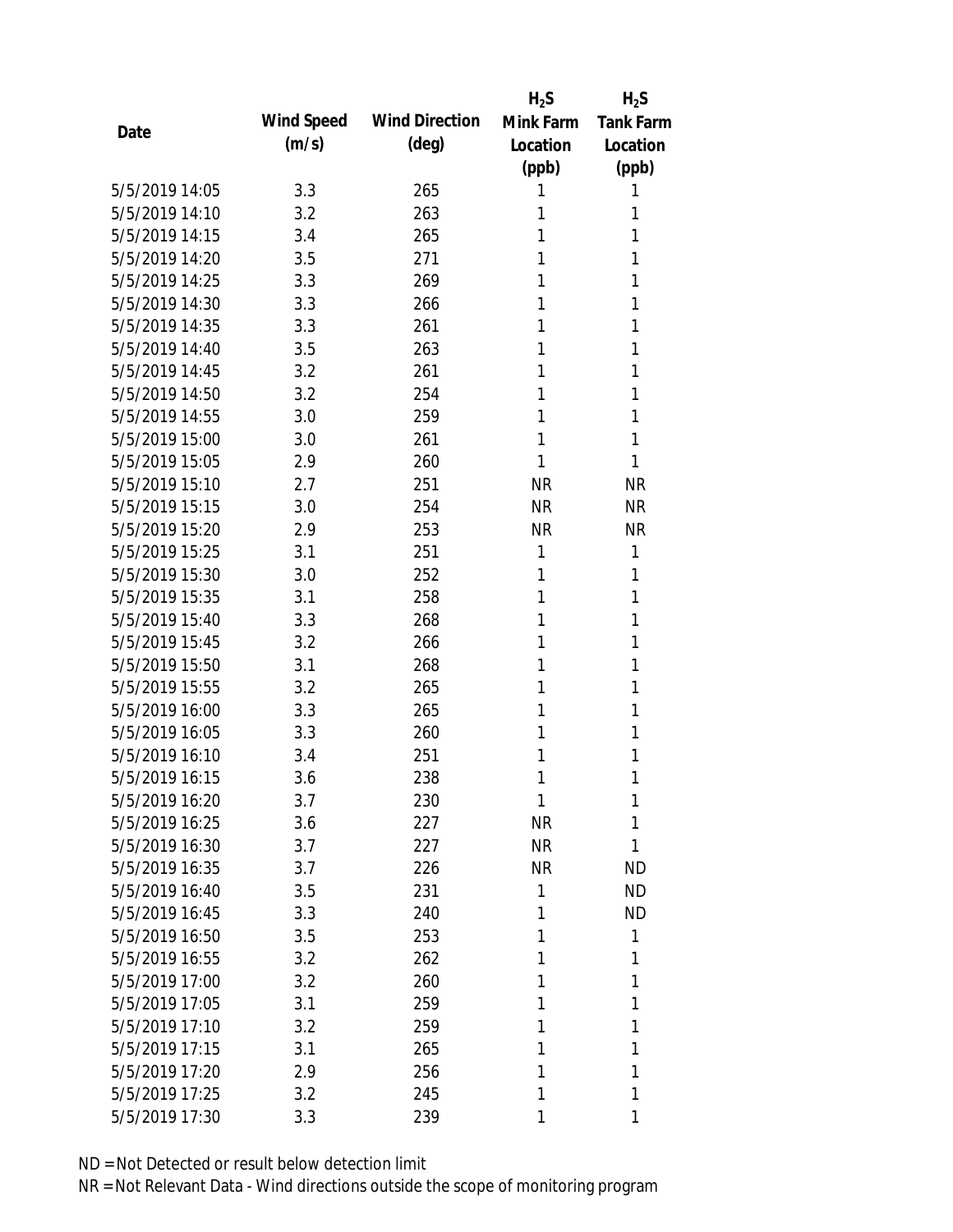|                |            |                       | $H_2S$         | $H_2S$           |
|----------------|------------|-----------------------|----------------|------------------|
| Date           | Wind Speed | <b>Wind Direction</b> | Mink Farm      | <b>Tank Farm</b> |
|                | (m/s)      | (deg)                 | Location       | Location         |
|                |            |                       | (ppb)          | (ppb)            |
| 5/5/2019 17:35 | 3.2        | 236                   | 1              | 1                |
| 5/5/2019 17:40 | 3.3        | 235                   | 1              | 1                |
| 5/5/2019 17:45 | 3.6        | 231                   | 1              | 1                |
| 5/5/2019 17:50 | 3.5        | 232                   | 1              | 1                |
| 5/5/2019 17:55 | 3.4        | 233                   | 1              | 1                |
| 5/5/2019 18:00 | 3.3        | 232                   | 1              | 1                |
| 5/5/2019 18:05 | 3.4        | 229                   | <b>NR</b>      | 1                |
| 5/5/2019 18:10 | 3.3        | 220                   | <b>NR</b>      | 1                |
| 5/5/2019 18:15 | 3.3        | 212                   | <b>NR</b>      | 1                |
| 5/5/2019 18:20 | 3.4        | 206                   | <b>NR</b>      | 1                |
| 5/5/2019 18:25 | 3.5        | 203                   | <b>NR</b>      | 1                |
| 5/5/2019 18:30 | 3.6        | 205                   | <b>NR</b>      | 1                |
| 5/5/2019 18:35 | 3.6        | 209                   | <b>NR</b>      | 1                |
| 5/5/2019 18:40 | 3.6        | 211                   | <b>NR</b>      | 1                |
| 5/5/2019 18:45 | 3.4        | 217                   | <b>NR</b>      | 1                |
| 5/5/2019 18:50 | 3.5        | 224                   | <b>NR</b>      | 1                |
| 5/5/2019 18:55 | 3.7        | 231                   | $\overline{2}$ | 1                |
| 5/5/2019 19:00 | 3.6        | 230                   | 1              | 1                |
| 5/5/2019 19:05 | 3.6        | 230                   | 1              | 1                |
| 5/5/2019 19:10 | 3.6        | 236                   | 1              | 1                |
| 5/5/2019 19:15 | 3.6        | 236                   | 1              | 1                |
| 5/5/2019 19:20 | 3.5        | 237                   | 1              | 1                |
| 5/5/2019 19:25 | 3.3        | 239                   | 1              | 1                |
| 5/5/2019 19:30 | 3.2        | 247                   | 1              | 1                |
| 5/5/2019 19:35 | 3.1        | 252                   | 1              | 1                |
| 5/5/2019 19:40 | 3.1        | 250                   | 1              | 1                |
| 5/5/2019 19:45 | 2.9        | 248                   | 1              | 1                |
| 5/5/2019 19:50 | 2.7        | 239                   | 1              | 1                |
| 5/5/2019 19:55 | 2.5        | 231                   | 1              | 1                |
| 5/5/2019 20:00 | 2.4        | 220                   | ΝR             | 1                |
| 5/5/2019 20:05 | 2.3        | 210                   | <b>NR</b>      | 1                |
| 5/5/2019 20:10 | 2.3        | 202                   | <b>NR</b>      | 1                |
| 5/5/2019 20:15 | 2.4        | 192                   | <b>NR</b>      | 1                |
| 5/5/2019 20:20 | 2.5        | 187                   | <b>NR</b>      | <b>ND</b>        |
| 5/5/2019 20:25 | 2.5        | 183                   | <b>NR</b>      | <b>ND</b>        |
| 5/5/2019 20:30 | 2.5        | 182                   | <b>NR</b>      | 1                |
| 5/5/2019 20:35 | 2.5        | 182                   | <b>NR</b>      | 1                |
| 5/5/2019 20:40 | 2.5        | 184                   | NR             | 1                |
| 5/5/2019 20:45 | 2.5        | 188                   | <b>NR</b>      | 1                |
| 5/5/2019 20:50 | 2.5        | 190                   | <b>NR</b>      | 1                |
| 5/5/2019 20:55 | 2.7        | 193                   | <b>NR</b>      | 1                |
| 5/5/2019 21:00 | 2.7        | 194                   | <b>NR</b>      | 1                |
|                |            |                       |                |                  |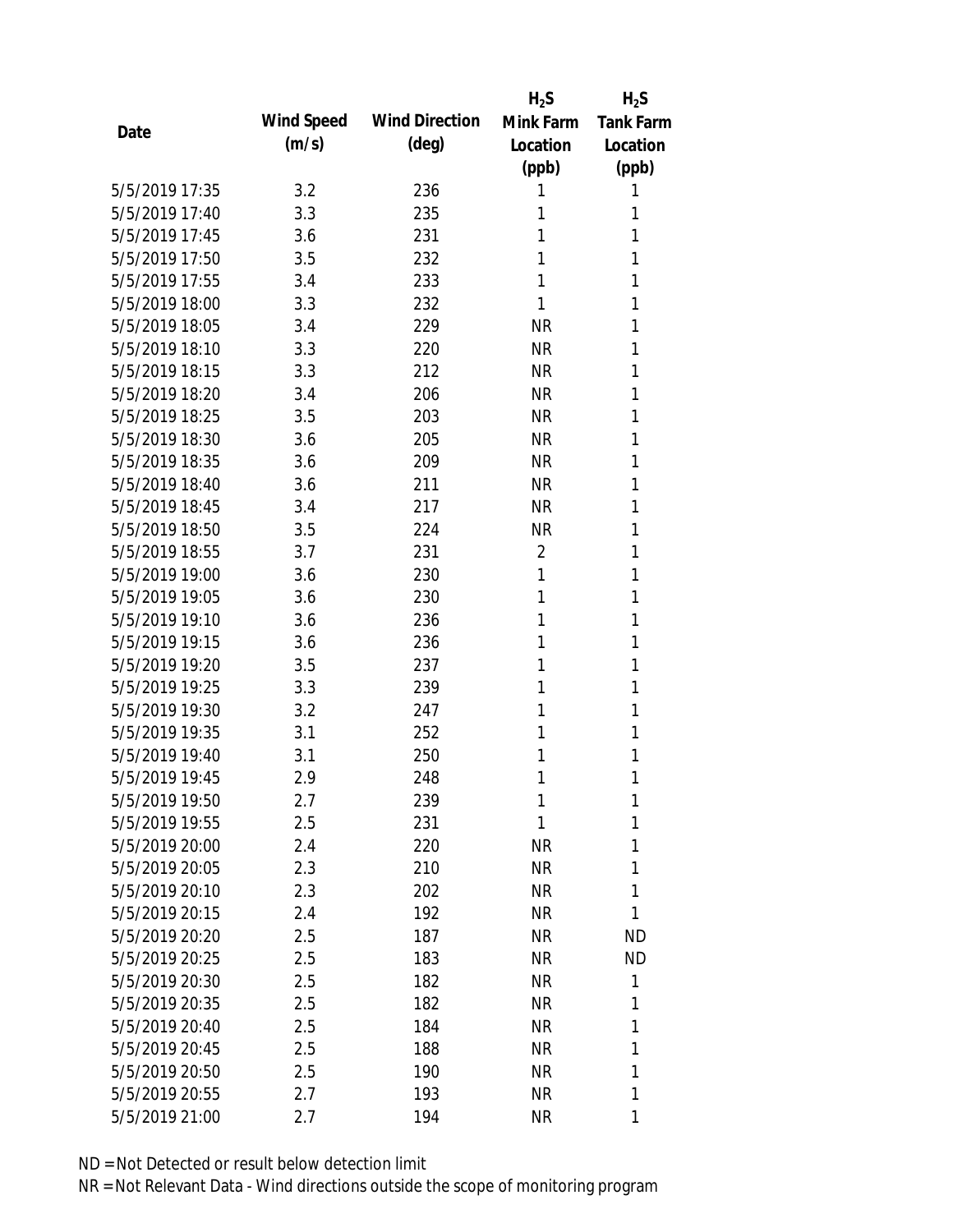|                |            |                       | $H_2S$       | $H_2S$           |
|----------------|------------|-----------------------|--------------|------------------|
|                | Wind Speed | <b>Wind Direction</b> | Mink Farm    | <b>Tank Farm</b> |
| Date           | (m/s)      | $(\text{deg})$        | Location     | Location         |
|                |            |                       | (ppb)        | (ppb)            |
| 5/5/2019 21:05 | 2.8        | 193                   | <b>NR</b>    | 1                |
| 5/5/2019 21:10 | 2.9        | 190                   | <b>NR</b>    | 1                |
| 5/5/2019 21:15 | 2.9        | 189                   | <b>NR</b>    | 1                |
| 5/5/2019 21:20 | 2.9        | 187                   | <b>NR</b>    | 1                |
| 5/5/2019 21:25 | 2.9        | 185                   | <b>NR</b>    | 1                |
| 5/5/2019 21:30 | 2.9        | 181                   | <b>NR</b>    | 1                |
| 5/5/2019 21:35 | 2.8        | 179                   | <b>NR</b>    | 1                |
| 5/5/2019 21:40 | 2.8        | 177                   | <b>NR</b>    | 1                |
| 5/5/2019 21:45 | 2.8        | 175                   | <b>NR</b>    | 1                |
| 5/5/2019 21:50 | 2.9        | 172                   | <b>NR</b>    | 1                |
| 5/5/2019 21:55 | 2.9        | 169                   | <b>NR</b>    | <b>NR</b>        |
| 5/5/2019 22:00 | 3.0        | 169                   | <b>NR</b>    | <b>NR</b>        |
| 5/5/2019 22:05 | 2.9        | 170                   | <b>NR</b>    | 1                |
| 5/5/2019 22:10 | 2.9        | 174                   | <b>NR</b>    | 1                |
| 5/5/2019 22:15 | 2.9        | 178                   | <b>NR</b>    | 1                |
| 5/5/2019 22:20 | 2.9        | 182                   | <b>NR</b>    | 1                |
| 5/5/2019 22:25 | 2.9        | 186                   | <b>NR</b>    | 1                |
| 5/5/2019 22:30 | 3.0        | 190                   | <b>NR</b>    | 1                |
| 5/5/2019 22:35 | 3.2        | 195                   | <b>NR</b>    | 1                |
| 5/5/2019 22:40 | 3.4        | 197                   | <b>NR</b>    | 1                |
| 5/5/2019 22:45 | 3.4        | 199                   | <b>NR</b>    | 1                |
| 5/5/2019 22:50 | 3.5        | 201                   | <b>NR</b>    | 1                |
| 5/5/2019 22:55 | 3.5        | 201                   | <b>NR</b>    | 1                |
| 5/5/2019 23:00 | 3.6        | 203                   | <b>NR</b>    | 1                |
| 5/5/2019 23:05 | 3.5        | 211                   | <b>NR</b>    | <b>NR</b>        |
| 5/5/2019 23:10 | 3.3        | 226                   | <b>NR</b>    | <b>NR</b>        |
| 5/5/2019 23:15 | 2.9        | 247                   | <b>NR</b>    | <b>NR</b>        |
| 5/5/2019 23:20 | 2.7        | 277                   | <b>NR</b>    | <b>NR</b>        |
| 5/5/2019 23:25 | 2.5        | 313                   | <b>NR</b>    | <b>NR</b>        |
| 5/5/2019 23:30 | 2.2        | 335                   | $\mathbf{1}$ | <b>NR</b>        |
| 5/5/2019 23:35 | 2.0        | 346                   | 1            | <b>NR</b>        |
| 5/5/2019 23:40 | 2.0        | 355                   | <b>NR</b>    | <b>NR</b>        |
| 5/5/2019 23:45 | 2.2        | $\overline{7}$        | <b>NR</b>    | <b>NR</b>        |
| 5/5/2019 23:50 | 2.0        | 23                    | $\mathbf{1}$ | <b>NR</b>        |
| 5/5/2019 23:55 | 2.0        | 30                    | $\mathbf{1}$ | <b>NR</b>        |
| 5/5/2019 24:00 | 2.0        | 37                    | 1            | <b>NR</b>        |
| 5/6/2019 00:05 | 2.0        | 45                    | <b>NR</b>    | <b>NR</b>        |
| 5/6/2019 00:10 | 1.8        | 52                    | <b>NR</b>    | <b>NR</b>        |
| 5/6/2019 00:15 | 1.7        | 51                    | <b>NR</b>    | <b>NR</b>        |
| 5/6/2019 00:20 | 1.6        | 59                    | <b>NR</b>    | <b>NR</b>        |
| 5/6/2019 00:25 | 1.6        | 70                    | <b>NR</b>    | <b>NR</b>        |
| 5/6/2019 00:30 | 1.5        | 77                    | <b>NR</b>    | <b>NR</b>        |
|                |            |                       |              |                  |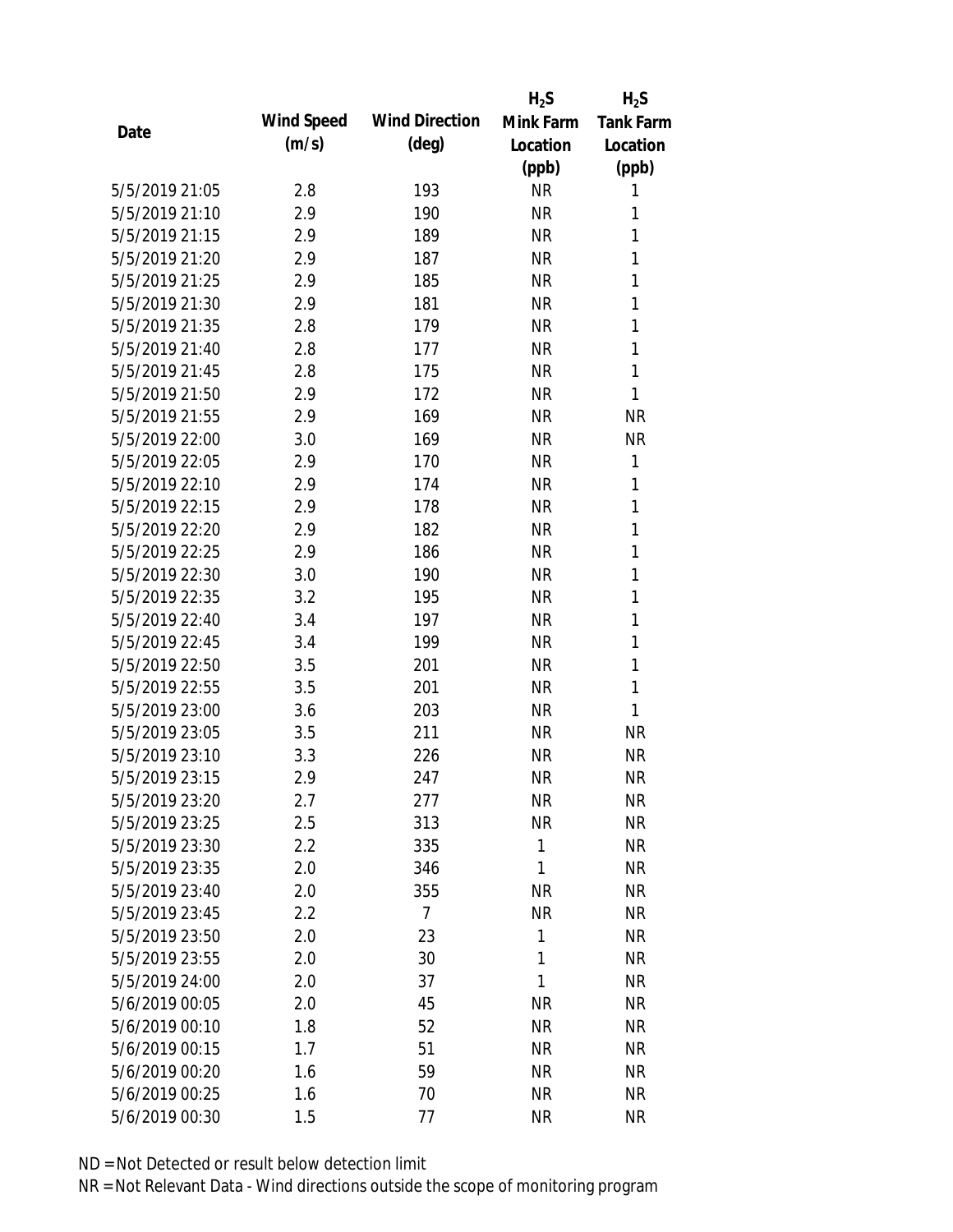|                |            |                       | $H_2S$    | $H_2S$           |
|----------------|------------|-----------------------|-----------|------------------|
| Date           | Wind Speed | <b>Wind Direction</b> | Mink Farm | <b>Tank Farm</b> |
|                | (m/s)      | $(\text{deg})$        | Location  | Location         |
|                |            |                       | (ppb)     | (ppb)            |
| 5/6/2019 00:35 | 1.5        | 78                    | <b>NR</b> | <b>NR</b>        |
| 5/6/2019 00:40 | 1.5        | 81                    | <b>NR</b> | <b>NR</b>        |
| 5/6/2019 00:45 | 1.6        | 86                    | <b>NR</b> | <b>NR</b>        |
| 5/6/2019 00:50 | 1.6        | 87                    | <b>NR</b> | <b>NR</b>        |
| 5/6/2019 00:55 | 1.5        | 88                    | <b>NR</b> | <b>NR</b>        |
| 5/6/2019 01:00 | 1.6        | 94                    | <b>NR</b> | <b>NR</b>        |
| 5/6/2019 01:05 | 1.6        | 100                   | <b>NR</b> | <b>NR</b>        |
| 5/6/2019 01:10 | 1.7        | 105                   | <b>NR</b> | <b>NR</b>        |
| 5/6/2019 01:15 | 1.8        | 112                   | <b>NR</b> | <b>NR</b>        |
| 5/6/2019 01:20 | 2.1        | 119                   | <b>NR</b> | <b>NR</b>        |
| 5/6/2019 01:25 | 2.3        | 124                   | <b>NR</b> | <b>NR</b>        |
| 5/6/2019 01:30 | 2.4        | 125                   | <b>NR</b> | <b>NR</b>        |
| 5/6/2019 01:35 | 2.6        | 128                   | <b>NR</b> | <b>NR</b>        |
| 5/6/2019 01:40 | 2.8        | 130                   | <b>NR</b> | <b>NR</b>        |
| 5/6/2019 01:45 | 2.9        | 131                   | <b>NR</b> | <b>NR</b>        |
| 5/6/2019 01:50 | 2.9        | 131                   | <b>NR</b> | <b>NR</b>        |
| 5/6/2019 01:55 | 2.9        | 132                   | <b>NR</b> | <b>NR</b>        |
| 5/6/2019 02:00 | 2.9        | 134                   | <b>NR</b> | <b>NR</b>        |
| 5/6/2019 02:05 | 2.9        | 136                   | <b>NR</b> | <b>NR</b>        |
| 5/6/2019 02:10 | 2.5        | 142                   | <b>NR</b> | <b>NR</b>        |
| 5/6/2019 02:15 | 2.3        | 153                   | <b>NR</b> | <b>NR</b>        |
| 5/6/2019 02:20 | 2.0        | 170                   | <b>NR</b> | <b>NR</b>        |
| 5/6/2019 02:25 | 1.7        | 186                   | <b>NR</b> | <b>NR</b>        |
| 5/6/2019 02:30 | 1.5        | 197                   | <b>NR</b> | $\mathbf{1}$     |
| 5/6/2019 02:35 | 1.3        | 207                   | <b>NR</b> | 1                |
| 5/6/2019 02:40 | 1.3        | 211                   | <b>NR</b> | $\mathbf{1}$     |
| 5/6/2019 02:45 | 1.5        | 204                   | <b>NR</b> | 1                |
| 5/6/2019 02:50 | 1.7        | 193                   | <b>NR</b> | 1                |
| 5/6/2019 02:55 | 1.8        | 187                   | <b>NR</b> | 1                |
| 5/6/2019 03:00 | 2.0        | 185                   | <b>NR</b> | 1                |
| 5/6/2019 03:05 | 2.0        | 181                   | <b>NR</b> | 1                |
| 5/6/2019 03:10 | 2.0        | 180                   | <b>NR</b> | 1                |
| 5/6/2019 03:15 | 2.1        | 182                   | <b>NR</b> | 1                |
| 5/6/2019 03:20 | 2.3        | 185                   | <b>NR</b> | 1                |
| 5/6/2019 03:25 | 2.5        | 188                   | <b>NR</b> | 1                |
| 5/6/2019 03:30 | 2.7        | 190                   | <b>NR</b> | 1                |
| 5/6/2019 03:35 | 2.9        | 190                   | <b>NR</b> | 1                |
| 5/6/2019 03:40 | 3.2        | 190                   | NR        | 1                |
| 5/6/2019 03:45 | 3.2        | 191                   | <b>NR</b> | 1                |
| 5/6/2019 03:50 | 3.2        | 193                   | <b>NR</b> | 1                |
| 5/6/2019 03:55 | 3.1        | 193                   | <b>NR</b> | 1                |
| 5/6/2019 04:00 | 3.2        | 194                   | <b>NR</b> | 1                |
|                |            |                       |           |                  |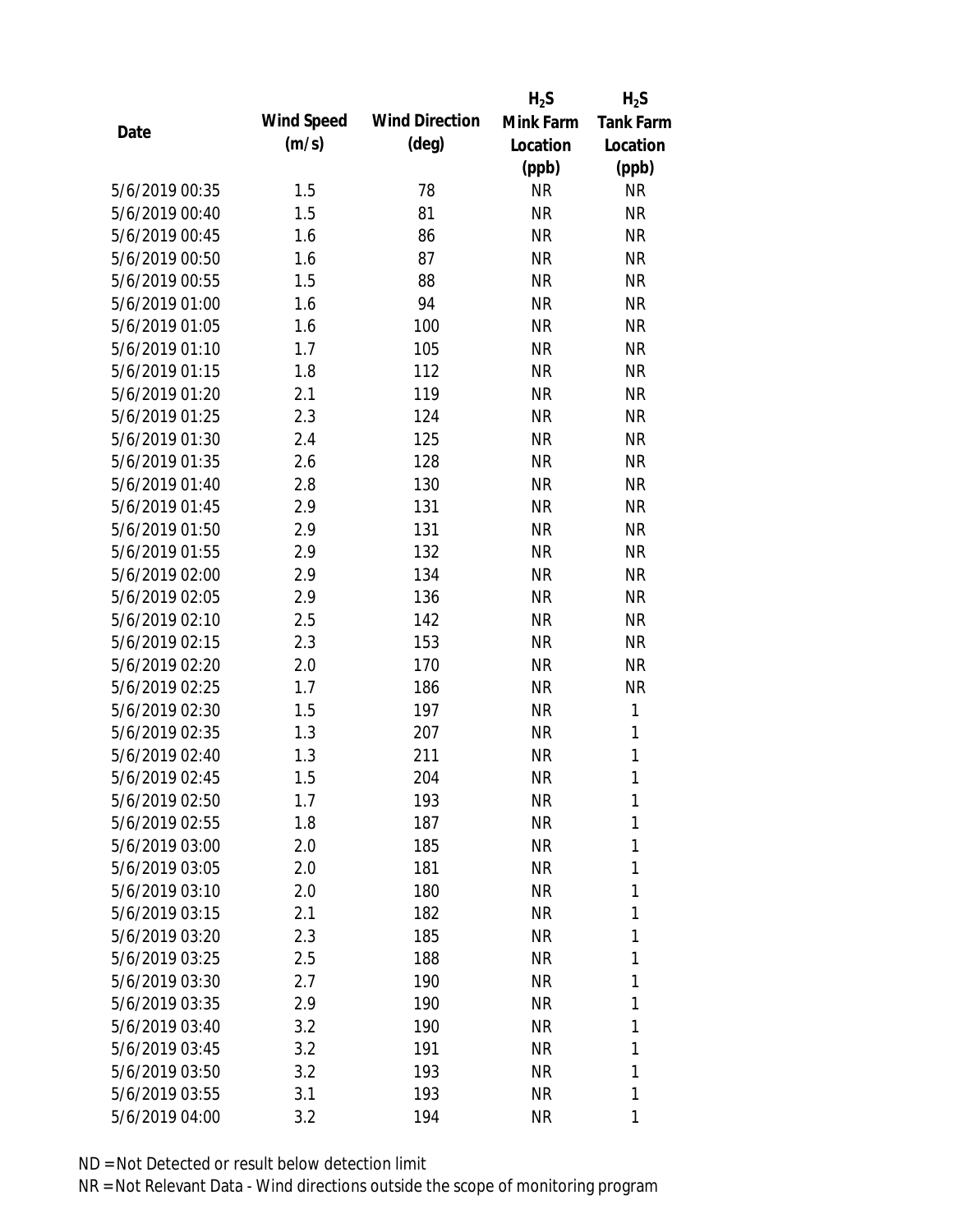|                |            |                       | $H_2S$    | $H_2S$           |
|----------------|------------|-----------------------|-----------|------------------|
| Date           | Wind Speed | <b>Wind Direction</b> | Mink Farm | <b>Tank Farm</b> |
|                | (m/s)      | $(\text{deg})$        | Location  | Location         |
|                |            |                       | (ppb)     | (ppb)            |
| 5/6/2019 04:05 | 3.3        | 195                   | <b>NR</b> | 1                |
| 5/6/2019 04:10 | 3.3        | 196                   | <b>NR</b> | 1                |
| 5/6/2019 04:15 | 3.3        | 196                   | <b>NR</b> | 1                |
| 5/6/2019 04:20 | 3.4        | 197                   | <b>NR</b> | 1                |
| 5/6/2019 04:25 | 3.3        | 196                   | <b>NR</b> | 1                |
| 5/6/2019 04:30 | 3.3        | 196                   | <b>NR</b> | 1                |
| 5/6/2019 04:35 | 3.3        | 197                   | <b>NR</b> | 1                |
| 5/6/2019 04:40 | 3.4        | 198                   | <b>NR</b> | 1                |
| 5/6/2019 04:45 | 3.5        | 197                   | <b>NR</b> | 1                |
| 5/6/2019 04:50 | 3.5        | 196                   | <b>NR</b> | 1                |
| 5/6/2019 04:55 | 3.5        | 196                   | <b>NR</b> | 1                |
| 5/6/2019 05:00 | 3.4        | 196                   | <b>NR</b> | 1                |
| 5/6/2019 05:05 | 3.3        | 196                   | <b>NR</b> | 1                |
| 5/6/2019 05:10 | 3.3        | 196                   | <b>NR</b> | 1                |
| 5/6/2019 05:15 | 3.1        | 197                   | <b>NR</b> | $\mathbf{1}$     |
| 5/6/2019 05:20 | 3.0        | 199                   | <b>NR</b> | 1                |
| 5/6/2019 05:25 | 2.9        | 199                   | <b>NR</b> | $\overline{2}$   |
| 5/6/2019 05:30 | 2.9        | 199                   | <b>NR</b> | $\overline{2}$   |
| 5/6/2019 05:35 | 2.8        | 199                   | <b>NR</b> | $\overline{2}$   |
| 5/6/2019 05:40 | 2.9        | 197                   | <b>NR</b> | $\overline{2}$   |
| 5/6/2019 05:45 | 3.1        | 196                   | <b>NR</b> | $\overline{2}$   |
| 5/6/2019 05:50 | 3.2        | 194                   | <b>NR</b> | $\overline{2}$   |
| 5/6/2019 05:55 | 3.2        | 192                   | <b>NR</b> | $\overline{2}$   |
| 5/6/2019 06:00 | 3.3        | 191                   | <b>NR</b> | $\overline{2}$   |
| 5/6/2019 06:05 | 3.2        | 189                   | <b>NR</b> | $\overline{2}$   |
| 5/6/2019 06:10 | 3.1        | 187                   | <b>NR</b> | $\overline{2}$   |
| 5/6/2019 06:15 | 3.0        | 184                   | <b>NR</b> | 1                |
| 5/6/2019 06:20 | 3.0        | 182                   | <b>NR</b> | 1                |
| 5/6/2019 06:25 | 3.0        | 182                   | <b>NR</b> | 1                |
| 5/6/2019 06:30 | 2.9        | 181                   | <b>NR</b> | 1                |
| 5/6/2019 06:35 | 2.9        | 181                   | <b>NR</b> | 1                |
| 5/6/2019 06:40 | 3.0        | 181                   | <b>NR</b> | <b>ND</b>        |
| 5/6/2019 06:45 | 3.0        | 182                   | <b>NR</b> | <b>ND</b>        |
| 5/6/2019 06:50 | 3.0        | 182                   | <b>NR</b> | 1                |
| 5/6/2019 06:55 | 3.0        | 180                   | <b>NR</b> | 1                |
| 5/6/2019 07:00 | 3.0        | 180                   | <b>NR</b> | 1                |
| 5/6/2019 07:05 | 3.1        | 181                   | <b>NR</b> | 1                |
| 5/6/2019 07:10 | 3.1        | 181                   | NR        | <b>ND</b>        |
| 5/6/2019 07:15 | 3.2        | 181                   | <b>NR</b> | <b>ND</b>        |
| 5/6/2019 07:20 | 3.3        | 182                   | <b>NR</b> | <b>ND</b>        |
| 5/6/2019 07:25 | 3.4        | 184                   | <b>NR</b> | <b>ND</b>        |
| 5/6/2019 07:30 | 3.4        | 187                   | <b>NR</b> | 1                |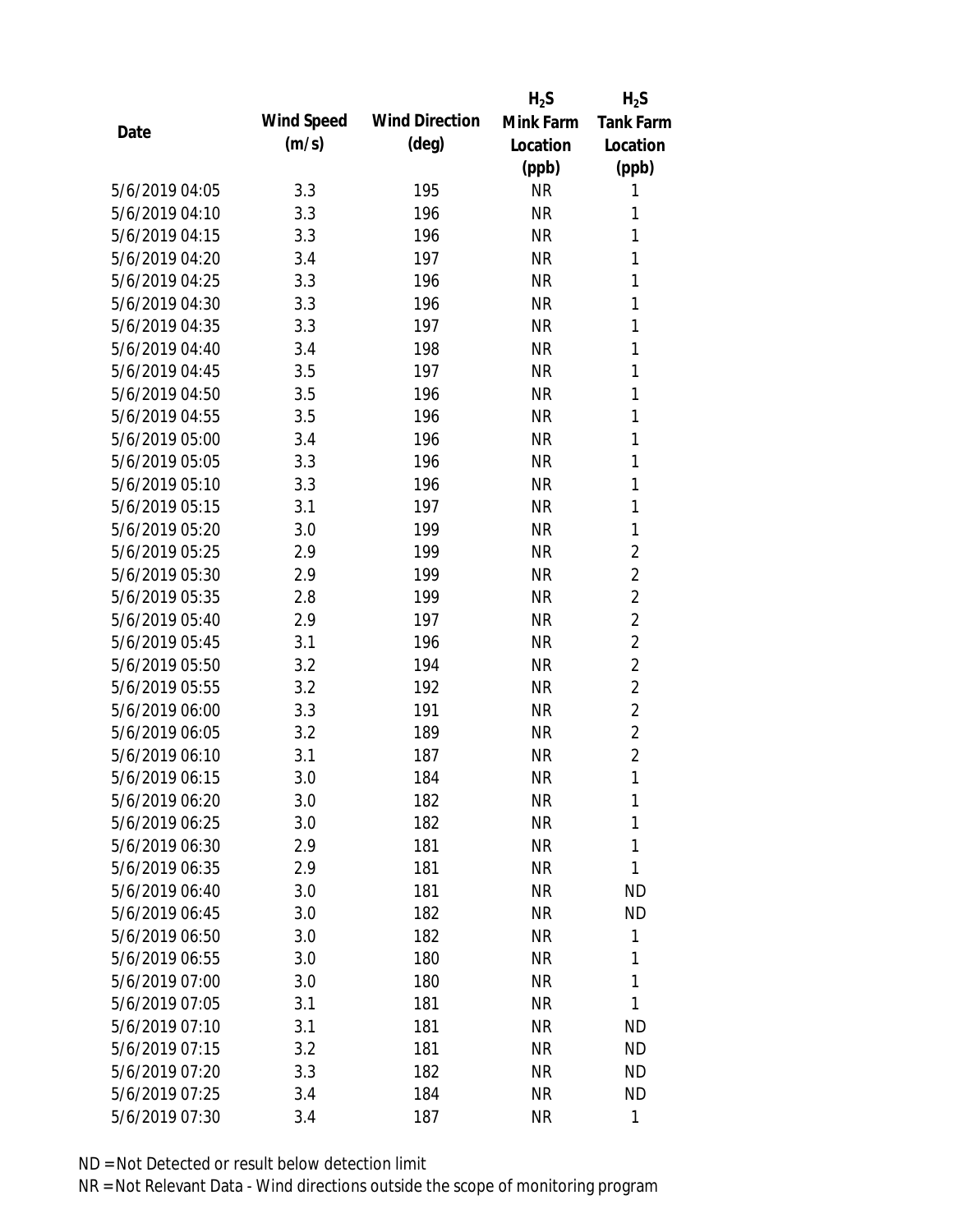|                |            |                       | $H_2S$         | $H_2S$           |
|----------------|------------|-----------------------|----------------|------------------|
|                | Wind Speed | <b>Wind Direction</b> | Mink Farm      | <b>Tank Farm</b> |
| Date           | (m/s)      | $(\text{deg})$        | Location       | Location         |
|                |            |                       | (ppb)          | (ppb)            |
| 5/6/2019 07:35 | 3.4        | 189                   | <b>NR</b>      | 1                |
| 5/6/2019 07:40 | 3.4        | 191                   | <b>NR</b>      | 1                |
| 5/6/2019 07:45 | 3.3        | 194                   | <b>NR</b>      | 1                |
| 5/6/2019 07:50 | 3.3        | 196                   | <b>NR</b>      | 1                |
| 5/6/2019 07:55 | 3.3        | 197                   | <b>NR</b>      | 1                |
| 5/6/2019 08:00 | 3.3        | 198                   | <b>NR</b>      | 1                |
| 5/6/2019 08:05 | 3.4        | 198                   | <b>NR</b>      | 1                |
| 5/6/2019 08:10 | 3.4        | 200                   | <b>NR</b>      | 1                |
| 5/6/2019 08:15 | 3.5        | 200                   | <b>NR</b>      | 1                |
| 5/6/2019 08:20 | 3.6        | 202                   | <b>NR</b>      | 1                |
| 5/6/2019 08:25 | 3.8        | 205                   | <b>NR</b>      | 1                |
| 5/6/2019 08:30 | 3.8        | 205                   | <b>NR</b>      | 1                |
| 5/6/2019 08:35 | 4.1        | 208                   | <b>NR</b>      | 1                |
| 5/6/2019 08:40 | 4.2        | 209                   | <b>NR</b>      | 1                |
| 5/6/2019 08:45 | 4.2        | 212                   | <b>NR</b>      | 1                |
| 5/6/2019 08:50 | 4.3        | 212                   | <b>NR</b>      | 1                |
| 5/6/2019 08:55 | 4.2        | 212                   | <b>NR</b>      | 1                |
| 5/6/2019 09:00 | 4.3        | 212                   | <b>NR</b>      | 1                |
| 5/6/2019 09:05 | 4.2        | 211                   | <b>NR</b>      | 1                |
| 5/6/2019 09:10 | 4.3        | 211                   | <b>NR</b>      | 1                |
| 5/6/2019 09:15 | 4.4        | 209                   | <b>NR</b>      | 1                |
| 5/6/2019 09:20 | 4.4        | 210                   | <b>NR</b>      | 1                |
| 5/6/2019 09:25 | 4.4        | 209                   | <b>NR</b>      | 2                |
| 5/6/2019 09:30 | 4.3        | 211                   | <b>NR</b>      | 1                |
| 5/6/2019 09:35 | 4.2        | 211                   | <b>NR</b>      | 1                |
| 5/6/2019 09:40 | 3.9        | 209                   | <b>NR</b>      | 1                |
| 5/6/2019 09:45 | 3.8        | 211                   | <b>NR</b>      | 1                |
| 5/6/2019 09:50 | 3.9        | 221                   | <b>NR</b>      | 1                |
| 5/6/2019 09:55 | 4.0        | 233                   | <b>NR</b>      | <b>NR</b>        |
| 5/6/2019 10:00 | 3.8        | 246                   | <b>NR</b>      | <b>NR</b>        |
| 5/6/2019 10:05 | 3.9        | 264                   | <b>NR</b>      | <b>NR</b>        |
| 5/6/2019 10:10 | 3.9        | 278                   | 1              | <b>NR</b>        |
| 5/6/2019 10:15 | 3.9        | 289                   | 1              | <b>NR</b>        |
| 5/6/2019 10:20 | 3.6        | 287                   | 1              | <b>NR</b>        |
| 5/6/2019 10:25 | 3.4        | 289                   | $\overline{2}$ | <b>NR</b>        |
| 5/6/2019 10:30 | 3.3        | 285                   | 1              | <b>NR</b>        |
| 5/6/2019 10:35 | 3.0        | 278                   | 1              | <b>NR</b>        |
| 5/6/2019 10:40 | 2.8        | 279                   | 1              | <b>NR</b>        |
| 5/6/2019 10:45 | 2.6        | 279                   | 1              | <b>NR</b>        |
| 5/6/2019 10:50 | 2.5        | 277                   | 1              | <b>NR</b>        |
| 5/6/2019 10:55 | 2.3        | 278                   | 1              | <b>NR</b>        |
| 5/6/2019 11:00 | 2.3        | 285                   | 1              | <b>NR</b>        |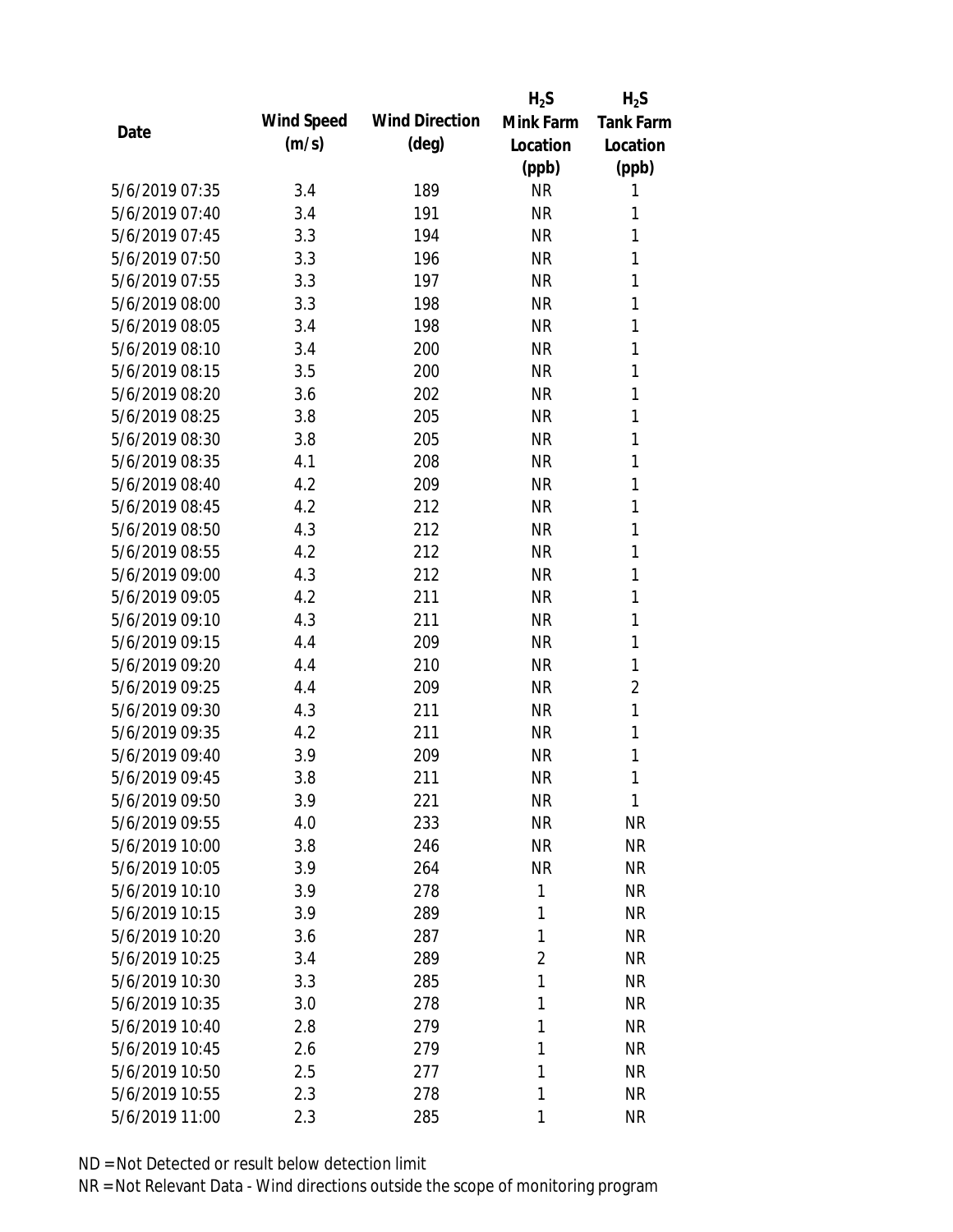|                |            |                       | $H_2S$    | $H_2S$           |
|----------------|------------|-----------------------|-----------|------------------|
| Date           | Wind Speed | <b>Wind Direction</b> | Mink Farm | <b>Tank Farm</b> |
|                | (m/s)      | $(\text{deg})$        | Location  | Location         |
|                |            |                       | (ppb)     | (ppb)            |
| 5/6/2019 11:05 | 2.3        | 288                   | 1         | <b>NR</b>        |
| 5/6/2019 11:10 | 2.2        | 284                   | 1         | <b>NR</b>        |
| 5/6/2019 11:15 | 2.1        | 274                   | 1         | 1                |
| 5/6/2019 11:20 | 2.1        | 266                   | 1         | 1                |
| 5/6/2019 11:25 | 2.1        | 257                   | 1         | 1                |
| 5/6/2019 11:30 | 2.1        | 248                   | 1         | 1                |
| 5/6/2019 11:35 | 2.1        | 240                   | 1         | 1                |
| 5/6/2019 11:40 | 2.2        | 235                   | 1         | 1                |
| 5/6/2019 11:45 | 2.1        | 235                   | 1         | $\mathbf{1}$     |
| 5/6/2019 11:50 | 2.2        | 230                   | 1         | 1                |
| 5/6/2019 11:55 | 2.3        | 222                   | <b>NR</b> | 1                |
| 5/6/2019 12:00 | 2.4        | 213                   | <b>NR</b> | 1                |
| 5/6/2019 12:05 | 2.5        | 205                   | <b>NR</b> | 1                |
| 5/6/2019 12:10 | 2.4        | 197                   | <b>NR</b> | 1                |
| 5/6/2019 12:15 | 2.4        | 191                   | <b>NR</b> | 1                |
| 5/6/2019 12:20 | 2.2        | 196                   | <b>NR</b> | 1                |
| 5/6/2019 12:25 | 2.0        | 208                   | <b>NR</b> | <b>NR</b>        |
| 5/6/2019 12:30 | 1.7        | 224                   | <b>NR</b> | <b>NR</b>        |
| 5/6/2019 12:35 | 1.5        | 265                   | <b>NR</b> | <b>NR</b>        |
| 5/6/2019 12:40 | 1.2        | 295                   | <b>NR</b> | <b>NR</b>        |
| 5/6/2019 12:45 | 1.1        | 320                   | 1         | <b>NR</b>        |
| 5/6/2019 12:50 | 1.1        | 336                   | 1         | <b>NR</b>        |
| 5/6/2019 12:55 | 1.1        | 338                   | 1         | <b>NR</b>        |
| 5/6/2019 13:00 | 1.2        | 336                   | 1         | <b>NR</b>        |
| 5/6/2019 13:05 | 1.3        | 344                   | 1         | <b>NR</b>        |
| 5/6/2019 13:10 | 1.6        | 344                   | 1         | <b>NR</b>        |
| 5/6/2019 13:15 | 1.8        | 347                   | 1         | <b>NR</b>        |
| 5/6/2019 13:20 | 1.9        | 345                   | 1         | <b>NR</b>        |
| 5/6/2019 13:25 | 2.4        | 357                   | 1         | <b>NR</b>        |
| 5/6/2019 13:30 | 2.8        | $\overline{7}$        | 1         | <b>NR</b>        |
| 5/6/2019 13:35 | 3.1        | 18                    | 1         | <b>NR</b>        |
| 5/6/2019 13:40 | 3.3        | 25                    | 1         | <b>NR</b>        |
| 5/6/2019 13:45 | 3.5        | 30                    | 1         | <b>NR</b>        |
| 5/6/2019 13:50 | 3.9        | 35                    | 1         | <b>NR</b>        |
| 5/6/2019 13:55 | 3.6        | 33                    | 1         | <b>NR</b>        |
| 5/6/2019 14:00 | 3.6        | 31                    | 1         | <b>NR</b>        |
| 5/6/2019 14:05 | 3.6        | 27                    | 1         | <b>NR</b>        |
| 5/6/2019 14:10 | 3.6        | 28                    | 1         | <b>NR</b>        |
| 5/6/2019 14:15 | 3.5        | 33                    | 1         | <b>NR</b>        |
| 5/6/2019 14:20 | 3.4        | 36                    | 1         | <b>NR</b>        |
| 5/6/2019 14:25 | 3.3        | 40                    | 1         | <b>NR</b>        |
| 5/6/2019 14:30 | 3.3        | 44                    | <b>NR</b> | <b>NR</b>        |
|                |            |                       |           |                  |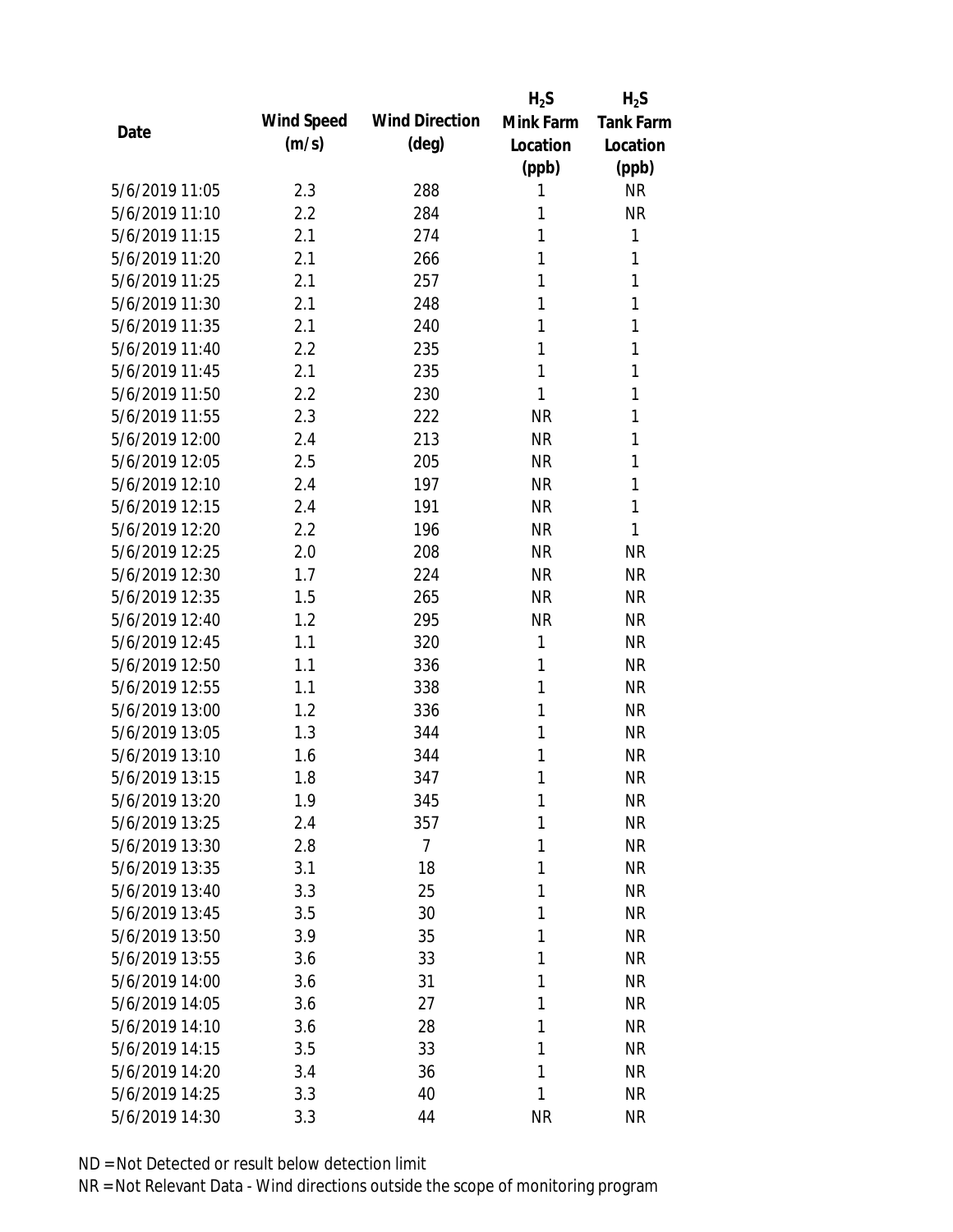|                |            |                       | $H_2S$    | $H_2S$    |
|----------------|------------|-----------------------|-----------|-----------|
| Date           | Wind Speed | <b>Wind Direction</b> | Mink Farm | Tank Farm |
|                | (m/s)      | $(\text{deg})$        | Location  | Location  |
|                |            |                       | (ppb)     | (ppb)     |
| 5/6/2019 14:35 | 3.3        | 51                    | <b>NR</b> | <b>NR</b> |
| 5/6/2019 14:40 | 3.4        | 53                    | <b>NR</b> | <b>NR</b> |
| 5/6/2019 14:45 | 3.3        | 57                    | <b>NR</b> | <b>NR</b> |
| 5/6/2019 14:50 | 3.1        | 58                    | <b>NR</b> | <b>NR</b> |
| 5/6/2019 14:55 | 3.2        | 59                    | <b>NR</b> | <b>NR</b> |
| 5/6/2019 15:00 | 3.1        | 58                    | <b>NR</b> | <b>NR</b> |
| 5/6/2019 15:05 | 3.0        | 55                    | <b>NR</b> | <b>NR</b> |
| 5/6/2019 15:10 | 2.9        | 56                    | <b>NR</b> | <b>NR</b> |
| 5/6/2019 15:15 | 2.9        | 53                    | <b>NR</b> | <b>NR</b> |
| 5/6/2019 15:20 | 3.0        | 55                    | <b>NR</b> | <b>NR</b> |
| 5/6/2019 15:25 | 2.9        | 58                    | <b>NR</b> | <b>NR</b> |
| 5/6/2019 15:30 | 2.7        | 59                    | <b>NR</b> | <b>NR</b> |
| 5/6/2019 15:35 | 2.8        | 60                    | <b>NR</b> | <b>NR</b> |
| 5/6/2019 15:40 | 2.7        | 61                    | <b>NR</b> | <b>NR</b> |
| 5/6/2019 15:45 | 2.7        | 60                    | <b>NR</b> | <b>NR</b> |
| 5/6/2019 15:50 | 2.8        | 55                    | <b>NR</b> | <b>NR</b> |
| 5/6/2019 15:55 | 3.1        | 52                    | <b>NR</b> | <b>NR</b> |
| 5/6/2019 16:00 | 3.3        | 53                    | <b>NR</b> | <b>NR</b> |
| 5/6/2019 16:05 | 3.4        | 55                    | <b>NR</b> | <b>NR</b> |
| 5/6/2019 16:10 | 3.6        | 56                    | <b>NR</b> | <b>NR</b> |
| 5/6/2019 16:15 | 3.8        | 57                    | <b>NR</b> | <b>NR</b> |
| 5/6/2019 16:20 | 3.7        | 60                    | <b>NR</b> | <b>NR</b> |
| 5/6/2019 16:25 | 3.7        | 59                    | <b>NR</b> | <b>NR</b> |
| 5/6/2019 16:30 | 3.7        | 56                    | <b>NR</b> | <b>NR</b> |
| 5/6/2019 16:35 | 3.6        | 55                    | <b>NR</b> | <b>NR</b> |
| 5/6/2019 16:40 | 3.4        | 55                    | <b>NR</b> | <b>NR</b> |
| 5/6/2019 16:45 | 3.4        | 53                    | <b>NR</b> | <b>NR</b> |
| 5/6/2019 16:50 | 3.3        | 54                    | <b>NR</b> | <b>NR</b> |
| 5/6/2019 16:55 | 3.3        | 55                    | <b>NR</b> | <b>NR</b> |
| 5/6/2019 17:00 | 3.3        | 57                    | <b>NR</b> | <b>NR</b> |
| 5/6/2019 17:05 | 3.4        | 57                    | <b>NR</b> | <b>NR</b> |
| 5/6/2019 17:10 | 3.5        | 60                    | <b>NR</b> | <b>NR</b> |
| 5/6/2019 17:15 | 3.4        | 62                    | <b>NR</b> | <b>NR</b> |
| 5/6/2019 17:20 | 3.5        | 63                    | <b>NR</b> | <b>NR</b> |
| 5/6/2019 17:25 | 3.6        | 61                    | <b>NR</b> | <b>NR</b> |
| 5/6/2019 17:30 | 3.6        | 60                    | <b>NR</b> | <b>NR</b> |
| 5/6/2019 17:35 | 3.6        | 60                    | <b>NR</b> | <b>NR</b> |
| 5/6/2019 17:40 | 3.6        | 55                    | <b>NR</b> | <b>NR</b> |
| 5/6/2019 17:45 | 3.7        | 58                    | <b>NR</b> | <b>NR</b> |
| 5/6/2019 17:50 | 3.8        | 56                    | <b>NR</b> | <b>NR</b> |
| 5/6/2019 17:55 | 3.7        | 55                    | <b>NR</b> | <b>NR</b> |
| 5/6/2019 18:00 | 3.7        | 51                    | <b>NR</b> | <b>NR</b> |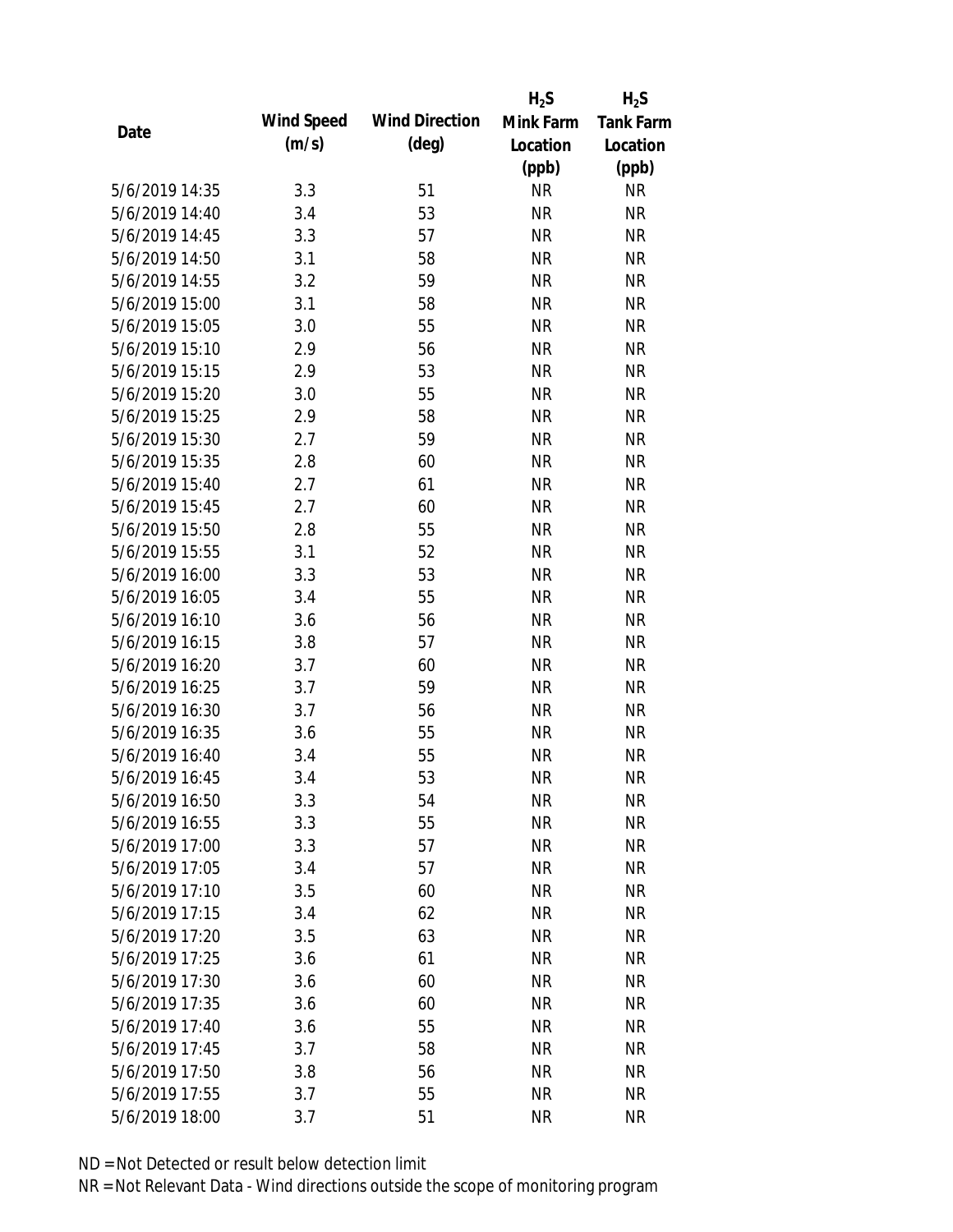|                |            |                       | $H_2S$       | $H_2S$           |
|----------------|------------|-----------------------|--------------|------------------|
| Date           | Wind Speed | <b>Wind Direction</b> | Mink Farm    | <b>Tank Farm</b> |
|                | (m/s)      | (deg)                 | Location     | Location         |
|                |            |                       | (ppb)        | (ppb)            |
| 5/6/2019 18:05 | 3.6        | 49                    | <b>NR</b>    | <b>NR</b>        |
| 5/6/2019 18:10 | 3.8        | 46                    | <b>NR</b>    | <b>NR</b>        |
| 5/6/2019 18:15 | 3.7        | 42                    | <b>NR</b>    | <b>NR</b>        |
| 5/6/2019 18:20 | 3.8        | 39                    | $\mathbf{1}$ | <b>NR</b>        |
| 5/6/2019 18:25 | 4.1        | 37                    | 1            | <b>NR</b>        |
| 5/6/2019 18:30 | 4.3        | 38                    | 1            | <b>NR</b>        |
| 5/6/2019 18:35 | 4.5        | 37                    | 1            | <b>NR</b>        |
| 5/6/2019 18:40 | 4.5        | 37                    | 1            | <b>NR</b>        |
| 5/6/2019 18:45 | 4.7        | 36                    | 1            | <b>NR</b>        |
| 5/6/2019 18:50 | 4.6        | 36                    | 1            | <b>NR</b>        |
| 5/6/2019 18:55 | 4.5        | 38                    | 1            | <b>NR</b>        |
| 5/6/2019 19:00 | 4.3        | 38                    | 1            | <b>NR</b>        |
| 5/6/2019 19:05 | 4.3        | 38                    | 1            | <b>NR</b>        |
| 5/6/2019 19:10 | 4.4        | 39                    | 1            | <b>NR</b>        |
| 5/6/2019 19:15 | 4.3        | 41                    | <b>NR</b>    | <b>NR</b>        |
| 5/6/2019 19:20 | 4.5        | 40                    | 1            | <b>NR</b>        |
| 5/6/2019 19:25 | 4.6        | 38                    | 1            | <b>NR</b>        |
| 5/6/2019 19:30 | 4.5        | 39                    | 1            | <b>NR</b>        |
| 5/6/2019 19:35 | 4.3        | 38                    | $\mathbf{1}$ | <b>NR</b>        |
| 5/6/2019 19:40 | 4.2        | 38                    | 1            | <b>NR</b>        |
| 5/6/2019 19:45 | 4.2        | 36                    | 1            | <b>NR</b>        |
| 5/6/2019 19:50 | 3.9        | 36                    | 1            | <b>NR</b>        |
| 5/6/2019 19:55 | 3.7        | 38                    | 1            | <b>NR</b>        |
| 5/6/2019 20:00 | 3.8        | 39                    | 1            | <b>NR</b>        |
| 5/6/2019 20:05 | 3.9        | 39                    | 1            | <b>NR</b>        |
| 5/6/2019 20:10 | 4.1        | 38                    | 1            | <b>NR</b>        |
| 5/6/2019 20:15 | 3.9        | 38                    | 1            | <b>NR</b>        |
| 5/6/2019 20:20 | 4.0        | 38                    | 1            | <b>NR</b>        |
| 5/6/2019 20:25 | 3.9        | 41                    | <b>NR</b>    | <b>NR</b>        |
| 5/6/2019 20:30 | 3.7        | 43                    | <b>NR</b>    | <b>NR</b>        |
| 5/6/2019 20:35 | 3.6        | 47                    | <b>NR</b>    | <b>NR</b>        |
| 5/6/2019 20:40 | 3.4        | 50                    | <b>NR</b>    | <b>NR</b>        |
| 5/6/2019 20:45 | 3.4        | 53                    | <b>NR</b>    | <b>NR</b>        |
| 5/6/2019 20:50 | 3.3        | 56                    | <b>NR</b>    | <b>NR</b>        |
| 5/6/2019 20:55 | 3.3        | 55                    | <b>NR</b>    | <b>NR</b>        |
| 5/6/2019 21:00 | 3.4        | 53                    | <b>NR</b>    | <b>NR</b>        |
| 5/6/2019 21:05 | 3.3        | 51                    | <b>NR</b>    | <b>NR</b>        |
| 5/6/2019 21:10 | 3.4        | 50                    | NR           | <b>NR</b>        |
| 5/6/2019 21:15 | 3.4        | 50                    | <b>NR</b>    | <b>NR</b>        |
| 5/6/2019 21:20 | 3.6        | 47                    | <b>NR</b>    | <b>NR</b>        |
| 5/6/2019 21:25 | 3.8        | 45                    | <b>NR</b>    | <b>NR</b>        |
| 5/6/2019 21:30 | 3.9        | 44                    | <b>NR</b>    | <b>NR</b>        |
|                |            |                       |              |                  |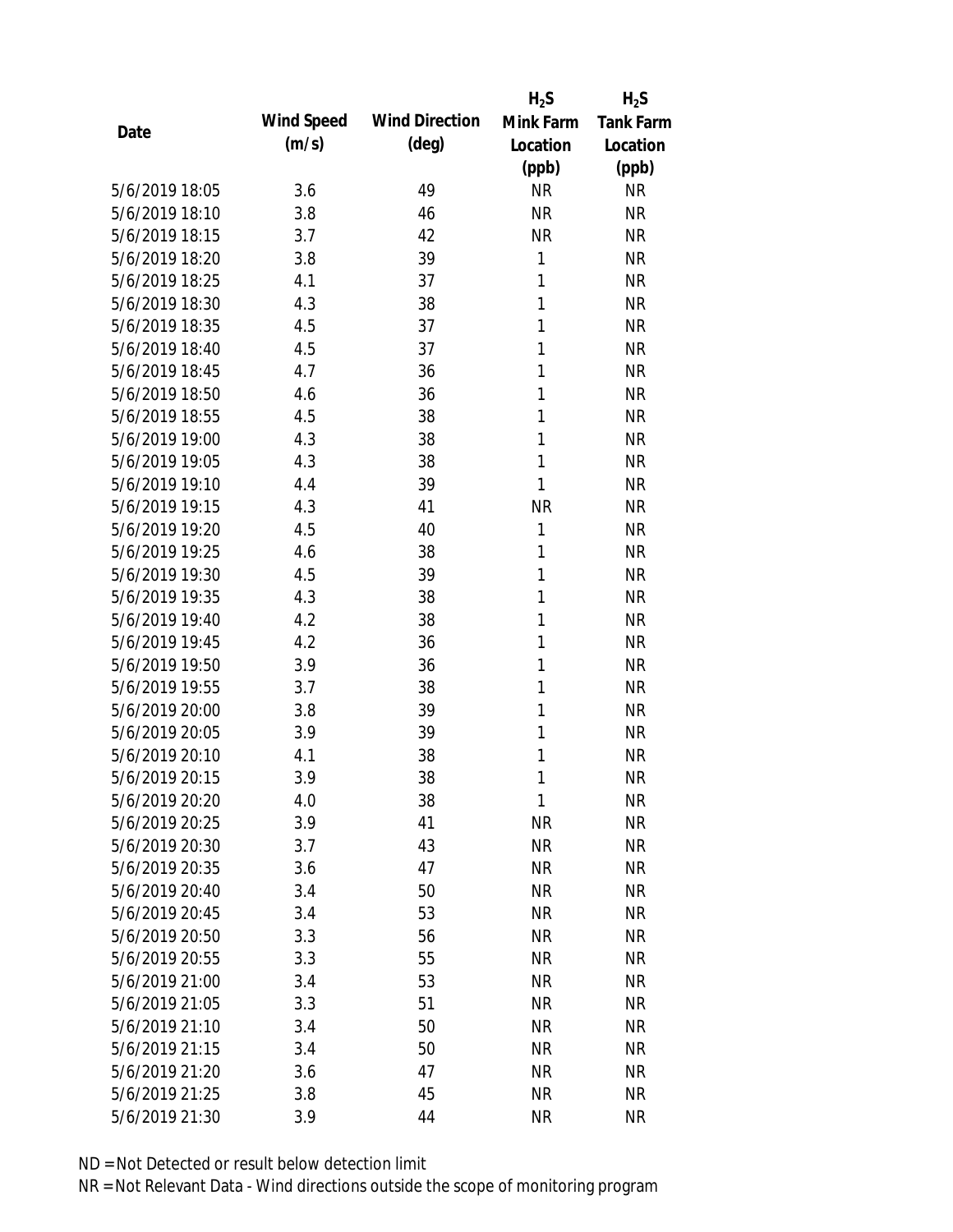|                |            |                       | $H_2S$       | $H_2S$           |
|----------------|------------|-----------------------|--------------|------------------|
| Date           | Wind Speed | <b>Wind Direction</b> | Mink Farm    | <b>Tank Farm</b> |
|                | (m/s)      | $(\text{deg})$        | Location     | Location         |
|                |            |                       | (ppb)        | (ppb)            |
| 5/6/2019 21:35 | 3.9        | 44                    | <b>NR</b>    | <b>NR</b>        |
| 5/6/2019 21:40 | 4.1        | 44                    | <b>NR</b>    | <b>NR</b>        |
| 5/6/2019 21:45 | 4.2        | 43                    | <b>NR</b>    | <b>NR</b>        |
| 5/6/2019 21:50 | 4.2        | 44                    | <b>NR</b>    | <b>NR</b>        |
| 5/6/2019 21:55 | 4.2        | 43                    | <b>NR</b>    | <b>NR</b>        |
| 5/6/2019 22:00 | 4.2        | 42                    | <b>NR</b>    | <b>NR</b>        |
| 5/6/2019 22:05 | 4.2        | 42                    | <b>NR</b>    | <b>NR</b>        |
| 5/6/2019 22:10 | 4.1        | 40                    | $\mathbf{1}$ | <b>NR</b>        |
| 5/6/2019 22:15 | 3.8        | 40                    | $\mathbf{1}$ | <b>NR</b>        |
| 5/6/2019 22:20 | 3.6        | 40                    | $\mathbf{1}$ | <b>NR</b>        |
| 5/6/2019 22:25 | 3.5        | 42                    | <b>NR</b>    | <b>NR</b>        |
| 5/6/2019 22:30 | 3.4        | 43                    | <b>NR</b>    | <b>NR</b>        |
| 5/6/2019 22:35 | 3.5        | 44                    | <b>NR</b>    | <b>NR</b>        |
| 5/6/2019 22:40 | 3.5        | 45                    | <b>NR</b>    | <b>NR</b>        |
| 5/6/2019 22:45 | 3.7        | 45                    | <b>NR</b>    | <b>NR</b>        |
| 5/6/2019 22:50 | 3.7        | 46                    | <b>NR</b>    | <b>NR</b>        |
| 5/6/2019 22:55 | 3.9        | 45                    | <b>NR</b>    | <b>NR</b>        |
| 5/6/2019 23:00 | 3.9        | 44                    | <b>NR</b>    | <b>NR</b>        |
| 5/6/2019 23:05 | 3.9        | 44                    | <b>NR</b>    | <b>NR</b>        |
| 5/6/2019 23:10 | 4.1        | 46                    | <b>NR</b>    | <b>NR</b>        |
| 5/6/2019 23:15 | 4.0        | 47                    | <b>NR</b>    | <b>NR</b>        |
| 5/6/2019 23:20 | 4.0        | 49                    | <b>NR</b>    | <b>NR</b>        |
| 5/6/2019 23:25 | 3.9        | 52                    | <b>NR</b>    | <b>NR</b>        |
| 5/6/2019 23:30 | 3.6        | 54                    | <b>NR</b>    | <b>NR</b>        |
| 5/6/2019 23:35 | 3.4        | 58                    | <b>NR</b>    | <b>NR</b>        |
| 5/6/2019 23:40 | 3.2        | 60                    | <b>NR</b>    | <b>NR</b>        |
| 5/6/2019 23:45 | 2.9        | 59                    | <b>NR</b>    | <b>NR</b>        |
| 5/6/2019 23:50 | 2.7        | 64                    | <b>NR</b>    | <b>NR</b>        |
| 5/6/2019 23:55 | 2.3        | 71                    | <b>NR</b>    | <b>NR</b>        |
| 5/6/2019 24:00 | 2.3        | 79                    | <b>NR</b>    | <b>NR</b>        |
| 5/7/2019 00:05 | 2.2        | 78                    | <b>NR</b>    | <b>NR</b>        |
| 5/7/2019 00:10 | 2.3        | 75                    | <b>NR</b>    | <b>NR</b>        |
| 5/7/2019 00:15 | 2.2        | 72                    | <b>NR</b>    | <b>NR</b>        |
| 5/7/2019 00:20 | 2.2        | 65                    | <b>NR</b>    | <b>NR</b>        |
| 5/7/2019 00:25 | 2.3        | 54                    | <b>NR</b>    | <b>NR</b>        |
| 5/7/2019 00:30 | 2.4        | 45                    | <b>NR</b>    | <b>NR</b>        |
| 5/7/2019 00:35 | 2.6        | 42                    | <b>NR</b>    | <b>NR</b>        |
| 5/7/2019 00:40 | 2.8        | 41                    | <b>NR</b>    | <b>NR</b>        |
| 5/7/2019 00:45 | 2.9        | 42                    | <b>NR</b>    | <b>NR</b>        |
| 5/7/2019 00:50 | 3.0        | 44                    | <b>NR</b>    | <b>NR</b>        |
| 5/7/2019 00:55 | 3.1        | 45                    | <b>NR</b>    | <b>NR</b>        |
| 5/7/2019 01:00 | 3.1        | 41                    | <b>NR</b>    | <b>NR</b>        |
|                |            |                       |              |                  |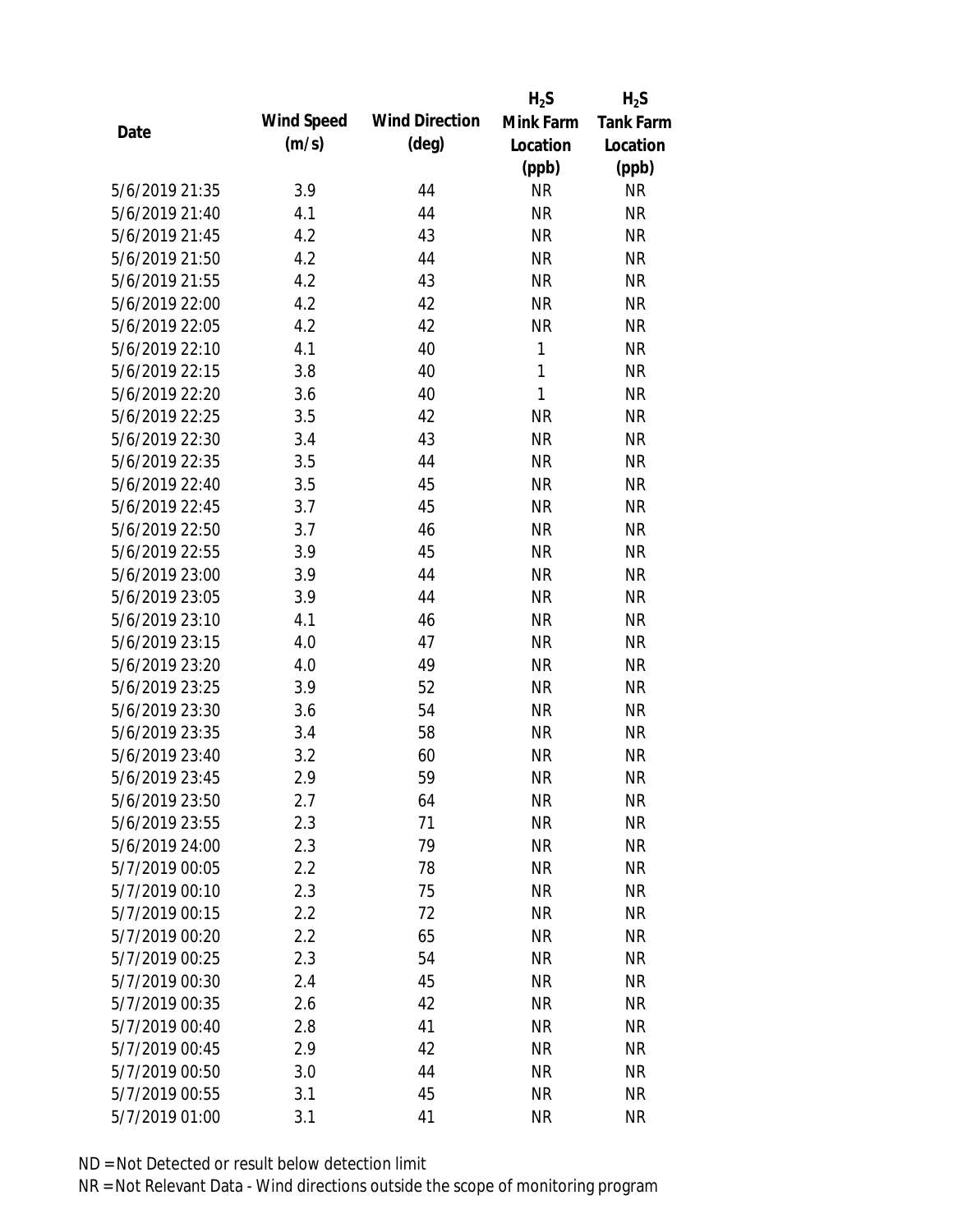|                |            |                       | $H_2S$         | $H_2S$           |
|----------------|------------|-----------------------|----------------|------------------|
| Date           | Wind Speed | <b>Wind Direction</b> | Mink Farm      | <b>Tank Farm</b> |
|                | (m/s)      | (deg)                 | Location       | Location         |
|                |            |                       | (ppb)          | (ppb)            |
| 5/7/2019 01:05 | 3.0        | 29                    | <b>NR</b>      | <b>NR</b>        |
| 5/7/2019 01:10 | 2.9        | 20                    | <b>NR</b>      | <b>NR</b>        |
| 5/7/2019 01:15 | 2.9        | 9                     | <b>NR</b>      | <b>NR</b>        |
| 5/7/2019 01:20 | 3.0        | 2                     | $\mathbf{1}$   | <b>NR</b>        |
| 5/7/2019 01:25 | 3.0        | 360                   | $\mathbf{1}$   | <b>NR</b>        |
| 5/7/2019 01:30 | 3.3        | 1                     | 1              | <b>NR</b>        |
| 5/7/2019 01:35 | 3.5        | 13                    | 1              | <b>NR</b>        |
| 5/7/2019 01:40 | 3.6        | 20                    | 1              | <b>NR</b>        |
| 5/7/2019 01:45 | 3.7        | 28                    | 1              | <b>NR</b>        |
| 5/7/2019 01:50 | 3.9        | 31                    | 1              | <b>NR</b>        |
| 5/7/2019 01:55 | 3.9        | 33                    | 1              | <b>NR</b>        |
| 5/7/2019 02:00 | 3.9        | 36                    | 1              | <b>NR</b>        |
| 5/7/2019 02:05 | 3.8        | 37                    | 1              | <b>NR</b>        |
| 5/7/2019 02:10 | 3.8        | 37                    | 1              | <b>NR</b>        |
| 5/7/2019 02:15 | 3.8        | 34                    | 1              | <b>NR</b>        |
| 5/7/2019 02:20 | 3.6        | 29                    | $\overline{2}$ | <b>NR</b>        |
| 5/7/2019 02:25 | 3.6        | 27                    | $\mathbf{1}$   | <b>NR</b>        |
| 5/7/2019 02:30 | 3.6        | 29                    | 1              | <b>NR</b>        |
| 5/7/2019 02:35 | 3.6        | 25                    | $\overline{2}$ | <b>NR</b>        |
| 5/7/2019 02:40 | 3.4        | 17                    | $\mathbf{1}$   | <b>NR</b>        |
| 5/7/2019 02:45 | 3.6        | 19                    | 1              | <b>NR</b>        |
| 5/7/2019 02:50 | 3.6        | 30                    | 1              | <b>NR</b>        |
| 5/7/2019 02:55 | 3.4        | 35                    | <b>NR</b>      | <b>NR</b>        |
| 5/7/2019 03:00 | 3.4        | 32                    | 1              | <b>NR</b>        |
| 5/7/2019 03:05 | 3.3        | 39                    | $\mathbf{1}$   | <b>NR</b>        |
| 5/7/2019 03:10 | 3.4        | 48                    | <b>NR</b>      | <b>NR</b>        |
| 5/7/2019 03:15 | 3.3        | 49                    | <b>NR</b>      | <b>NR</b>        |
| 5/7/2019 03:20 | 3.4        | 46                    | <b>NR</b>      | <b>NR</b>        |
| 5/7/2019 03:25 | 3.4        | 43                    | <b>NR</b>      | <b>NR</b>        |
| 5/7/2019 03:30 | 3.3        | 44                    | <b>NR</b>      | <b>NR</b>        |
| 5/7/2019 03:35 | 3.1        | 36                    | 1              | <b>NR</b>        |
| 5/7/2019 03:40 | 2.8        | 36                    | 1              | <b>NR</b>        |
| 5/7/2019 03:45 | 2.6        | 35                    | 1              | <b>NR</b>        |
| 5/7/2019 03:50 | 2.4        | 37                    | 1              | <b>NR</b>        |
| 5/7/2019 03:55 | 2.4        | 38                    | 1              | <b>NR</b>        |
| 5/7/2019 04:00 | 2.2        | 40                    | 1              | <b>NR</b>        |
| 5/7/2019 04:05 | 2.3        | 46                    | <b>NR</b>      | <b>NR</b>        |
| 5/7/2019 04:10 | 2.5        | 42                    | <b>NR</b>      | <b>NR</b>        |
| 5/7/2019 04:15 | 2.7        | 40                    | 1              | <b>NR</b>        |
| 5/7/2019 04:20 | 2.9        | 36                    | 1              | <b>NR</b>        |
| 5/7/2019 04:25 | 3.1        | 33                    | 1              | <b>NR</b>        |
| 5/7/2019 04:30 | 3.4        | 29                    | 1              | <b>NR</b>        |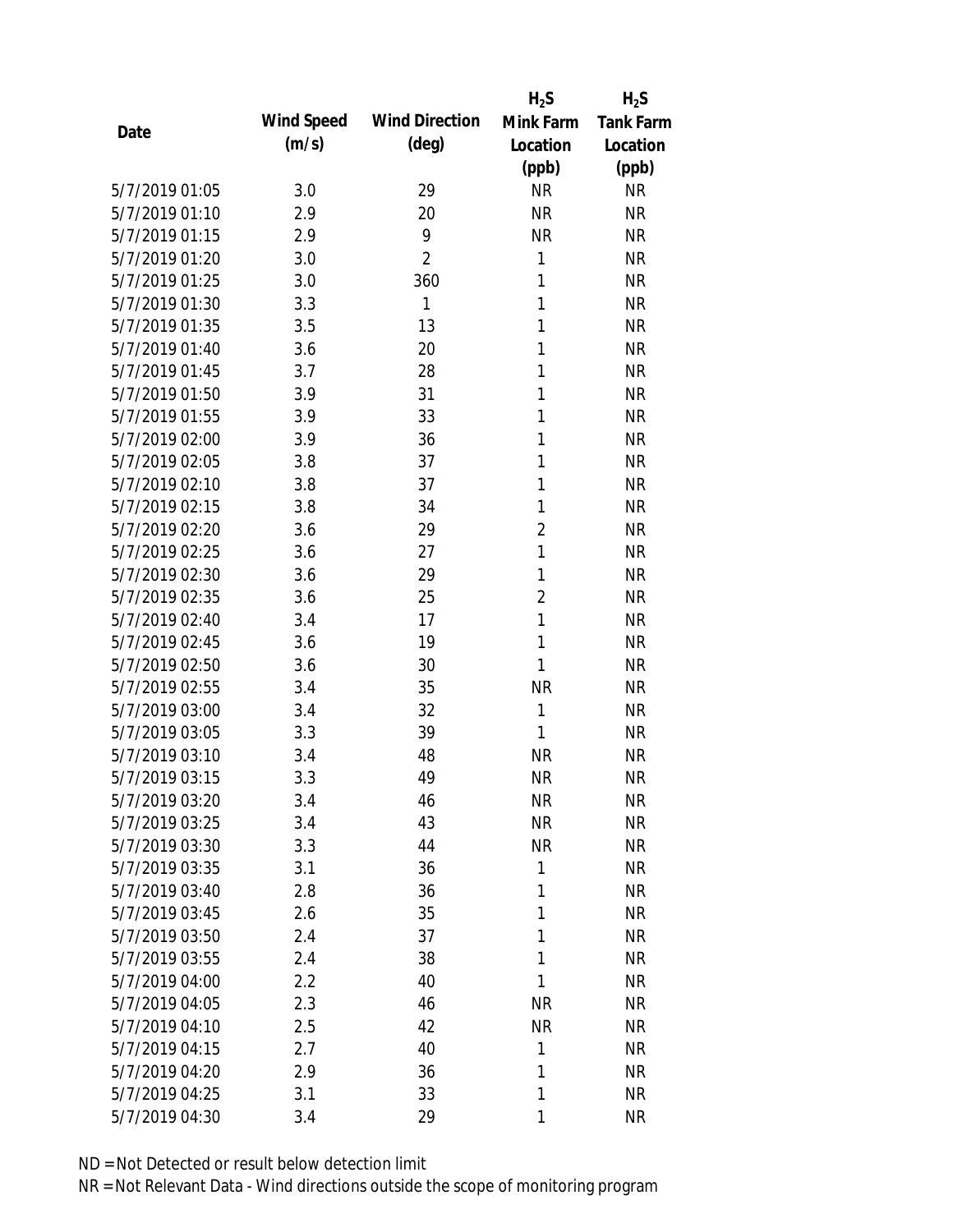|                |            |                       | $H_2S$         | $H_2S$           |
|----------------|------------|-----------------------|----------------|------------------|
| Date           | Wind Speed | <b>Wind Direction</b> | Mink Farm      | <b>Tank Farm</b> |
|                | (m/s)      | $(\text{deg})$        | Location       | Location         |
|                |            |                       | (ppb)          | (ppb)            |
| 5/7/2019 04:35 | 3.4        | 25                    | 1              | <b>NR</b>        |
| 5/7/2019 04:40 | 3.4        | 22                    | 1              | <b>NR</b>        |
| 5/7/2019 04:45 | 3.5        | 22                    | 1              | <b>NR</b>        |
| 5/7/2019 04:50 | 3.5        | 22                    | 1              | <b>NR</b>        |
| 5/7/2019 04:55 | 3.5        | 23                    | 1              | <b>NR</b>        |
| 5/7/2019 05:00 | 3.8        | 24                    | 1              | <b>NR</b>        |
| 5/7/2019 05:05 | 4.0        | 27                    | 1              | <b>NR</b>        |
| 5/7/2019 05:10 | 4.3        | 31                    | $\mathbf{1}$   | <b>NR</b>        |
| 5/7/2019 05:15 | 4.4        | 32                    | 1              | <b>NR</b>        |
| 5/7/2019 05:20 | 4.4        | 32                    | 1              | <b>NR</b>        |
| 5/7/2019 05:25 | 4.3        | 32                    | 1              | <b>NR</b>        |
| 5/7/2019 05:30 | 4.1        | 31                    | 1              | <b>NR</b>        |
| 5/7/2019 05:35 | 3.8        | 29                    | 1              | <b>NR</b>        |
| 5/7/2019 05:40 | 3.4        | 28                    | 1              | <b>NR</b>        |
| 5/7/2019 05:45 | 3.2        | 27                    | 1              | <b>NR</b>        |
| 5/7/2019 05:50 | 3.1        | 29                    | 1              | <b>NR</b>        |
| 5/7/2019 05:55 | 3.1        | 31                    | 1              | <b>NR</b>        |
| 5/7/2019 06:00 | 3.1        | 34                    | 1              | <b>NR</b>        |
| 5/7/2019 06:05 | 3.1        | 37                    | 1              | <b>NR</b>        |
| 5/7/2019 06:10 | 3.2        | 39                    | 1              | <b>NR</b>        |
| 5/7/2019 06:15 | 3.3        | 40                    | 1              | <b>NR</b>        |
| 5/7/2019 06:20 | 3.2        | 42                    | <b>NR</b>      | <b>NR</b>        |
| 5/7/2019 06:25 | 3.0        | 46                    | <b>NR</b>      | <b>NR</b>        |
| 5/7/2019 06:30 | 3.1        | 47                    | <b>NR</b>      | <b>NR</b>        |
| 5/7/2019 06:35 | 3.3        | 45                    | <b>NR</b>      | <b>NR</b>        |
| 5/7/2019 06:40 | 3.3        | 45                    | <b>NR</b>      | <b>NR</b>        |
| 5/7/2019 06:45 | 3.3        | 43                    | <b>NR</b>      | <b>NR</b>        |
| 5/7/2019 06:50 | 3.5        | 40                    | 1              | <b>NR</b>        |
| 5/7/2019 06:55 | 3.9        | 35                    | 1              | <b>NR</b>        |
| 5/7/2019 07:00 | 4.0        | 32                    | 1              | <b>NR</b>        |
| 5/7/2019 07:05 | 3.9        | 32                    | 1              | <b>NR</b>        |
| 5/7/2019 07:10 | 4.1        | 31                    | 1              | <b>NR</b>        |
| 5/7/2019 07:15 | 4.1        | 31                    | 1              | <b>NR</b>        |
| 5/7/2019 07:20 | 4.2        | 30                    | 1              | <b>NR</b>        |
| 5/7/2019 07:25 | 4.1        | 31                    | 1              | <b>NR</b>        |
| 5/7/2019 07:30 | 4.1        | 31                    | 1              | <b>NR</b>        |
| 5/7/2019 07:35 | 4.2        | 32                    | $\overline{2}$ | <b>NR</b>        |
| 5/7/2019 07:40 | 4.3        | 31                    | $\overline{2}$ | <b>NR</b>        |
| 5/7/2019 07:45 | 4.4        | 31                    | 1              | <b>NR</b>        |
| 5/7/2019 07:50 | 4.3        | 33                    | 1              | <b>NR</b>        |
| 5/7/2019 07:55 | 4.3        | 34                    | 1              | <b>NR</b>        |
| 5/7/2019 08:00 | 4.4        | 34                    | 1              | <b>NR</b>        |
|                |            |                       |                |                  |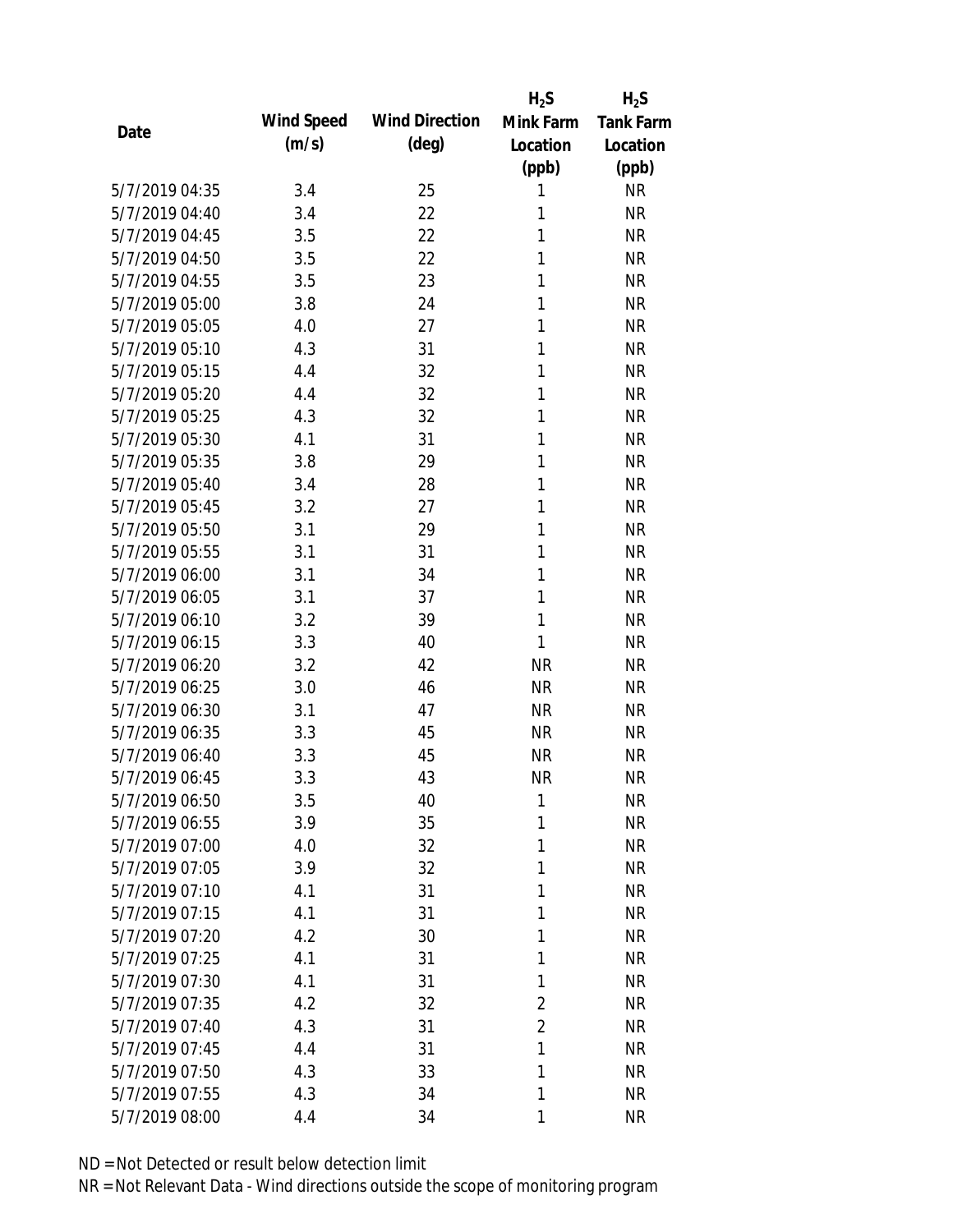|                |            |                       | $H_2S$         | $H_2S$           |
|----------------|------------|-----------------------|----------------|------------------|
|                | Wind Speed | <b>Wind Direction</b> | Mink Farm      | <b>Tank Farm</b> |
| Date           | (m/s)      | $(\text{deg})$        | Location       | Location         |
|                |            |                       | (ppb)          | (ppb)            |
| 5/7/2019 08:05 | 4.3        | 35                    | 1              | <b>NR</b>        |
| 5/7/2019 08:10 | 4.2        | 34                    | $\overline{2}$ | <b>NR</b>        |
| 5/7/2019 08:15 | 4.2        | 33                    | $\overline{2}$ | <b>NR</b>        |
| 5/7/2019 08:20 | 4.4        | 32                    | $\overline{2}$ | <b>NR</b>        |
| 5/7/2019 08:25 | 4.4        | 30                    | $\overline{2}$ | <b>NR</b>        |
| 5/7/2019 08:30 | 4.3        | 28                    | $\overline{2}$ | <b>NR</b>        |
| 5/7/2019 08:35 | 4.5        | 27                    | $\overline{2}$ | <b>NR</b>        |
| 5/7/2019 08:40 | 4.5        | 28                    | $\overline{2}$ | <b>NR</b>        |
| 5/7/2019 08:45 | 4.5        | 29                    | $\overline{2}$ | <b>NR</b>        |
| 5/7/2019 08:50 | 4.2        | 29                    | $\overline{2}$ | <b>NR</b>        |
| 5/7/2019 08:55 | 4.2        | 30                    | $\overline{2}$ | <b>NR</b>        |
| 5/7/2019 09:00 | 4.2        | 31                    | $\mathbf{1}$   | <b>NR</b>        |
| 5/7/2019 09:05 | 4.2        | 31                    | 1              | <b>NR</b>        |
| 5/7/2019 09:10 | 4.3        | 31                    | $\mathbf{1}$   | <b>NR</b>        |
| 5/7/2019 09:15 | 4.2        | 32                    | $\overline{2}$ | <b>NR</b>        |
| 5/7/2019 09:20 | 4.5        | 33                    | 1              | <b>NR</b>        |
| 5/7/2019 09:25 | 4.4        | 32                    | $\overline{2}$ | <b>NR</b>        |
| 5/7/2019 09:30 | 4.4        | 33                    | $\overline{2}$ | <b>NR</b>        |
| 5/7/2019 09:35 | 4.5        | 34                    | $\overline{2}$ | <b>NR</b>        |
| 5/7/2019 09:40 | 4.3        | 35                    | $\mathbf{1}$   | <b>NR</b>        |
| 5/7/2019 09:45 | 4.3        | 35                    | 1              | <b>NR</b>        |
| 5/7/2019 09:50 | 4.1        | 35                    | 1              | <b>NR</b>        |
| 5/7/2019 09:55 | 4.1        | 36                    | 1              | <b>NR</b>        |
| 5/7/2019 10:00 | 4.1        | 37                    | 1              | <b>NR</b>        |
| 5/7/2019 10:05 | 4.0        | 36                    | 1              | <b>NR</b>        |
| 5/7/2019 10:10 | 4.2        | 35                    | 1              | <b>NR</b>        |
| 5/7/2019 10:15 | 4.3        | 35                    | 1              | <b>NR</b>        |
| 5/7/2019 10:20 | 4.4        | 35                    | $\sqrt{2}$     | <b>NR</b>        |
| 5/7/2019 10:25 | 4.6        | 35                    | $\overline{2}$ | <b>NR</b>        |
| 5/7/2019 10:30 | 4.6        | 36                    | $\overline{2}$ | <b>NR</b>        |
| 5/7/2019 10:35 | 4.7        | 37                    | $\overline{2}$ | <b>NR</b>        |
| 5/7/2019 10:40 | 4.6        | 37                    | $\overline{2}$ | <b>NR</b>        |
| 5/7/2019 10:45 | 4.5        | 37                    | $\overline{2}$ | <b>NR</b>        |
| 5/7/2019 10:50 | 4.5        | 38                    | $\overline{2}$ | <b>NR</b>        |
| 5/7/2019 10:55 | 4.5        | 39                    | $\overline{2}$ | <b>NR</b>        |
| 5/7/2019 11:00 | 4.5        | 38                    | $\overline{2}$ | <b>NR</b>        |
| 5/7/2019 11:05 | 4.6        | 39                    | $\overline{2}$ | <b>NR</b>        |
| 5/7/2019 11:10 | 4.7        | 40                    | 1              | <b>NR</b>        |
| 5/7/2019 11:15 | 4.8        | 40                    | 1              | <b>NR</b>        |
| 5/7/2019 11:20 | 5.0        | 39                    | 1              | <b>NR</b>        |
| 5/7/2019 11:25 | 5.2        | 39                    | 1              | <b>NR</b>        |
| 5/7/2019 11:30 | 5.2        | 39                    | 1              | <b>NR</b>        |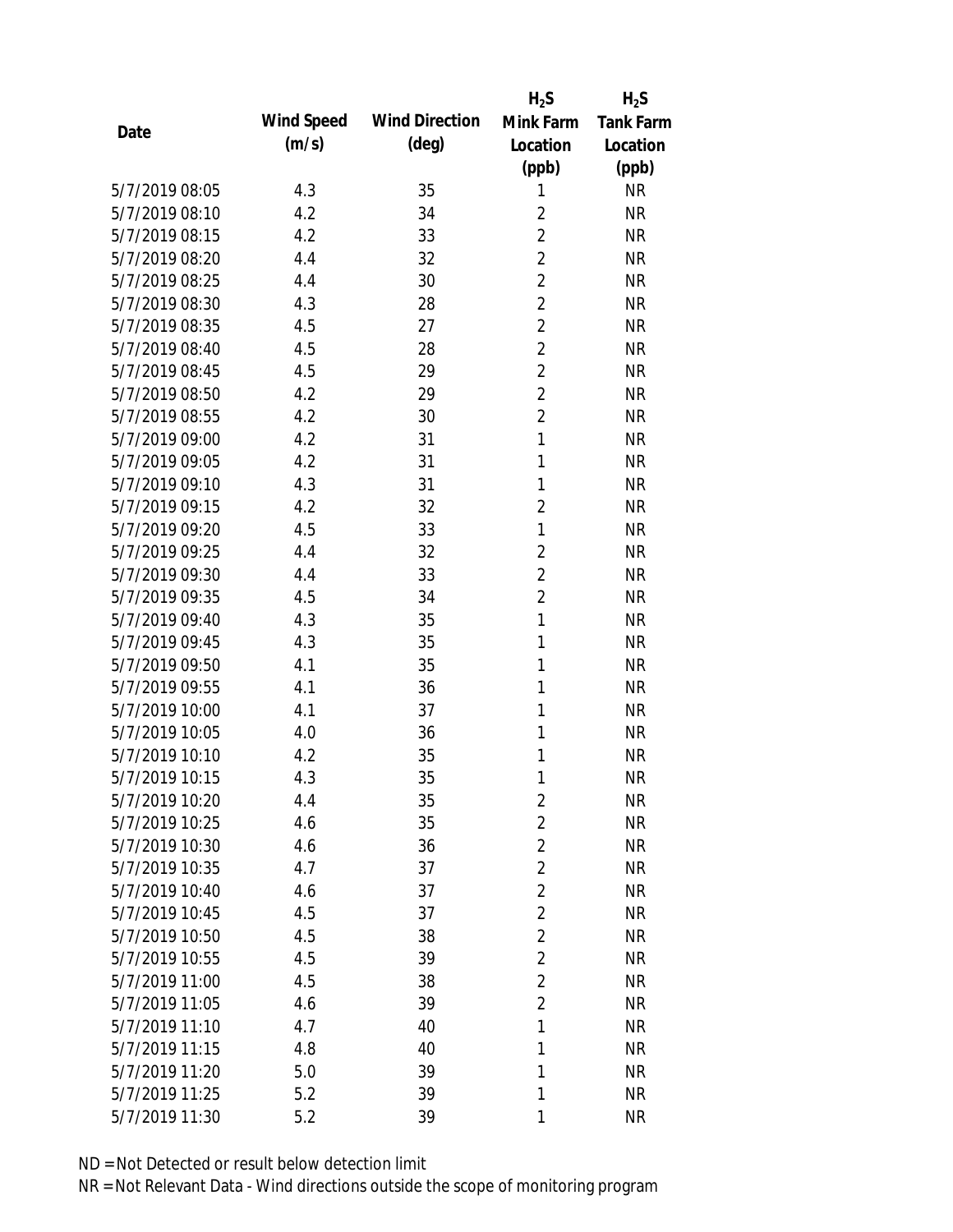|                |            |                       | $H_2S$       | $H_2S$           |
|----------------|------------|-----------------------|--------------|------------------|
| Date           | Wind Speed | <b>Wind Direction</b> | Mink Farm    | <b>Tank Farm</b> |
|                | (m/s)      | $(\text{deg})$        | Location     | Location         |
|                |            |                       | (ppb)        | (ppb)            |
| 5/7/2019 11:35 | 5.0        | 39                    | 1            | <b>NR</b>        |
| 5/7/2019 11:40 | 5.2        | 39                    | 1            | <b>NR</b>        |
| 5/7/2019 11:45 | 5.4        | 40                    | 1            | <b>NR</b>        |
| 5/7/2019 11:50 | 5.3        | 40                    | $\mathbf{1}$ | <b>NR</b>        |
| 5/7/2019 11:55 | 5.1        | 42                    | <b>NR</b>    | <b>NR</b>        |
| 5/7/2019 12:00 | 5.2        | 43                    | <b>NR</b>    | <b>NR</b>        |
| 5/7/2019 12:05 | 5.3        | 43                    | <b>NR</b>    | <b>NR</b>        |
| 5/7/2019 12:10 | 5.2        | 44                    | <b>NR</b>    | <b>NR</b>        |
| 5/7/2019 12:15 | 5.0        | 44                    | <b>NR</b>    | <b>NR</b>        |
| 5/7/2019 12:20 | 5.1        | 45                    | <b>NR</b>    | <b>NR</b>        |
| 5/7/2019 12:25 | 5.1        | 45                    | <b>NR</b>    | <b>NR</b>        |
| 5/7/2019 12:30 | 5.1        | 45                    | <b>NR</b>    | <b>NR</b>        |
| 5/7/2019 12:35 | 5.3        | 46                    | <b>NR</b>    | <b>NR</b>        |
| 5/7/2019 12:40 | 5.3        | 46                    | <b>NR</b>    | <b>NR</b>        |
| 5/7/2019 12:45 | 5.5        | 46                    | <b>NR</b>    | <b>NR</b>        |
| 5/7/2019 12:50 | 5.4        | 45                    | <b>NR</b>    | <b>NR</b>        |
| 5/7/2019 12:55 | 5.5        | 44                    | <b>NR</b>    | <b>NR</b>        |
| 5/7/2019 13:00 | 5.2        | 43                    | <b>NR</b>    | <b>NR</b>        |
| 5/7/2019 13:05 | 5.1        | 43                    | <b>NR</b>    | <b>NR</b>        |
| 5/7/2019 13:10 | 4.9        | 42                    | <b>NR</b>    | <b>NR</b>        |
| 5/7/2019 13:15 | 4.6        | 42                    | <b>NR</b>    | <b>NR</b>        |
| 5/7/2019 13:20 | 4.5        | 44                    | <b>NR</b>    | <b>NR</b>        |
| 5/7/2019 13:25 | 4.5        | 46                    | <b>NR</b>    | <b>NR</b>        |
| 5/7/2019 13:30 | 4.6        | 47                    | <b>NR</b>    | <b>NR</b>        |
| 5/7/2019 13:35 | 4.6        | 47                    | <b>NR</b>    | <b>NR</b>        |
| 5/7/2019 13:40 | 4.7        | 47                    | <b>NR</b>    | <b>NR</b>        |
| 5/7/2019 13:45 | 4.7        | 47                    | <b>NR</b>    | <b>NR</b>        |
| 5/7/2019 13:50 | 4.8        | 47                    | <b>NR</b>    | <b>NR</b>        |
| 5/7/2019 13:55 | 4.8        | 49                    | <b>NR</b>    | <b>NR</b>        |
| 5/7/2019 14:00 | 4.5        | 50                    | <b>NR</b>    | <b>NR</b>        |
| 5/7/2019 14:05 | 4.3        | 51                    | <b>NR</b>    | <b>NR</b>        |
| 5/7/2019 14:10 | 4.1        | 52                    | <b>NR</b>    | <b>NR</b>        |
| 5/7/2019 14:15 | 4.3        | 51                    | <b>NR</b>    | <b>NR</b>        |
| 5/7/2019 14:20 | 4.6        | 51                    | <b>NR</b>    | <b>NR</b>        |
| 5/7/2019 14:25 | 4.6        | 47                    | <b>NR</b>    | <b>NR</b>        |
| 5/7/2019 14:30 | 5.0        | 45                    | <b>NR</b>    | <b>NR</b>        |
| 5/7/2019 14:35 | 5.3        | 44                    | <b>NR</b>    | <b>NR</b>        |
| 5/7/2019 14:40 | 5.5        | 43                    | <b>NR</b>    | <b>NR</b>        |
| 5/7/2019 14:45 | 5.1        | 44                    | <b>NR</b>    | <b>NR</b>        |
| 5/7/2019 14:50 | 5.2        | 43                    | <b>NR</b>    | <b>NR</b>        |
| 5/7/2019 14:55 | 5.3        | 43                    | <b>NR</b>    | <b>NR</b>        |
| 5/7/2019 15:00 | 5.2        | 43                    | <b>NR</b>    | <b>NR</b>        |
|                |            |                       |              |                  |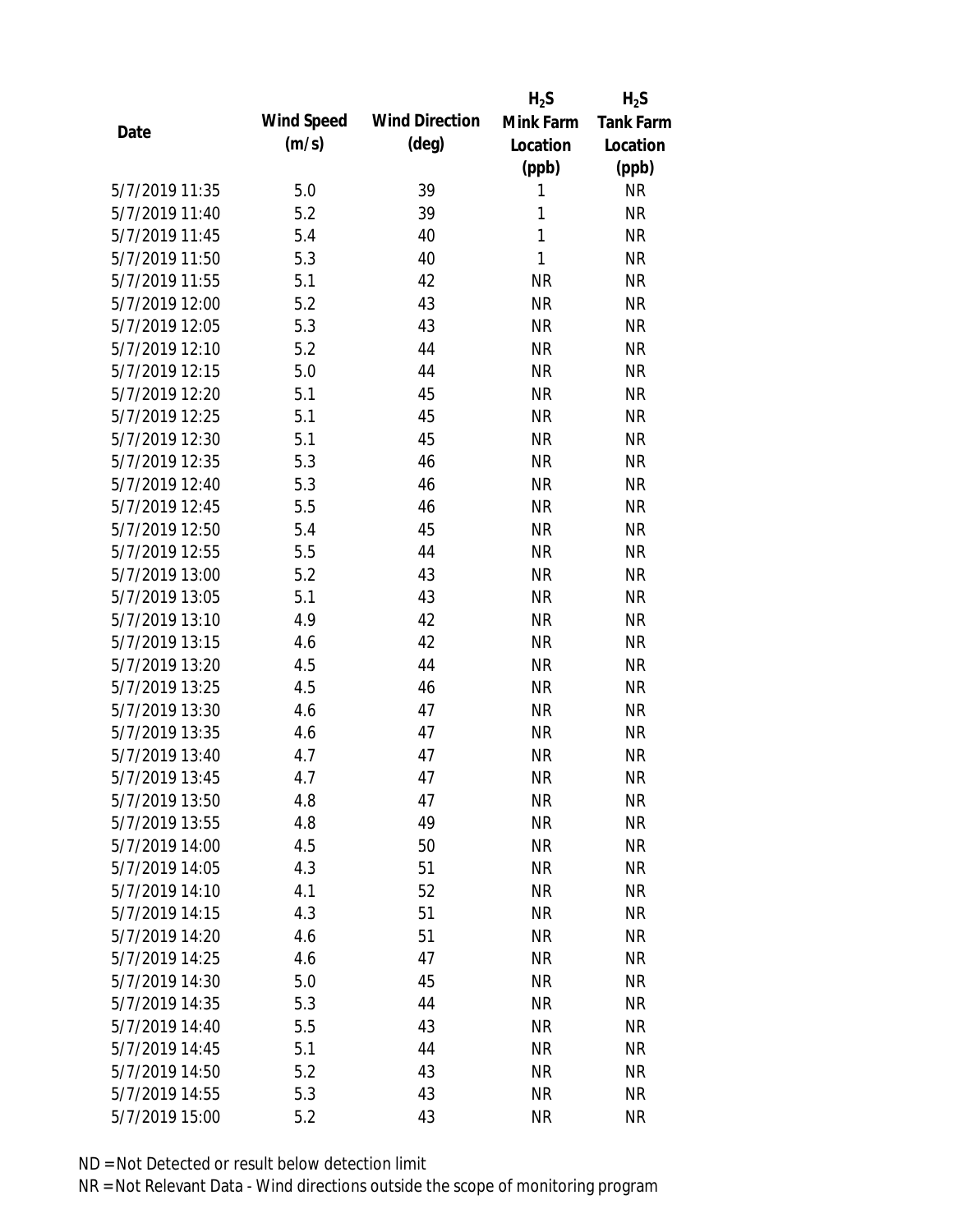|                |            |                       | $H_2S$    | $H_2S$           |
|----------------|------------|-----------------------|-----------|------------------|
| Date           | Wind Speed | <b>Wind Direction</b> | Mink Farm | <b>Tank Farm</b> |
|                | (m/s)      | $(\text{deg})$        | Location  | Location         |
|                |            |                       | (ppb)     | (ppb)            |
| 5/7/2019 15:05 | 5.4        | 42                    | <b>NR</b> | <b>NR</b>        |
| 5/7/2019 15:10 | 5.3        | 43                    | <b>NR</b> | <b>NR</b>        |
| 5/7/2019 15:15 | 5.5        | 44                    | <b>NR</b> | <b>NR</b>        |
| 5/7/2019 15:20 | 5.4        | 44                    | <b>NR</b> | <b>NR</b>        |
| 5/7/2019 15:25 | 5.0        | 46                    | <b>NR</b> | <b>NR</b>        |
| 5/7/2019 15:30 | 5.1        | 45                    | <b>NR</b> | <b>NR</b>        |
| 5/7/2019 15:35 | 5.1        | 45                    | <b>NR</b> | <b>NR</b>        |
| 5/7/2019 15:40 | 4.9        | 45                    | <b>NR</b> | <b>NR</b>        |
| 5/7/2019 15:45 | 4.9        | 46                    | <b>NR</b> | <b>NR</b>        |
| 5/7/2019 15:50 | 4.8        | 46                    | <b>NR</b> | <b>NR</b>        |
| 5/7/2019 15:55 | 4.9        | 46                    | <b>NR</b> | <b>NR</b>        |
| 5/7/2019 16:00 | 4.7        | 47                    | <b>NR</b> | <b>NR</b>        |
| 5/7/2019 16:05 | 4.5        | 48                    | <b>NR</b> | <b>NR</b>        |
| 5/7/2019 16:10 | 4.6        | 47                    | <b>NR</b> | <b>NR</b>        |
| 5/7/2019 16:15 | 4.7        | 46                    | <b>NR</b> | <b>NR</b>        |
| 5/7/2019 16:20 | 4.6        | 47                    | <b>NR</b> | <b>NR</b>        |
| 5/7/2019 16:25 | 4.5        | 48                    | <b>NR</b> | <b>NR</b>        |
| 5/7/2019 16:30 | 4.5        | 48                    | <b>NR</b> | <b>NR</b>        |
| 5/7/2019 16:35 | 4.4        | 49                    | <b>NR</b> | <b>NR</b>        |
| 5/7/2019 16:40 | 4.4        | 51                    | <b>NR</b> | <b>NR</b>        |
| 5/7/2019 16:45 | 4.1        | 53                    | <b>NR</b> | <b>NR</b>        |
| 5/7/2019 16:50 | 4.1        | 54                    | <b>NR</b> | <b>NR</b>        |
| 5/7/2019 16:55 | 4.1        | 53                    | <b>NR</b> | <b>NR</b>        |
| 5/7/2019 17:00 | 4.1        | 54                    | <b>NR</b> | <b>NR</b>        |
| 5/7/2019 17:05 | 4.1        | 55                    | <b>NR</b> | <b>NR</b>        |
| 5/7/2019 17:10 | 4.1        | 55                    | <b>NR</b> | <b>NR</b>        |
| 5/7/2019 17:15 | 4.3        | 53                    | <b>NR</b> | <b>NR</b>        |
| 5/7/2019 17:20 | 4.3        | 52                    | <b>NR</b> | <b>NR</b>        |
| 5/7/2019 17:25 | 4.2        | 51                    | <b>NR</b> | <b>NR</b>        |
| 5/7/2019 17:30 | 4.1        | 49                    | <b>NR</b> | <b>NR</b>        |
| 5/7/2019 17:35 | 4.1        | 47                    | <b>NR</b> | <b>NR</b>        |
| 5/7/2019 17:40 | 4.2        | 45                    | <b>NR</b> | <b>NR</b>        |
| 5/7/2019 17:45 | 4.3        | 43                    | <b>NR</b> | <b>NR</b>        |
| 5/7/2019 17:50 | 4.6        | 43                    | <b>NR</b> | <b>NR</b>        |
| 5/7/2019 17:55 | 4.9        | 43                    | <b>NR</b> | <b>NR</b>        |
| 5/7/2019 18:00 | 5.1        | 44                    | <b>NR</b> | <b>NR</b>        |
| 5/7/2019 18:05 | 5.1        | 46                    | <b>NR</b> | <b>NR</b>        |
| 5/7/2019 18:10 | 5.1        | 46                    | NR        | <b>NR</b>        |
| 5/7/2019 18:15 | 5.0        | 48                    | <b>NR</b> | <b>NR</b>        |
| 5/7/2019 18:20 | 4.9        | 48                    | <b>NR</b> | <b>NR</b>        |
| 5/7/2019 18:25 | 4.7        | 46                    | <b>NR</b> | <b>NR</b>        |
| 5/7/2019 18:30 | 4.6        | 45                    | <b>NR</b> | <b>NR</b>        |
|                |            |                       |           |                  |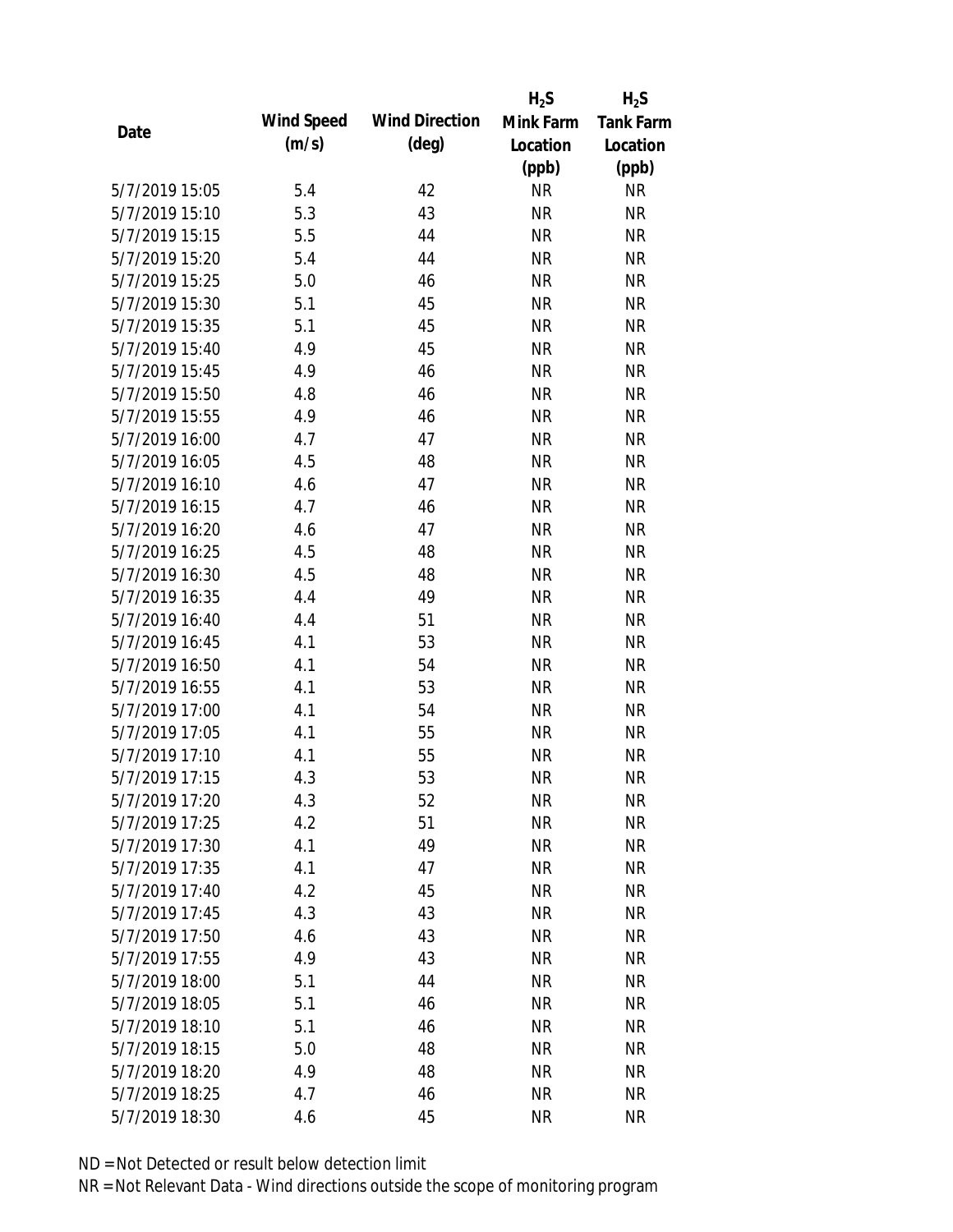|                |            |                       | $H_2S$         | $H_2S$           |
|----------------|------------|-----------------------|----------------|------------------|
| Date           | Wind Speed | <b>Wind Direction</b> | Mink Farm      | <b>Tank Farm</b> |
|                | (m/s)      | $(\text{deg})$        | Location       | Location         |
|                |            |                       | (ppb)          | (ppb)            |
| 5/7/2019 18:35 | 4.5        | 44                    | <b>NR</b>      | <b>NR</b>        |
| 5/7/2019 18:40 | 4.2        | 44                    | <b>NR</b>      | <b>NR</b>        |
| 5/7/2019 18:45 | 4.2        | 43                    | <b>NR</b>      | <b>NR</b>        |
| 5/7/2019 18:50 | 4.0        | 43                    | <b>NR</b>      | <b>NR</b>        |
| 5/7/2019 18:55 | 4.0        | 43                    | <b>NR</b>      | <b>NR</b>        |
| 5/7/2019 19:00 | 4.0        | 43                    | <b>NR</b>      | <b>NR</b>        |
| 5/7/2019 19:05 | 3.9        | 43                    | <b>NR</b>      | <b>NR</b>        |
| 5/7/2019 19:10 | 3.9        | 42                    | <b>NR</b>      | <b>NR</b>        |
| 5/7/2019 19:15 | 3.9        | 42                    | <b>NR</b>      | <b>NR</b>        |
| 5/7/2019 19:20 | 4.2        | 41                    | <b>NR</b>      | <b>NR</b>        |
| 5/7/2019 19:25 | 4.2        | 41                    | <b>NR</b>      | <b>NR</b>        |
| 5/7/2019 19:30 | 4.1        | 41                    | <b>NR</b>      | <b>NR</b>        |
| 5/7/2019 19:35 | 4.3        | 40                    | 1              | <b>NR</b>        |
| 5/7/2019 19:40 | 4.4        | 41                    | <b>NR</b>      | <b>NR</b>        |
| 5/7/2019 19:45 | 4.2        | 41                    | <b>NR</b>      | <b>NR</b>        |
| 5/7/2019 19:50 | 4.0        | 40                    | 1              | <b>NR</b>        |
| 5/7/2019 19:55 | 3.9        | 40                    | 1              | <b>NR</b>        |
| 5/7/2019 20:00 | 4.1        | 40                    | $\mathbf{1}$   | <b>NR</b>        |
| 5/7/2019 20:05 | 4.0        | 40                    | $\mathbf{1}$   | <b>NR</b>        |
| 5/7/2019 20:10 | 3.9        | 38                    | 1              | <b>NR</b>        |
| 5/7/2019 20:15 | 4.0        | 38                    | 1              | <b>NR</b>        |
| 5/7/2019 20:20 | 4.1        | 39                    | 1              | <b>NR</b>        |
| 5/7/2019 20:25 | 4.1        | 40                    | 1              | <b>NR</b>        |
| 5/7/2019 20:30 | 4.1        | 40                    | $\mathbf{1}$   | <b>NR</b>        |
| 5/7/2019 20:35 | 4.3        | 39                    | $\mathbf{1}$   | <b>NR</b>        |
| 5/7/2019 20:40 | 4.3        | 41                    | <b>NR</b>      | <b>NR</b>        |
| 5/7/2019 20:45 | 4.3        | 41                    | <b>NR</b>      | <b>NR</b>        |
| 5/7/2019 20:50 | 4.4        | 41                    | <b>NR</b>      | <b>NR</b>        |
| 5/7/2019 20:55 | 4.5        | 41                    | <b>NR</b>      | <b>NR</b>        |
| 5/7/2019 21:00 | 4.6        | 41                    | <b>NR</b>      | <b>NR</b>        |
| 5/7/2019 21:05 | 4.5        | 41                    | <b>NR</b>      | <b>NR</b>        |
| 5/7/2019 21:10 | 4.5        | 41                    | <b>NR</b>      | <b>NR</b>        |
| 5/7/2019 21:15 | 4.6        | 41                    | <b>NR</b>      | <b>NR</b>        |
| 5/7/2019 21:20 | 4.6        | 41                    | <b>NR</b>      | <b>NR</b>        |
| 5/7/2019 21:25 | 4.4        | 40                    | $\overline{2}$ | <b>NR</b>        |
| 5/7/2019 21:30 | 4.3        | 40                    | $\overline{2}$ | <b>NR</b>        |
| 5/7/2019 21:35 | 4.1        | 40                    | $\overline{2}$ | <b>NR</b>        |
| 5/7/2019 21:40 | 4.1        | 39                    | 1              | <b>NR</b>        |
| 5/7/2019 21:45 | 3.9        | 39                    | 1              | <b>NR</b>        |
| 5/7/2019 21:50 | 3.9        | 39                    | 1              | <b>NR</b>        |
| 5/7/2019 21:55 | 3.9        | 39                    | 1              | <b>NR</b>        |
| 5/7/2019 22:00 | 4.0        | 39                    | 1              | <b>NR</b>        |
|                |            |                       |                |                  |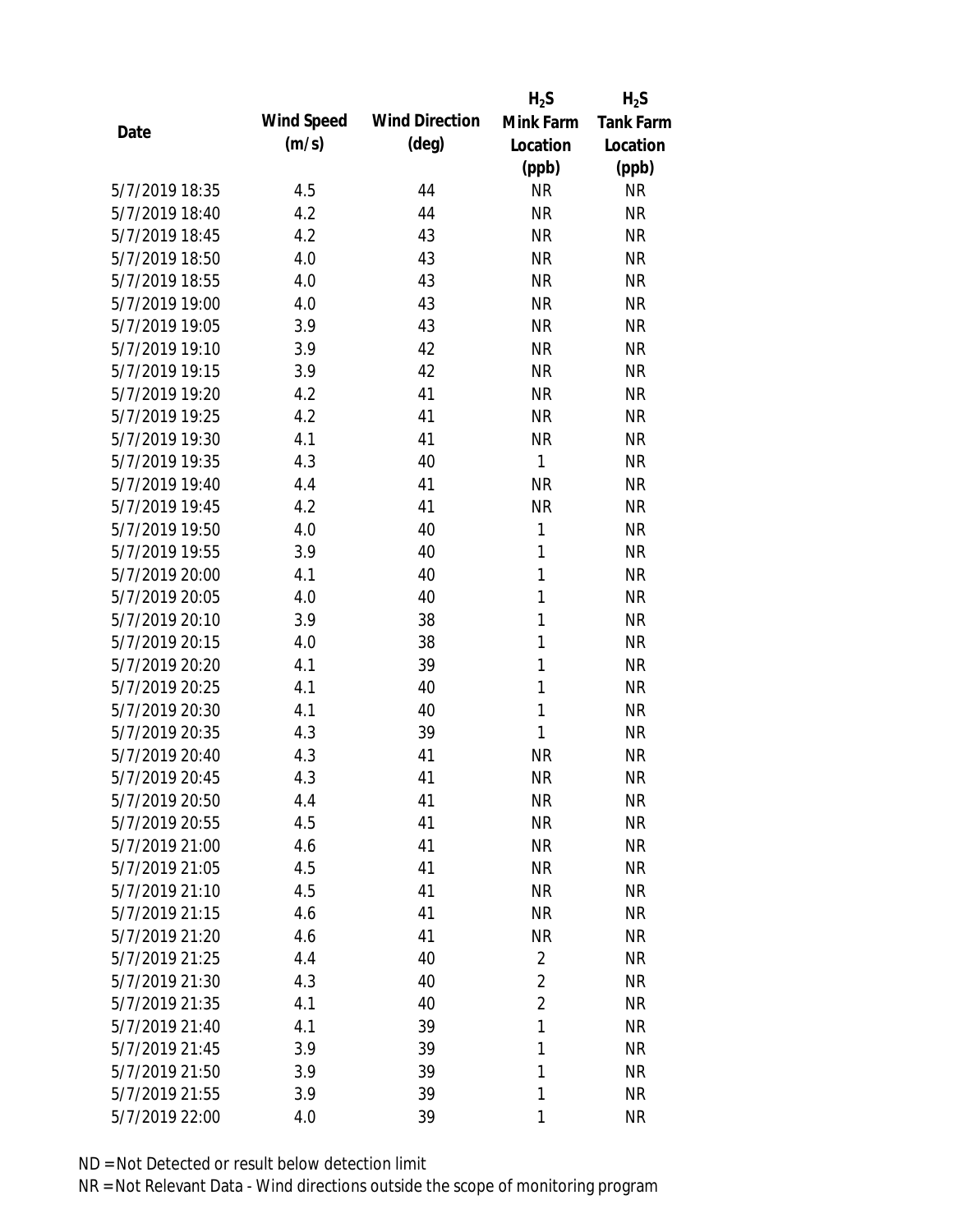|                |            |                       | $H_2S$         | $H_2S$           |
|----------------|------------|-----------------------|----------------|------------------|
| Date           | Wind Speed | <b>Wind Direction</b> | Mink Farm      | <b>Tank Farm</b> |
|                | (m/s)      | $(\text{deg})$        | Location       | Location         |
|                |            |                       | (ppb)          | (ppb)            |
| 5/7/2019 22:05 | 4.2        | 39                    | $\overline{2}$ | <b>NR</b>        |
| 5/7/2019 22:10 | 4.2        | 39                    | $\overline{2}$ | <b>NR</b>        |
| 5/7/2019 22:15 | 4.2        | 40                    | $\overline{2}$ | <b>NR</b>        |
| 5/7/2019 22:20 | 4.2        | 41                    | <b>NR</b>      | <b>NR</b>        |
| 5/7/2019 22:25 | 4.0        | 41                    | <b>NR</b>      | <b>NR</b>        |
| 5/7/2019 22:30 | 3.9        | 42                    | <b>NR</b>      | <b>NR</b>        |
| 5/7/2019 22:35 | 3.6        | 41                    | <b>NR</b>      | <b>NR</b>        |
| 5/7/2019 22:40 | 3.5        | 41                    | <b>NR</b>      | <b>NR</b>        |
| 5/7/2019 22:45 | 3.3        | 41                    | <b>NR</b>      | <b>NR</b>        |
| 5/7/2019 22:50 | 3.4        | 41                    | <b>NR</b>      | <b>NR</b>        |
| 5/7/2019 22:55 | 3.4        | 41                    | <b>NR</b>      | <b>NR</b>        |
| 5/7/2019 23:00 | 3.4        | 41                    | <b>NR</b>      | <b>NR</b>        |
| 5/7/2019 23:05 | 3.5        | 41                    | <b>NR</b>      | <b>NR</b>        |
| 5/7/2019 23:10 | 3.4        | 42                    | <b>NR</b>      | <b>NR</b>        |
| 5/7/2019 23:15 | 3.5        | 43                    | <b>NR</b>      | <b>NR</b>        |
| 5/7/2019 23:20 | 3.4        | 44                    | <b>NR</b>      | <b>NR</b>        |
| 5/7/2019 23:25 | 3.4        | 46                    | <b>NR</b>      | <b>NR</b>        |
| 5/7/2019 23:30 | 3.5        | 47                    | <b>NR</b>      | <b>NR</b>        |
| 5/7/2019 23:35 | 3.6        | 48                    | <b>NR</b>      | <b>NR</b>        |
| 5/7/2019 23:40 | 3.7        | 47                    | <b>NR</b>      | <b>NR</b>        |
| 5/7/2019 23:45 | 3.8        | 46                    | <b>NR</b>      | <b>NR</b>        |
| 5/7/2019 23:50 | 4.0        | 45                    | <b>NR</b>      | <b>NR</b>        |
| 5/7/2019 23:55 | 4.0        | 44                    | <b>NR</b>      | <b>NR</b>        |
| 5/7/2019 24:00 | 3.9        | 44                    | <b>NR</b>      | <b>NR</b>        |
| 5/8/2019 00:05 | 3.9        | 43                    | <b>NR</b>      | <b>NR</b>        |
| 5/8/2019 00:10 | 3.9        | 43                    | <b>NR</b>      | <b>NR</b>        |
| 5/8/2019 00:15 | 3.8        | 44                    | <b>NR</b>      | <b>NR</b>        |
| 5/8/2019 00:20 | 3.5        | 44                    | <b>NR</b>      | <b>NR</b>        |
| 5/8/2019 00:25 | 3.5        | 46                    | <b>NR</b>      | <b>NR</b>        |
| 5/8/2019 00:30 | 3.5        | 47                    | <b>NR</b>      | <b>NR</b>        |
| 5/8/2019 00:35 | 3.3        | 48                    | <b>NR</b>      | <b>NR</b>        |
| 5/8/2019 00:40 | 3.2        | 51                    | <b>NR</b>      | <b>NR</b>        |
| 5/8/2019 00:45 | 3.1        | 51                    | <b>NR</b>      | <b>NR</b>        |
| 5/8/2019 00:50 | 3.0        | 51                    | <b>NR</b>      | <b>NR</b>        |
| 5/8/2019 00:55 | 3.0        | 50                    | <b>NR</b>      | <b>NR</b>        |
| 5/8/2019 01:00 | 3.0        | 50                    | <b>NR</b>      | <b>NR</b>        |
| 5/8/2019 01:05 | 2.9        | 51                    | <b>NR</b>      | <b>NR</b>        |
| 5/8/2019 01:10 | 2.9        | 52                    | <b>NR</b>      | <b>NR</b>        |
| 5/8/2019 01:15 | 2.8        | 55                    | <b>NR</b>      | <b>NR</b>        |
| 5/8/2019 01:20 | 2.8        | 56                    | <b>NR</b>      | <b>NR</b>        |
| 5/8/2019 01:25 | 2.8        | 59                    | <b>NR</b>      | <b>NR</b>        |
| 5/8/2019 01:30 | 2.7        | 59                    | <b>NR</b>      | <b>NR</b>        |
|                |            |                       |                |                  |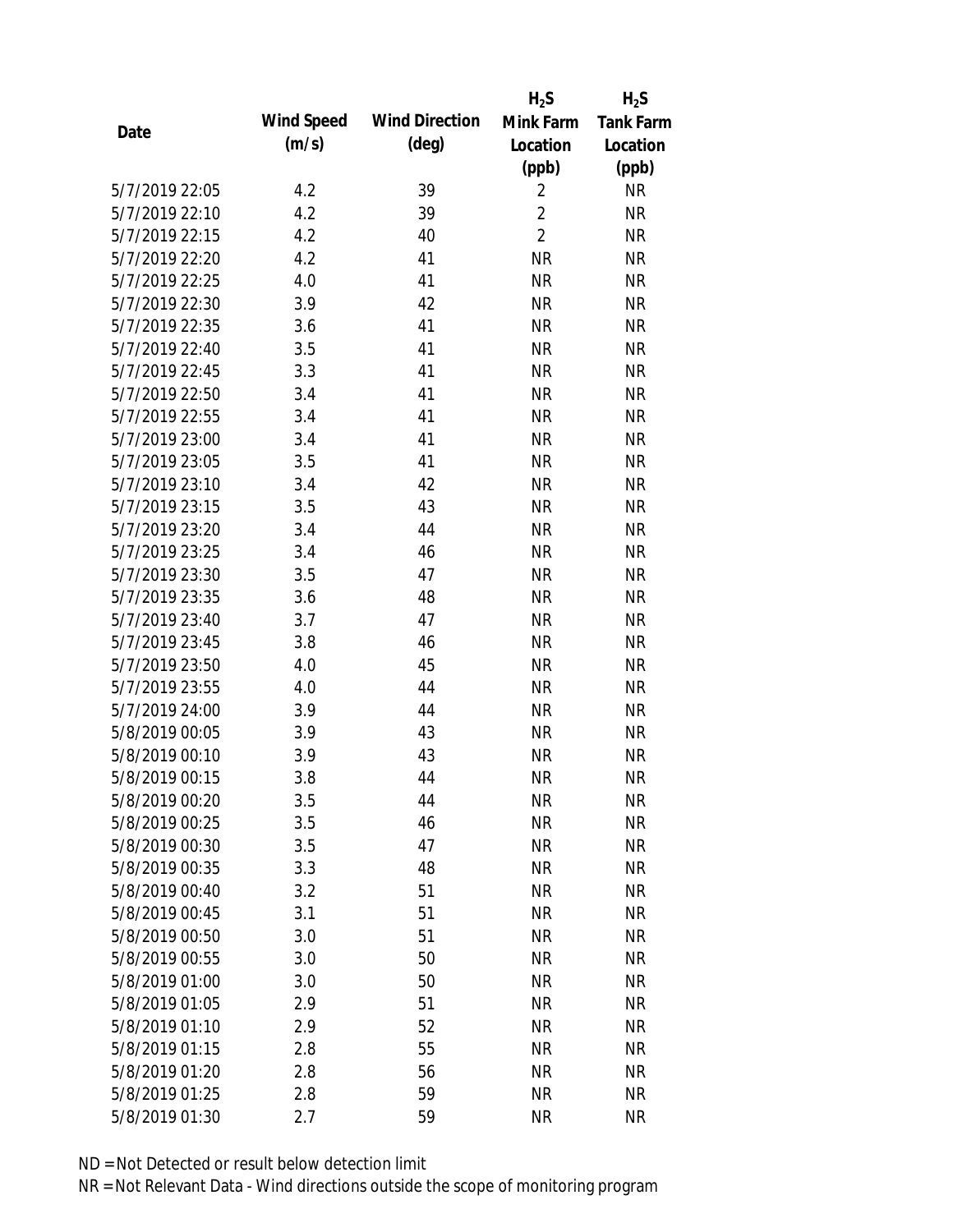|                |            |                       | $H_2S$    | $H_2S$           |
|----------------|------------|-----------------------|-----------|------------------|
| Date           | Wind Speed | <b>Wind Direction</b> | Mink Farm | <b>Tank Farm</b> |
|                | (m/s)      | $(\text{deg})$        | Location  | Location         |
|                |            |                       | (ppb)     | (ppb)            |
| 5/8/2019 01:35 | 2.7        | 59                    | <b>NR</b> | <b>NR</b>        |
| 5/8/2019 01:40 | 2.6        | 60                    | <b>NR</b> | <b>NR</b>        |
| 5/8/2019 01:45 | 2.5        | 57                    | <b>NR</b> | <b>NR</b>        |
| 5/8/2019 01:50 | 2.5        | 59                    | <b>NR</b> | <b>NR</b>        |
| 5/8/2019 01:55 | 2.3        | 61                    | <b>NR</b> | <b>NR</b>        |
| 5/8/2019 02:00 | 2.2        | 63                    | <b>NR</b> | <b>NR</b>        |
| 5/8/2019 02:05 | 2.3        | 67                    | <b>NR</b> | <b>NR</b>        |
| 5/8/2019 02:10 | 2.3        | 69                    | <b>NR</b> | <b>NR</b>        |
| 5/8/2019 02:15 | 2.5        | 73                    | <b>NR</b> | <b>NR</b>        |
| 5/8/2019 02:20 | 2.6        | 75                    | <b>NR</b> | <b>NR</b>        |
| 5/8/2019 02:25 | 2.7        | 74                    | <b>NR</b> | <b>NR</b>        |
| 5/8/2019 02:30 | 2.7        | 75                    | <b>NR</b> | <b>NR</b>        |
| 5/8/2019 02:35 | 2.7        | 76                    | <b>NR</b> | <b>NR</b>        |
| 5/8/2019 02:40 | 2.8        | 77                    | <b>NR</b> | <b>NR</b>        |
| 5/8/2019 02:45 | 2.9        | 78                    | <b>NR</b> | <b>NR</b>        |
| 5/8/2019 02:50 | 2.9        | 79                    | <b>NR</b> | <b>NR</b>        |
| 5/8/2019 02:55 | 3.0        | 82                    | <b>NR</b> | <b>NR</b>        |
| 5/8/2019 03:00 | 3.0        | 83                    | <b>NR</b> | <b>NR</b>        |
| 5/8/2019 03:05 | 3.1        | 84                    | <b>NR</b> | <b>NR</b>        |
| 5/8/2019 03:10 | 3.1        | 84                    | <b>NR</b> | <b>NR</b>        |
| 5/8/2019 03:15 | 3.2        | 84                    | <b>NR</b> | <b>NR</b>        |
| 5/8/2019 03:20 | 3.4        | 83                    | <b>NR</b> | <b>NR</b>        |
| 5/8/2019 03:25 | 3.4        | 82                    | <b>NR</b> | <b>NR</b>        |
| 5/8/2019 03:30 | 3.5        | 81                    | <b>NR</b> | <b>NR</b>        |
| 5/8/2019 03:35 | 3.4        | 81                    | <b>NR</b> | <b>NR</b>        |
| 5/8/2019 03:40 | 3.4        | 81                    | <b>NR</b> | <b>NR</b>        |
| 5/8/2019 03:45 | 3.4        | 80                    | <b>NR</b> | <b>NR</b>        |
| 5/8/2019 03:50 | 3.3        | 80                    | <b>NR</b> | <b>NR</b>        |
| 5/8/2019 03:55 | 3.3        | 80                    | <b>NR</b> | <b>NR</b>        |
| 5/8/2019 04:00 | 3.3        | 81                    | <b>NR</b> | <b>NR</b>        |
| 5/8/2019 04:05 | 3.5        | 80                    | <b>NR</b> | <b>NR</b>        |
| 5/8/2019 04:10 | 3.4        | 79                    | <b>NR</b> | <b>NR</b>        |
| 5/8/2019 04:15 | 3.5        | 80                    | <b>NR</b> | <b>NR</b>        |
| 5/8/2019 04:20 | 3.5        | 81                    | <b>NR</b> | <b>NR</b>        |
| 5/8/2019 04:25 | 3.5        | 83                    | <b>NR</b> | <b>NR</b>        |
| 5/8/2019 04:30 | 3.7        | 83                    | <b>NR</b> | <b>NR</b>        |
| 5/8/2019 04:35 | 3.9        | 84                    | <b>NR</b> | <b>NR</b>        |
| 5/8/2019 04:40 | 4.1        | 85                    | <b>NR</b> | <b>NR</b>        |
| 5/8/2019 04:45 | 4.3        | 86                    | <b>NR</b> | <b>NR</b>        |
| 5/8/2019 04:50 | 4.4        | 88                    | <b>NR</b> | <b>NR</b>        |
| 5/8/2019 04:55 | 4.6        | 88                    | <b>NR</b> | <b>NR</b>        |
| 5/8/2019 05:00 | 4.6        | 89                    | <b>NR</b> | <b>NR</b>        |
|                |            |                       |           |                  |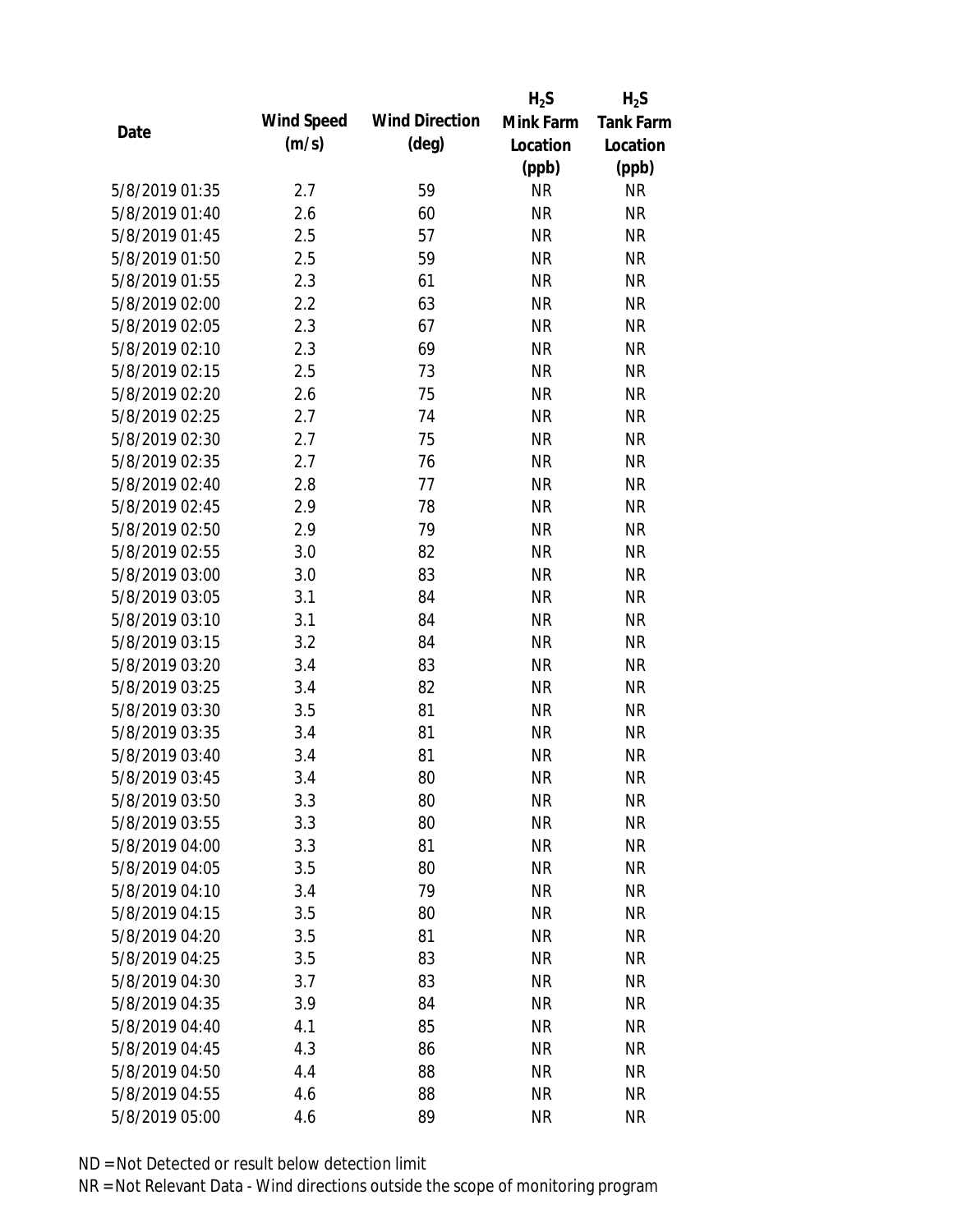|                |            |                       | $H_2S$    | $H_2S$           |
|----------------|------------|-----------------------|-----------|------------------|
| Date           | Wind Speed | <b>Wind Direction</b> | Mink Farm | <b>Tank Farm</b> |
|                | (m/s)      | $(\text{deg})$        | Location  | Location         |
|                |            |                       | (ppb)     | (ppb)            |
| 5/8/2019 05:05 | 4.5        | 90                    | <b>NR</b> | <b>NR</b>        |
| 5/8/2019 05:10 | 4.4        | 90                    | <b>NR</b> | <b>NR</b>        |
| 5/8/2019 05:15 | 4.2        | 91                    | <b>NR</b> | <b>NR</b>        |
| 5/8/2019 05:20 | 4.2        | 90                    | <b>NR</b> | <b>NR</b>        |
| 5/8/2019 05:25 | 4.1        | 89                    | <b>NR</b> | <b>NR</b>        |
| 5/8/2019 05:30 | 4.0        | 90                    | <b>NR</b> | <b>NR</b>        |
| 5/8/2019 05:35 | 4.0        | 91                    | <b>NR</b> | <b>NR</b>        |
| 5/8/2019 05:40 | 3.9        | 91                    | <b>NR</b> | <b>NR</b>        |
| 5/8/2019 05:45 | 3.8        | 90                    | <b>NR</b> | <b>NR</b>        |
| 5/8/2019 05:50 | 3.8        | 88                    | <b>NR</b> | <b>NR</b>        |
| 5/8/2019 05:55 | 3.7        | 87                    | <b>NR</b> | <b>NR</b>        |
| 5/8/2019 06:00 | 3.6        | 85                    | <b>NR</b> | <b>NR</b>        |
| 5/8/2019 06:05 | 3.6        | 81                    | <b>NR</b> | <b>NR</b>        |
| 5/8/2019 06:10 | 3.7        | 80                    | <b>NR</b> | <b>NR</b>        |
| 5/8/2019 06:15 | 3.8        | 82                    | <b>NR</b> | <b>NR</b>        |
| 5/8/2019 06:20 | 3.8        | 84                    | <b>NR</b> | <b>NR</b>        |
| 5/8/2019 06:25 | 3.8        | 83                    | <b>NR</b> | <b>NR</b>        |
| 5/8/2019 06:30 | 3.7        | 82                    | <b>NR</b> | <b>NR</b>        |
| 5/8/2019 06:35 | 3.5        | 83                    | <b>NR</b> | <b>NR</b>        |
| 5/8/2019 06:40 | 3.4        | 82                    | <b>NR</b> | <b>NR</b>        |
| 5/8/2019 06:45 | 3.1        | 80                    | <b>NR</b> | <b>NR</b>        |
| 5/8/2019 06:50 | 3.1        | 76                    | <b>NR</b> | <b>NR</b>        |
| 5/8/2019 06:55 | 3.1        | 75                    | <b>NR</b> | <b>NR</b>        |
| 5/8/2019 07:00 | 3.2        | 75                    | <b>NR</b> | <b>NR</b>        |
| 5/8/2019 07:05 | 3.3        | 77                    | <b>NR</b> | <b>NR</b>        |
| 5/8/2019 07:10 | 3.2        | 77                    | <b>NR</b> | <b>NR</b>        |
| 5/8/2019 07:15 | 3.2        | 77                    | <b>NR</b> | <b>NR</b>        |
| 5/8/2019 07:20 | 3.2        | 78                    | <b>NR</b> | <b>NR</b>        |
| 5/8/2019 07:25 | 3.2        | 80                    | <b>NR</b> | <b>NR</b>        |
| 5/8/2019 07:30 | 3.2        | 81                    | <b>NR</b> | <b>NR</b>        |
| 5/8/2019 07:35 | 3.2        | 81                    | <b>NR</b> | <b>NR</b>        |
| 5/8/2019 07:40 | 3.1        | 80                    | <b>NR</b> | <b>NR</b>        |
| 5/8/2019 07:45 | 3.2        | 80                    | <b>NR</b> | <b>NR</b>        |
| 5/8/2019 07:50 | 3.1        | 81                    | <b>NR</b> | <b>NR</b>        |
| 5/8/2019 07:55 | 3.1        | 81                    | <b>NR</b> | <b>NR</b>        |
| 5/8/2019 08:00 | 3.0        | 82                    | <b>NR</b> | <b>NR</b>        |
| 5/8/2019 08:05 | 3.0        | 83                    | <b>NR</b> | <b>NR</b>        |
| 5/8/2019 08:10 | 3.2        | 84                    | <b>NR</b> | <b>NR</b>        |
| 5/8/2019 08:15 | 3.2        | 87                    | <b>NR</b> | <b>NR</b>        |
| 5/8/2019 08:20 | 3.2        | 91                    | <b>NR</b> | <b>NR</b>        |
| 5/8/2019 08:25 | 3.2        | 93                    | <b>NR</b> | <b>NR</b>        |
| 5/8/2019 08:30 | 3.3        | 94                    | <b>NR</b> | <b>NR</b>        |
|                |            |                       |           |                  |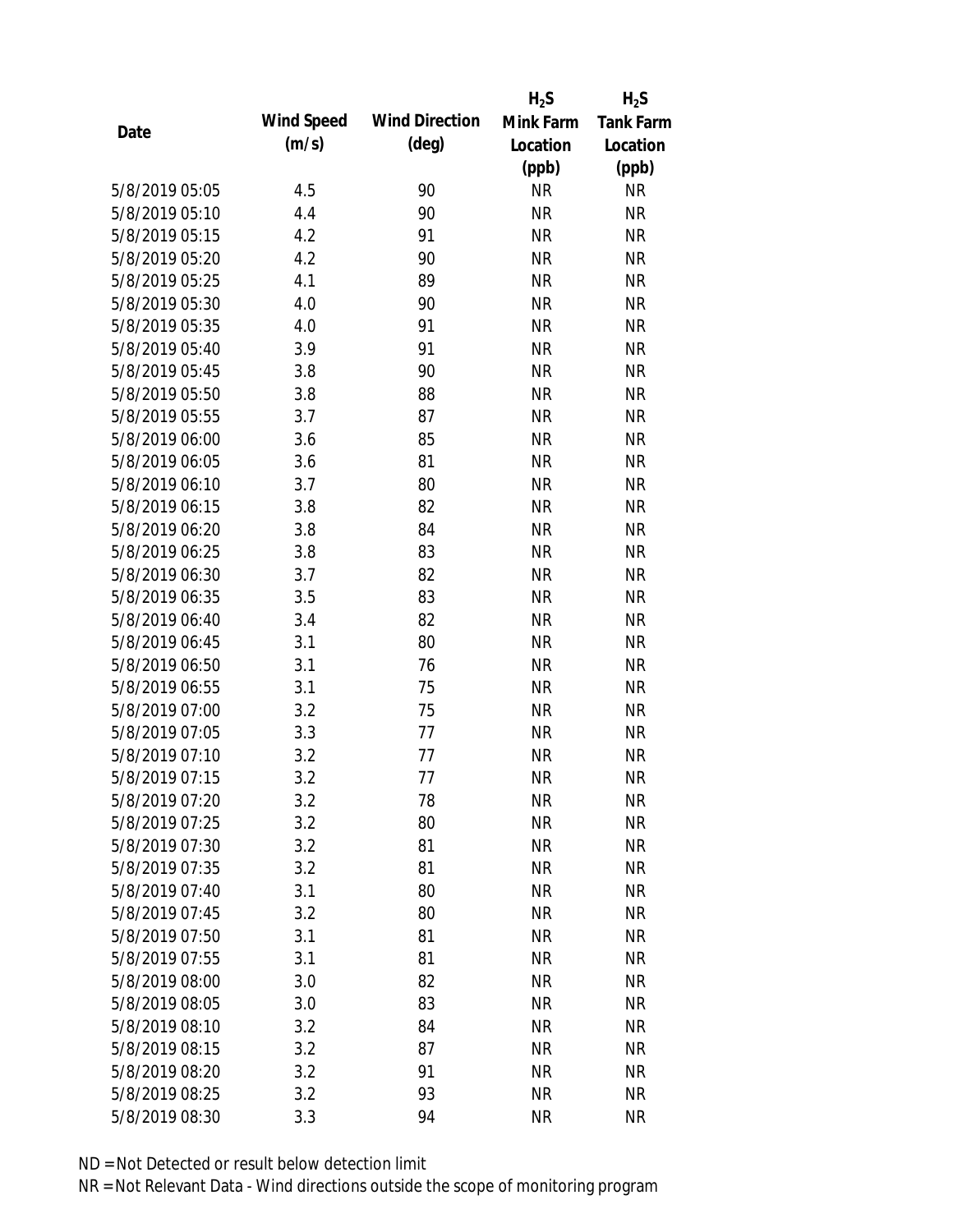|                |            |                       | $H_2S$    | $H_2S$           |
|----------------|------------|-----------------------|-----------|------------------|
| Date           | Wind Speed | <b>Wind Direction</b> | Mink Farm | <b>Tank Farm</b> |
|                | (m/s)      | $(\text{deg})$        | Location  | Location         |
|                |            |                       | (ppb)     | (ppb)            |
| 5/8/2019 08:35 | 3.3        | 96                    | <b>NR</b> | <b>NR</b>        |
| 5/8/2019 08:40 | 3.1        | 98                    | <b>NR</b> | <b>NR</b>        |
| 5/8/2019 08:45 | 3.1        | 95                    | <b>NR</b> | <b>NR</b>        |
| 5/8/2019 08:50 | 3.1        | 91                    | <b>NR</b> | <b>NR</b>        |
| 5/8/2019 08:55 | 3.3        | 84                    | <b>NR</b> | <b>NR</b>        |
| 5/8/2019 09:00 | 3.4        | 80                    | <b>NR</b> | <b>NR</b>        |
| 5/8/2019 09:05 | 3.4        | 78                    | <b>NR</b> | <b>NR</b>        |
| 5/8/2019 09:10 | 3.7        | 76                    | <b>NR</b> | <b>NR</b>        |
| 5/8/2019 09:15 | 4.0        | 77                    | <b>NR</b> | <b>NR</b>        |
| 5/8/2019 09:20 | 4.1        | 77                    | <b>NR</b> | <b>NR</b>        |
| 5/8/2019 09:25 | 4.1        | 78                    | <b>NR</b> | <b>NR</b>        |
| 5/8/2019 09:30 | 4.1        | 72                    | <b>NR</b> | <b>NR</b>        |
| 5/8/2019 09:35 | 4.0        | 65                    | <b>NR</b> | <b>NR</b>        |
| 5/8/2019 09:40 | 3.6        | 69                    | <b>NR</b> | <b>NR</b>        |
| 5/8/2019 09:45 | 3.1        | 71                    | <b>NR</b> | <b>NR</b>        |
| 5/8/2019 09:50 | 3.0        | 72                    | <b>NR</b> | <b>NR</b>        |
| 5/8/2019 09:55 | 2.9        | 72                    | <b>NR</b> | <b>NR</b>        |
| 5/8/2019 10:00 | 2.9        | 80                    | <b>NR</b> | <b>NR</b>        |
| 5/8/2019 10:05 | 3.0        | 86                    | <b>NR</b> | <b>NR</b>        |
| 5/8/2019 10:10 | 3.2        | 82                    | <b>NR</b> | <b>NR</b>        |
| 5/8/2019 10:15 | 3.6        | 80                    | <b>NR</b> | <b>NR</b>        |
| 5/8/2019 10:20 | 3.8        | 80                    | <b>NR</b> | <b>NR</b>        |
| 5/8/2019 10:25 | 4.2        | 86                    | <b>NR</b> | <b>NR</b>        |
| 5/8/2019 10:30 | 4.5        | 89                    | <b>NR</b> | <b>NR</b>        |
| 5/8/2019 10:35 | 4.8        | 92                    | <b>NR</b> | <b>NR</b>        |
| 5/8/2019 10:40 | 5.0        | 94                    | <b>NR</b> | <b>NR</b>        |
| 5/8/2019 10:45 | 5.1        | 96                    | <b>NR</b> | <b>NR</b>        |
| 5/8/2019 10:50 | 5.0        | 99                    | <b>NR</b> | <b>NR</b>        |
| 5/8/2019 10:55 | 5.2        | 99                    | <b>NR</b> | <b>NR</b>        |
| 5/8/2019 11:00 | 5.3        | 98                    | <b>NR</b> | <b>NR</b>        |
| 5/8/2019 11:05 | 5.4        | 98                    | <b>NR</b> | <b>NR</b>        |
| 5/8/2019 11:10 | 5.5        | 98                    | <b>NR</b> | <b>NR</b>        |
| 5/8/2019 11:15 | 5.5        | 98                    | <b>NR</b> | <b>NR</b>        |
| 5/8/2019 11:20 | 5.7        | 97                    | <b>NR</b> | <b>NR</b>        |
| 5/8/2019 11:25 | 5.4        | 97                    | <b>NR</b> | <b>NR</b>        |
| 5/8/2019 11:30 | 5.3        | 98                    | <b>NR</b> | <b>NR</b>        |
| 5/8/2019 11:35 |            | 98                    | <b>NR</b> | <b>NR</b>        |
|                | 5.1        |                       |           |                  |
| 5/8/2019 11:40 | 4.9        | 98                    | <b>NR</b> | <b>NR</b>        |
| 5/8/2019 11:45 | 4.8        | 98                    | <b>NR</b> | <b>NR</b>        |
| 5/8/2019 11:50 | 4.5        | 98                    | <b>NR</b> | <b>NR</b>        |
| 5/8/2019 11:55 | 4.6        | 100                   | <b>NR</b> | <b>NR</b>        |
| 5/8/2019 12:00 | 4.3        | 101                   | <b>NR</b> | <b>NR</b>        |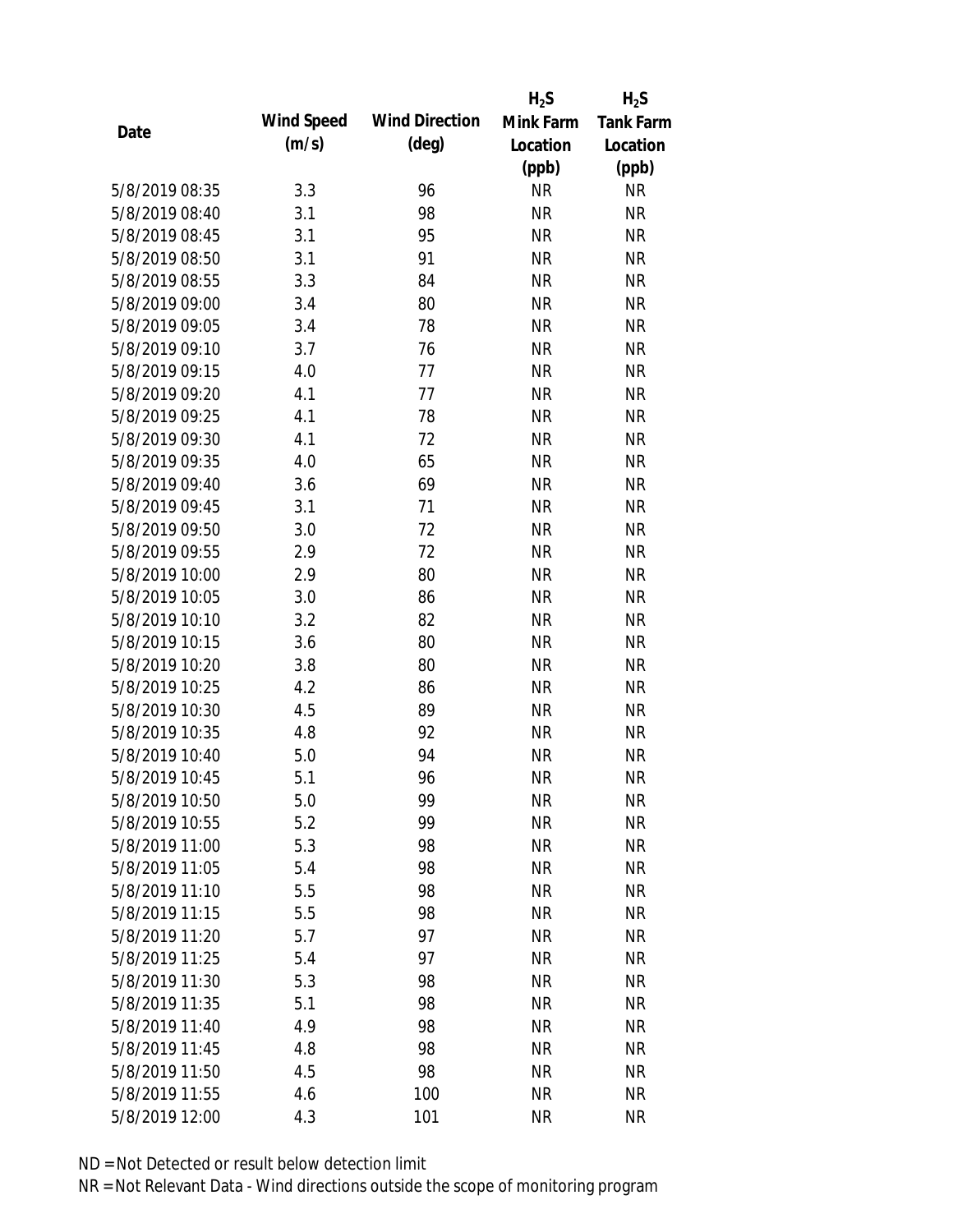|                |            |                       | $H_2S$    | $H_2S$           |
|----------------|------------|-----------------------|-----------|------------------|
| Date           | Wind Speed | <b>Wind Direction</b> | Mink Farm | <b>Tank Farm</b> |
|                | (m/s)      | $(\text{deg})$        | Location  | Location         |
|                |            |                       | (ppb)     | (ppb)            |
| 5/8/2019 12:05 | 4.2        | 103                   | <b>NR</b> | NR               |
| 5/8/2019 12:10 | 4.2        | 103                   | <b>NR</b> | <b>NR</b>        |
| 5/8/2019 12:15 | 4.2        | 102                   | <b>NR</b> | <b>NR</b>        |
| 5/8/2019 12:20 | 4.3        | 102                   | <b>NR</b> | <b>NR</b>        |
| 5/8/2019 12:25 | 4.3        | 100                   | <b>NR</b> | <b>NR</b>        |
| 5/8/2019 12:30 | 4.4        | 97                    | <b>NR</b> | <b>NR</b>        |
| 5/8/2019 12:35 | 4.5        | 96                    | <b>NR</b> | <b>NR</b>        |
| 5/8/2019 12:40 | 4.6        | 96                    | <b>NR</b> | <b>NR</b>        |
| 5/8/2019 12:45 | 4.5        | 96                    | <b>NR</b> | <b>NR</b>        |
| 5/8/2019 12:50 | 4.3        | 97                    | <b>NR</b> | <b>NR</b>        |
| 5/8/2019 12:55 | 4.2        | 96                    | <b>NR</b> | <b>NR</b>        |
| 5/8/2019 13:00 | 4.2        | 97                    | <b>NR</b> | <b>NR</b>        |
| 5/8/2019 13:05 | 4.0        | 97                    | <b>NR</b> | <b>NR</b>        |
| 5/8/2019 13:10 | 3.8        | 98                    | <b>NR</b> | <b>NR</b>        |
| 5/8/2019 13:15 | 3.9        | 99                    | <b>NR</b> | <b>NR</b>        |
| 5/8/2019 13:20 | 4.0        | 101                   | <b>NR</b> | <b>NR</b>        |
| 5/8/2019 13:25 | 4.0        | 103                   | <b>NR</b> | <b>NR</b>        |
| 5/8/2019 13:30 | 4.1        | 103                   | <b>NR</b> | <b>NR</b>        |
| 5/8/2019 13:35 | 4.2        | 103                   | <b>NR</b> | <b>NR</b>        |
| 5/8/2019 13:40 | 4.3        | 104                   | <b>NR</b> | <b>NR</b>        |
| 5/8/2019 13:45 | 4.2        | 105                   | <b>NR</b> | <b>NR</b>        |
| 5/8/2019 13:50 | 4.1        | 104                   | <b>NR</b> | <b>NR</b>        |
| 5/8/2019 13:55 | 4.3        | 103                   | <b>NR</b> | <b>NR</b>        |
| 5/8/2019 14:00 | 4.5        | 105                   | <b>NR</b> | <b>NR</b>        |
| 5/8/2019 14:05 | 4.6        | 107                   | <b>NR</b> | <b>NR</b>        |
| 5/8/2019 14:10 | 4.9        | 107                   | <b>NR</b> | <b>NR</b>        |
| 5/8/2019 14:15 | 5.2        | 107                   | <b>NR</b> | <b>NR</b>        |
| 5/8/2019 14:20 | 5.2        | 106                   | <b>NR</b> | <b>NR</b>        |
| 5/8/2019 14:25 | 5.2        | 109                   | <b>NR</b> | <b>NR</b>        |
| 5/8/2019 14:30 | 5.1        | 108                   | <b>NR</b> | <b>NR</b>        |
| 5/8/2019 14:35 | 5.1        | 107                   | <b>NR</b> | <b>NR</b>        |
| 5/8/2019 14:40 | 5.0        | 108                   | <b>NR</b> | <b>NR</b>        |
| 5/8/2019 14:45 | 4.9        | 107                   | <b>NR</b> | <b>NR</b>        |
| 5/8/2019 14:50 | 5.0        | 109                   | <b>NR</b> | <b>NR</b>        |
| 5/8/2019 14:55 | 4.9        | 107                   | <b>NR</b> | <b>NR</b>        |
| 5/8/2019 15:00 | 4.8        | 106                   | <b>NR</b> | <b>NR</b>        |
| 5/8/2019 15:05 | 4.8        | 107                   | <b>NR</b> | <b>NR</b>        |
| 5/8/2019 15:10 | 4.7        | 105                   | NR        | <b>NR</b>        |
| 5/8/2019 15:15 | 4.9        | 106                   | <b>NR</b> | <b>NR</b>        |
| 5/8/2019 15:20 | 4.8        | 106                   | <b>NR</b> | <b>NR</b>        |
| 5/8/2019 15:25 | 4.9        | 107                   | <b>NR</b> | <b>NR</b>        |
| 5/8/2019 15:30 | 4.8        | 107                   | <b>NR</b> | <b>NR</b>        |
|                |            |                       |           |                  |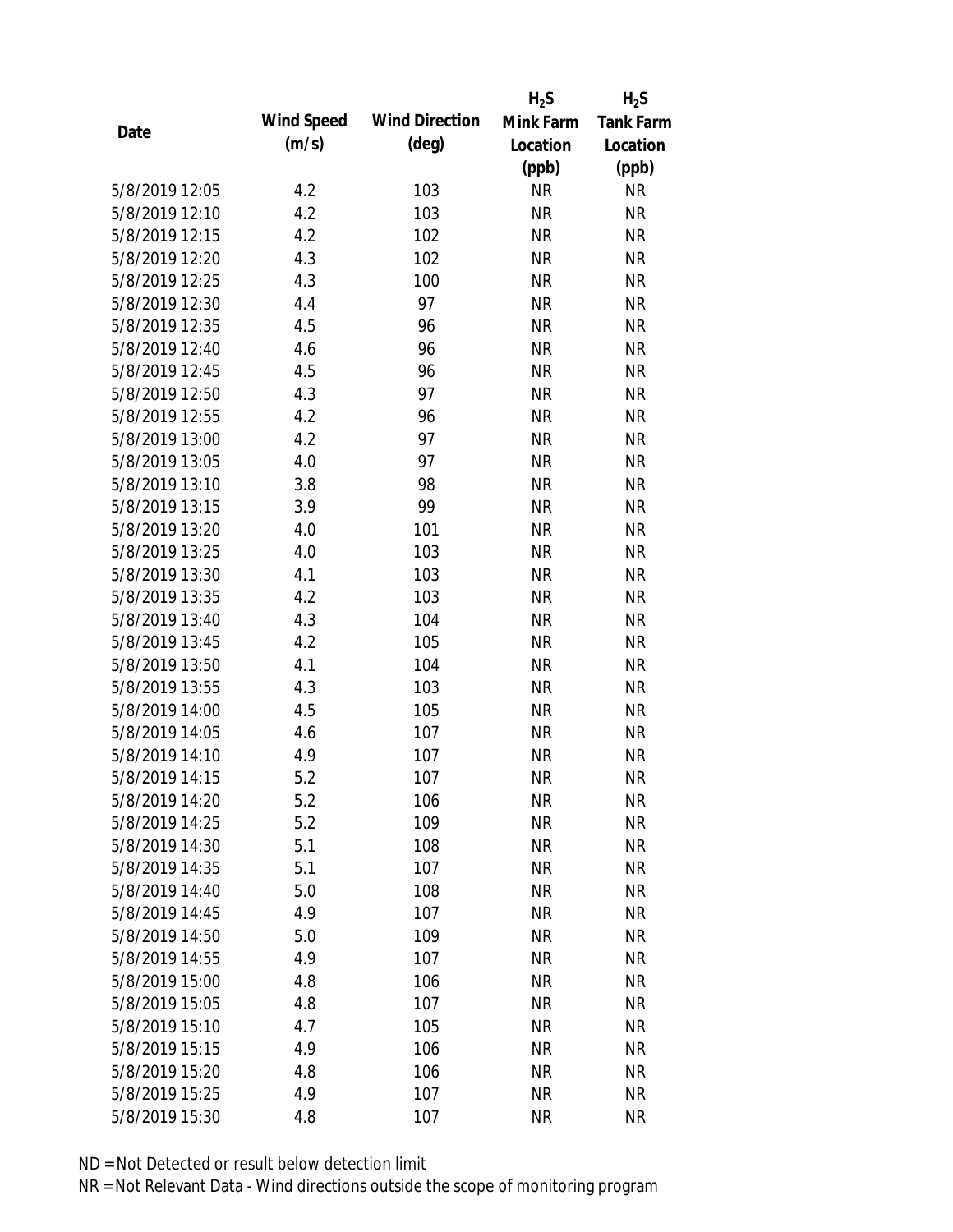|                |            |                       | $H_2S$    | $H_2S$           |
|----------------|------------|-----------------------|-----------|------------------|
| Date           | Wind Speed | <b>Wind Direction</b> | Mink Farm | <b>Tank Farm</b> |
|                | (m/s)      | $(\text{deg})$        | Location  | Location         |
|                |            |                       | (ppb)     | (ppb)            |
| 5/8/2019 15:35 | 4.7        | 106                   | <b>NR</b> | NR               |
| 5/8/2019 15:40 | 4.7        | 106                   | <b>NR</b> | <b>NR</b>        |
| 5/8/2019 15:45 | 4.3        | 104                   | <b>NR</b> | <b>NR</b>        |
| 5/8/2019 15:50 | 4.2        | 104                   | <b>NR</b> | <b>NR</b>        |
| 5/8/2019 15:55 | 4.0        | 104                   | <b>NR</b> | <b>NR</b>        |
| 5/8/2019 16:00 | 4.0        | 105                   | <b>NR</b> | <b>NR</b>        |
| 5/8/2019 16:05 | 3.9        | 106                   | <b>NR</b> | <b>NR</b>        |
| 5/8/2019 16:10 | 4.2        | 108                   | <b>NR</b> | <b>NR</b>        |
| 5/8/2019 16:15 | 4.5        | 111                   | <b>NR</b> | <b>NR</b>        |
| 5/8/2019 16:20 | 4.7        | 115                   | <b>NR</b> | <b>NR</b>        |
| 5/8/2019 16:25 | 5.0        | 120                   | <b>NR</b> | <b>NR</b>        |
| 5/8/2019 16:30 | 5.3        | 123                   | <b>NR</b> | <b>NR</b>        |
| 5/8/2019 16:35 | 5.7        | 128                   | <b>NR</b> | <b>NR</b>        |
| 5/8/2019 16:40 | 5.7        | 132                   | <b>NR</b> | <b>NR</b>        |
| 5/8/2019 16:45 | 5.6        | 132                   | <b>NR</b> | <b>NR</b>        |
| 5/8/2019 16:50 | 5.9        | 131                   | <b>NR</b> | <b>NR</b>        |
| 5/8/2019 16:55 | 6.2        | 130                   | <b>NR</b> | <b>NR</b>        |
| 5/8/2019 17:00 | 6.2        | 131                   | <b>NR</b> | <b>NR</b>        |
| 5/8/2019 17:05 | 6.5        | 130                   | <b>NR</b> | <b>NR</b>        |
| 5/8/2019 17:10 | 6.7        | 129                   | <b>NR</b> | <b>NR</b>        |
| 5/8/2019 17:15 | 7.2        | 130                   | <b>NR</b> | <b>NR</b>        |
| 5/8/2019 17:20 | 7.4        | 131                   | <b>NR</b> | <b>NR</b>        |
| 5/8/2019 17:25 | 7.6        | 131                   | <b>NR</b> | <b>NR</b>        |
| 5/8/2019 17:30 | 7.7        | 130                   | <b>NR</b> | <b>NR</b>        |
| 5/8/2019 17:35 | 8.0        | 130                   | <b>NR</b> | <b>NR</b>        |
| 5/8/2019 17:40 | 8.1        | 128                   | <b>NR</b> | <b>NR</b>        |
| 5/8/2019 17:45 | 7.9        | 129                   | <b>NR</b> | <b>NR</b>        |
| 5/8/2019 17:50 | 7.7        | 129                   | <b>NR</b> | <b>NR</b>        |
| 5/8/2019 17:55 | 7.4        | 129                   | <b>NR</b> | <b>NR</b>        |
| 5/8/2019 18:00 | 7.4        | 130                   | <b>NR</b> | <b>NR</b>        |
| 5/8/2019 18:05 | 7.1        | 132                   | <b>NR</b> | <b>NR</b>        |
| 5/8/2019 18:10 | 6.9        | 133                   | <b>NR</b> | <b>NR</b>        |
| 5/8/2019 18:15 | 6.7        | 133                   | <b>NR</b> | <b>NR</b>        |
| 5/8/2019 18:20 | 6.8        | 133                   | <b>NR</b> | <b>NR</b>        |
| 5/8/2019 18:25 | 6.7        | 133                   | <b>NR</b> | <b>NR</b>        |
| 5/8/2019 18:30 | 6.8        | 133                   | <b>NR</b> | <b>NR</b>        |
| 5/8/2019 18:35 | 6.9        | 132                   | <b>NR</b> | <b>NR</b>        |
| 5/8/2019 18:40 | 7.1        | 132                   | NR        | <b>NR</b>        |
| 5/8/2019 18:45 | 7.5        | 131                   | <b>NR</b> | <b>NR</b>        |
| 5/8/2019 18:50 | 7.4        | 131                   | <b>NR</b> | <b>NR</b>        |
| 5/8/2019 18:55 | 7.5        | 132                   | <b>NR</b> | <b>NR</b>        |
| 5/8/2019 19:00 | 7.4        | 131                   | <b>NR</b> | <b>NR</b>        |
|                |            |                       |           |                  |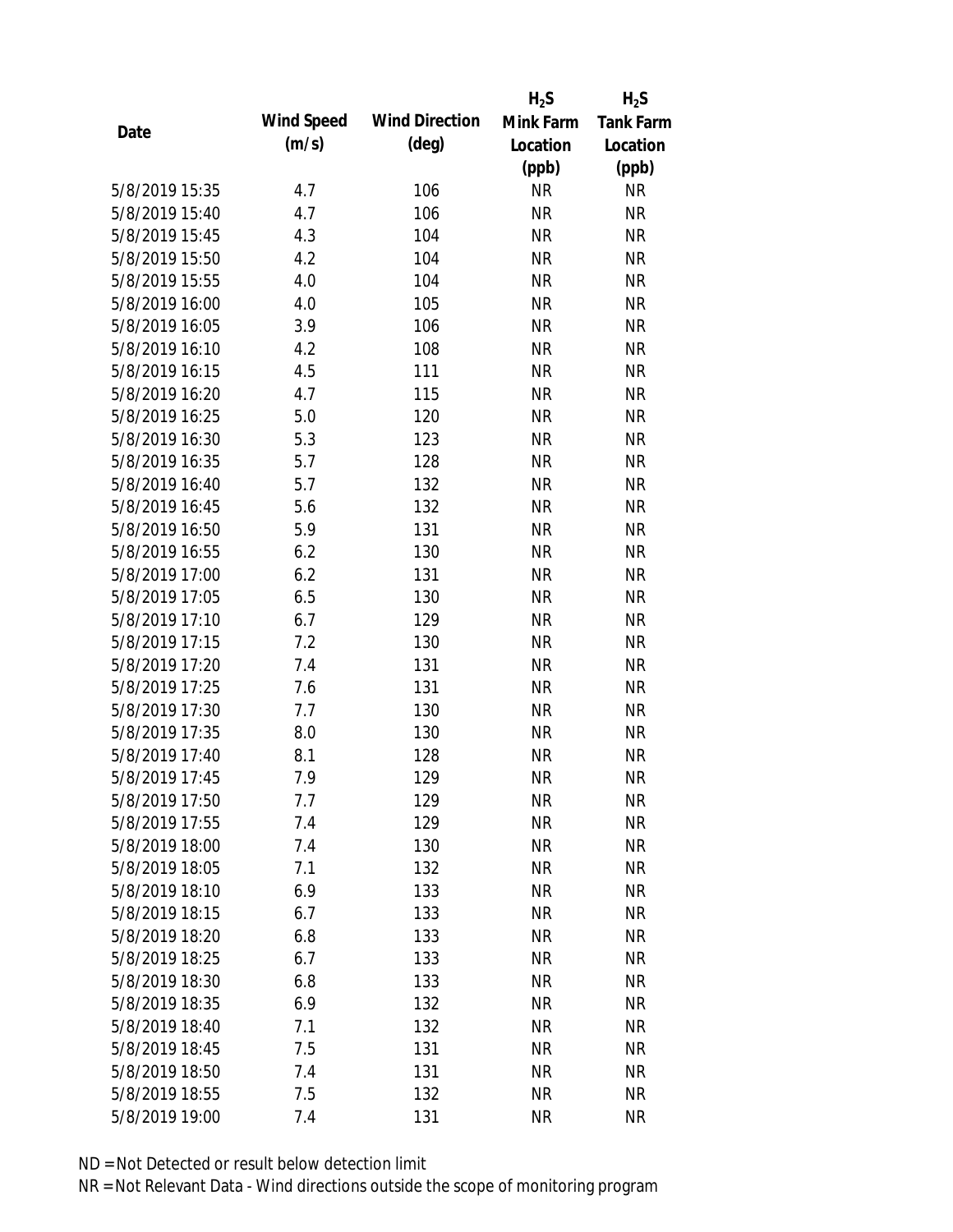|                |            |                       | $H_2S$    | $H_2S$           |
|----------------|------------|-----------------------|-----------|------------------|
|                | Wind Speed | <b>Wind Direction</b> | Mink Farm | <b>Tank Farm</b> |
| Date           | (m/s)      | $(\text{deg})$        | Location  | Location         |
|                |            |                       | (ppb)     | (ppb)            |
| 5/8/2019 19:05 | 7.1        | 130                   | <b>NR</b> | <b>NR</b>        |
| 5/8/2019 19:10 | 6.9        | 129                   | <b>NR</b> | <b>NR</b>        |
| 5/8/2019 19:15 | 6.5        | 128                   | <b>NR</b> | <b>NR</b>        |
| 5/8/2019 19:20 | 6.4        | 128                   | <b>NR</b> | <b>NR</b>        |
| 5/8/2019 19:25 | 6.2        | 128                   | <b>NR</b> | <b>NR</b>        |
| 5/8/2019 19:30 | 6.2        | 127                   | <b>NR</b> | <b>NR</b>        |
| 5/8/2019 19:35 | 6.3        | 128                   | <b>NR</b> | <b>NR</b>        |
| 5/8/2019 19:40 | 6.4        | 130                   | <b>NR</b> | <b>NR</b>        |
| 5/8/2019 19:45 | 6.4        | 131                   | <b>NR</b> | <b>NR</b>        |
| 5/8/2019 19:50 | 6.3        | 133                   | <b>NR</b> | <b>NR</b>        |
| 5/8/2019 19:55 | 6.1        | 134                   | <b>NR</b> | <b>NR</b>        |
| 5/8/2019 20:00 | 5.9        | 135                   | <b>NR</b> | <b>NR</b>        |
| 5/8/2019 20:05 | 5.5        | 136                   | <b>NR</b> | <b>NR</b>        |
| 5/8/2019 20:10 | 5.3        | 136                   | <b>NR</b> | <b>NR</b>        |
| 5/8/2019 20:15 | 5.0        | 137                   | <b>NR</b> | <b>NR</b>        |
| 5/8/2019 20:20 | 5.1        | 137                   | <b>NR</b> | <b>NR</b>        |
| 5/8/2019 20:25 | 5.1        | 138                   | <b>NR</b> | <b>NR</b>        |
| 5/8/2019 20:30 | 5.1        | 138                   | <b>NR</b> | <b>NR</b>        |
| 5/8/2019 20:35 | 5.0        | 139                   | <b>NR</b> | <b>NR</b>        |
| 5/8/2019 20:40 | 4.9        | 143                   | <b>NR</b> | <b>NR</b>        |
| 5/8/2019 20:45 | 4.9        | 145                   | <b>NR</b> | <b>NR</b>        |
| 5/8/2019 20:50 | 4.8        | 147                   | <b>NR</b> | <b>NR</b>        |
| 5/8/2019 20:55 | 4.8        | 149                   | <b>NR</b> | <b>NR</b>        |
| 5/8/2019 21:00 | 4.7        | 149                   | <b>NR</b> | <b>NR</b>        |
| 5/8/2019 21:05 | 4.7        | 149                   | <b>NR</b> | <b>NR</b>        |
| 5/8/2019 21:10 | 4.8        | 147                   | <b>NR</b> | <b>NR</b>        |
| 5/8/2019 21:15 | 4.7        | 144                   | <b>NR</b> | <b>NR</b>        |
| 5/8/2019 21:20 | 4.7        | 144                   | <b>NR</b> | <b>NR</b>        |
| 5/8/2019 21:25 | 4.7        | 144                   | <b>NR</b> | <b>NR</b>        |
| 5/8/2019 21:30 | 4.6        | 144                   | <b>NR</b> | <b>NR</b>        |
| 5/8/2019 21:35 | 4.5        | 145                   | <b>NR</b> | <b>NR</b>        |
| 5/8/2019 21:40 | 4.5        | 146                   | <b>NR</b> | <b>NR</b>        |
| 5/8/2019 21:45 | 4.5        | 146                   | <b>NR</b> | <b>NR</b>        |
| 5/8/2019 21:50 | 4.2        | 145                   | <b>NR</b> | <b>NR</b>        |
| 5/8/2019 21:55 | 4.0        | 144                   | <b>NR</b> | <b>NR</b>        |
| 5/8/2019 22:00 | 3.9        | 141                   | <b>NR</b> | <b>NR</b>        |
| 5/8/2019 22:05 | 3.7        | 138                   | <b>NR</b> | <b>NR</b>        |
| 5/8/2019 22:10 | 3.5        | 137                   | <b>NR</b> | <b>NR</b>        |
| 5/8/2019 22:15 | 3.5        | 134                   | <b>NR</b> | <b>NR</b>        |
| 5/8/2019 22:20 | 3.6        | 132                   | <b>NR</b> | <b>NR</b>        |
| 5/8/2019 22:25 | 3.7        | 133                   | <b>NR</b> | <b>NR</b>        |
| 5/8/2019 22:30 | 3.6        | 136                   | <b>NR</b> | <b>NR</b>        |
|                |            |                       |           |                  |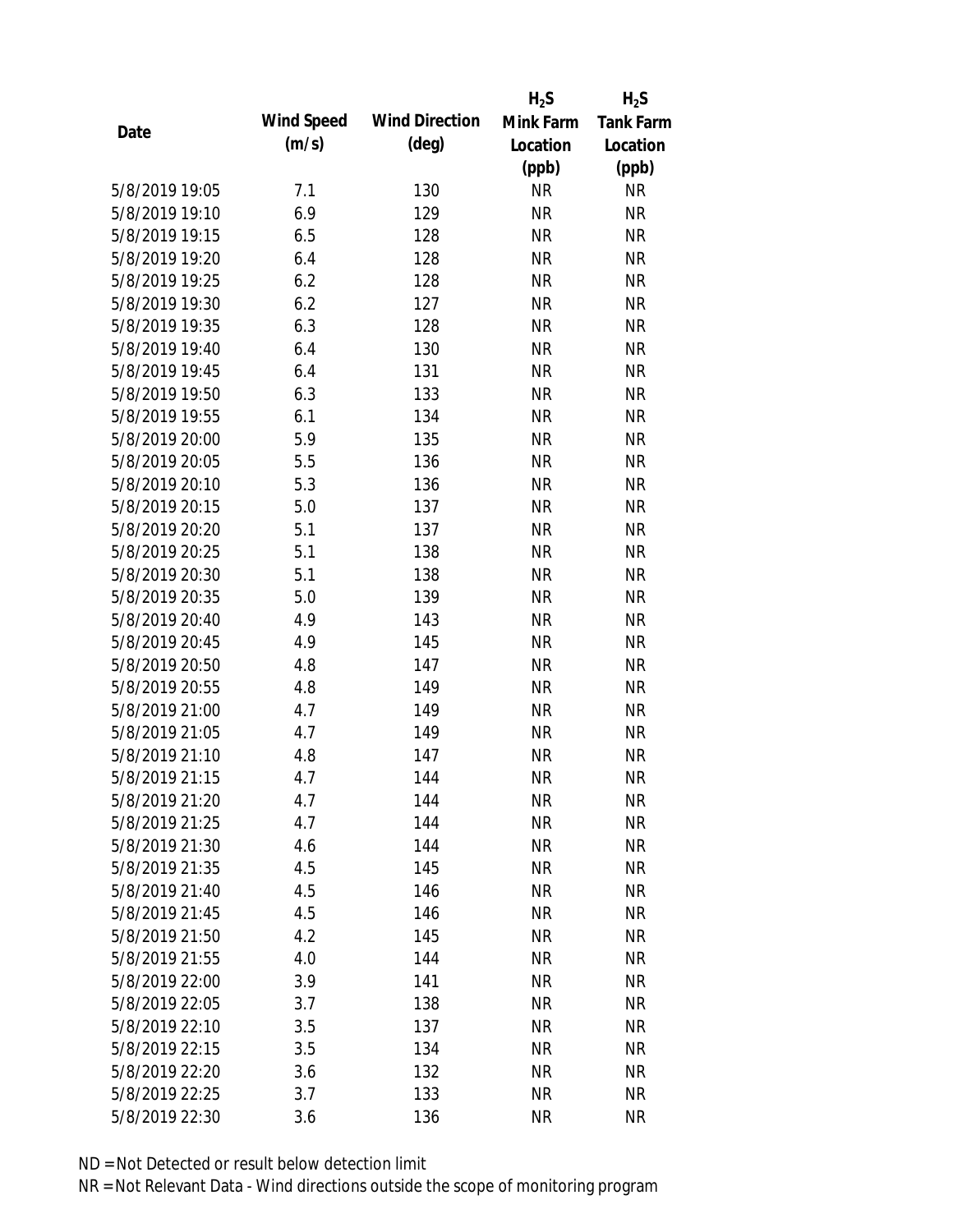|                |            |                       | $H_2S$    | $H_2S$           |
|----------------|------------|-----------------------|-----------|------------------|
|                | Wind Speed | <b>Wind Direction</b> | Mink Farm | <b>Tank Farm</b> |
| Date           | (m/s)      | $(\text{deg})$        | Location  | Location         |
|                |            |                       | (ppb)     | (ppb)            |
| 5/8/2019 22:35 | 3.5        | 144                   | <b>NR</b> | <b>NR</b>        |
| 5/8/2019 22:40 | 3.4        | 157                   | <b>NR</b> | <b>NR</b>        |
| 5/8/2019 22:45 | 2.9        | 165                   | <b>NR</b> | <b>NR</b>        |
| 5/8/2019 22:50 | 2.6        | 163                   | <b>NR</b> | <b>NR</b>        |
| 5/8/2019 22:55 | 2.6        | 158                   | <b>NR</b> | <b>NR</b>        |
| 5/8/2019 23:00 | 2.7        | 156                   | <b>NR</b> | <b>NR</b>        |
| 5/8/2019 23:05 | 3.2        | 139                   | <b>NR</b> | <b>NR</b>        |
| 5/8/2019 23:10 | 3.7        | 139                   | <b>NR</b> | <b>NR</b>        |
| 5/8/2019 23:15 | 4.5        | 141                   | <b>NR</b> | <b>NR</b>        |
| 5/8/2019 23:20 | 4.9        | 143                   | <b>NR</b> | <b>NR</b>        |
| 5/8/2019 23:25 | 5.1        | 145                   | <b>NR</b> | <b>NR</b>        |
| 5/8/2019 23:30 | 4.9        | 145                   | <b>NR</b> | <b>NR</b>        |
| 5/8/2019 23:35 | 4.5        | 149                   | <b>NR</b> | <b>NR</b>        |
| 5/8/2019 23:40 | 3.9        | 152                   | <b>NR</b> | <b>NR</b>        |
| 5/8/2019 23:45 | 3.4        | 165                   | <b>NR</b> | <b>NR</b>        |
| 5/8/2019 23:50 | 3.1        | 191                   | <b>NR</b> | <b>NR</b>        |
| 5/8/2019 23:55 | 2.8        | 219                   | <b>NR</b> | <b>NR</b>        |
| 5/8/2019 24:00 | 2.8        | 231                   | <b>NR</b> | <b>NR</b>        |
| 5/9/2019 00:05 | 2.9        | 242                   | 1         | 1                |
| 5/9/2019 00:10 | 2.9        | 245                   | 1         | 1                |
| 5/9/2019 00:15 | 2.8        | 236                   | 1         | $\overline{2}$   |
| 5/9/2019 00:20 | 2.7        | 229                   | <b>NR</b> | $\overline{2}$   |
| 5/9/2019 00:25 | 2.7        | 230                   | 1         | $\overline{2}$   |
| 5/9/2019 00:30 | 2.8        | 231                   | 1         | $\overline{2}$   |
| 5/9/2019 00:35 | 2.4        | 231                   | 1         | $\overline{2}$   |
| 5/9/2019 00:40 | 2.4        | 237                   | 1         | $\mathbf{1}$     |
| 5/9/2019 00:45 | 2.3        | 239                   | 1         | 1                |
| 5/9/2019 00:50 | 2.1        | 234                   | 1         | 1                |
| 5/9/2019 00:55 | 1.6        | 229                   | <b>NR</b> | 1                |
| 5/9/2019 01:00 | 1.4        | 226                   | <b>NR</b> | <b>NR</b>        |
| 5/9/2019 01:05 | 1.5        | 184                   | <b>NR</b> | <b>NR</b>        |
| 5/9/2019 01:10 | 1.5        | 136                   | <b>NR</b> | <b>NR</b>        |
| 5/9/2019 01:15 | 1.5        | 112                   | <b>NR</b> | <b>NR</b>        |
| 5/9/2019 01:20 | 1.6        | 109                   | <b>NR</b> | <b>NR</b>        |
| 5/9/2019 01:25 | 1.7        | 111                   | <b>NR</b> | <b>NR</b>        |
| 5/9/2019 01:30 | 1.7        | 121                   | <b>NR</b> | <b>NR</b>        |
| 5/9/2019 01:35 | 1.5        | 130                   | <b>NR</b> | <b>NR</b>        |
| 5/9/2019 01:40 | 1.5        | 137                   | <b>NR</b> | <b>NR</b>        |
| 5/9/2019 01:45 | 1.8        | 144                   | <b>NR</b> | <b>NR</b>        |
| 5/9/2019 01:50 | 2.0        | 147                   | <b>NR</b> | <b>NR</b>        |
| 5/9/2019 01:55 | 2.4        | 152                   | <b>NR</b> | <b>NR</b>        |
| 5/9/2019 02:00 | 2.7        | 152                   | <b>NR</b> | <b>NR</b>        |
|                |            |                       |           |                  |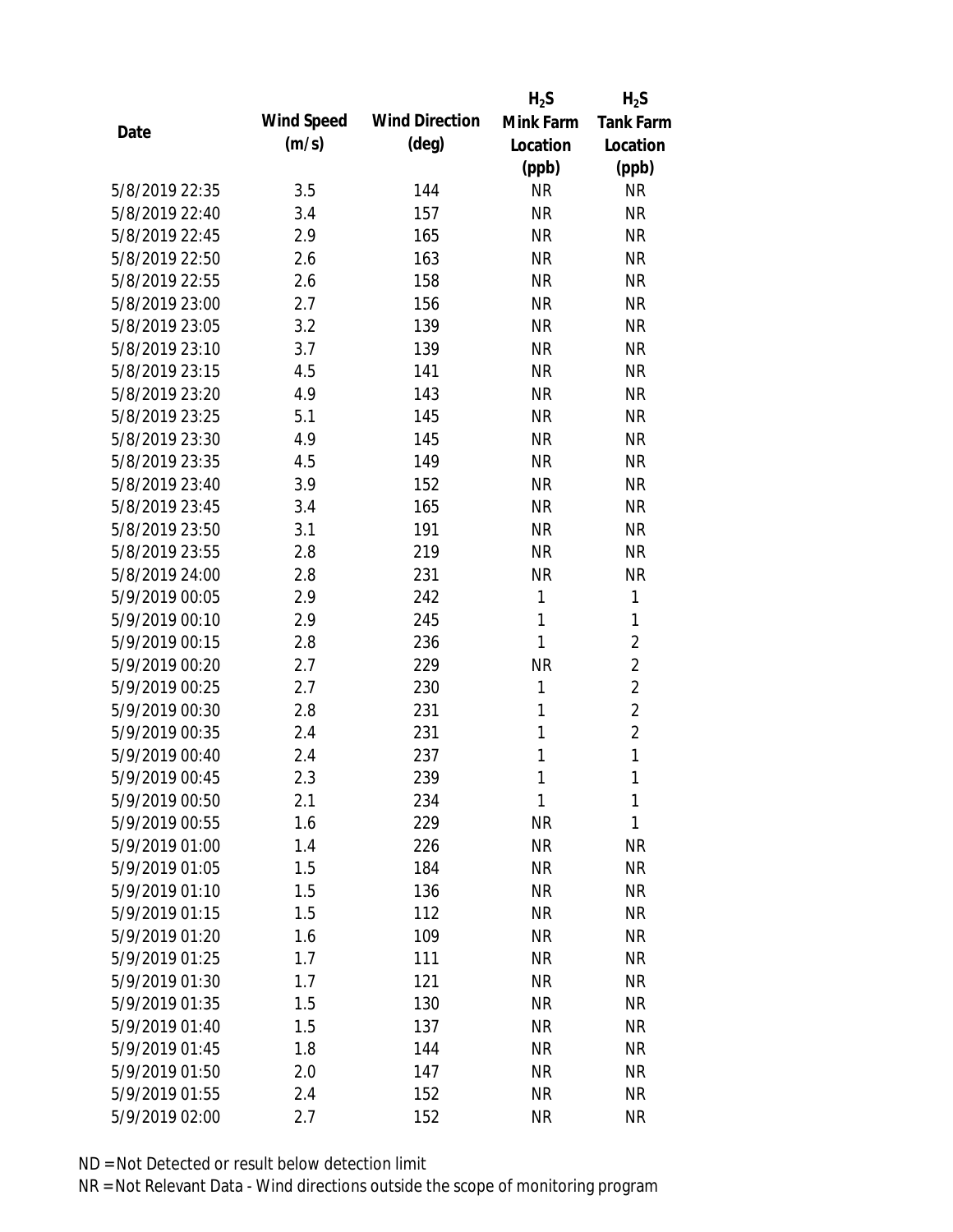|      |                |            |                       | $H_2S$    | $H_2S$           |
|------|----------------|------------|-----------------------|-----------|------------------|
|      |                | Wind Speed | <b>Wind Direction</b> | Mink Farm | <b>Tank Farm</b> |
| Date |                | (m/s)      | $(\text{deg})$        | Location  | Location         |
|      |                |            |                       | (ppb)     | (ppb)            |
|      | 5/9/2019 02:05 | 2.8        | 151                   | <b>NR</b> | <b>NR</b>        |
|      | 5/9/2019 02:10 | 2.9        | 151                   | <b>NR</b> | <b>NR</b>        |
|      | 5/9/2019 02:15 | 2.8        | 153                   | <b>NR</b> | <b>NR</b>        |
|      | 5/9/2019 02:20 | 2.8        | 152                   | <b>NR</b> | <b>NR</b>        |
|      | 5/9/2019 02:25 | 2.7        | 148                   | <b>NR</b> | <b>NR</b>        |
|      | 5/9/2019 02:30 | 2.7        | 144                   | <b>NR</b> | <b>NR</b>        |
|      | 5/9/2019 02:35 | 2.9        | 141                   | <b>NR</b> | <b>NR</b>        |
|      | 5/9/2019 02:40 | 3.0        | 137                   | <b>NR</b> | <b>NR</b>        |
|      | 5/9/2019 02:45 | 2.9        | 137                   | <b>NR</b> | <b>NR</b>        |
|      | 5/9/2019 02:50 | 2.9        | 134                   | <b>NR</b> | <b>NR</b>        |
|      | 5/9/2019 02:55 | 2.8        | 136                   | <b>NR</b> | <b>NR</b>        |
|      | 5/9/2019 03:00 | 2.6        | 140                   | <b>NR</b> | <b>NR</b>        |
|      | 5/9/2019 03:05 | 2.5        | 142                   | <b>NR</b> | <b>NR</b>        |
|      | 5/9/2019 03:10 | 2.4        | 143                   | <b>NR</b> | <b>NR</b>        |
|      | 5/9/2019 03:15 | 2.5        | 142                   | <b>NR</b> | <b>NR</b>        |
|      | 5/9/2019 03:20 | 2.4        | 144                   | <b>NR</b> | <b>NR</b>        |
|      | 5/9/2019 03:25 | 2.3        | 141                   | <b>NR</b> | <b>NR</b>        |
|      | 5/9/2019 03:30 | 2.2        | 136                   | <b>NR</b> | <b>NR</b>        |
|      | 5/9/2019 03:35 | 2.1        | 134                   | <b>NR</b> | <b>NR</b>        |
|      | 5/9/2019 03:40 | 2.2        | 133                   | <b>NR</b> | <b>NR</b>        |
|      | 5/9/2019 03:45 | 2.2        | 132                   | <b>NR</b> | <b>NR</b>        |
|      | 5/9/2019 03:50 | 2.2        | 131                   | <b>NR</b> | <b>NR</b>        |
|      | 5/9/2019 03:55 | 2.2        | 134                   | <b>NR</b> | <b>NR</b>        |
|      | 5/9/2019 04:00 | 2.2        | 138                   | <b>NR</b> | <b>NR</b>        |
|      | 5/9/2019 04:05 | 1.9        | 141                   | <b>NR</b> | <b>NR</b>        |
|      | 5/9/2019 04:10 | 1.4        | 143                   | <b>NR</b> | <b>NR</b>        |
|      | 5/9/2019 04:15 | 1.1        | 145                   | <b>NR</b> | <b>NR</b>        |
|      | 5/9/2019 04:20 | 1.0        | 145                   | <b>NR</b> | <b>NR</b>        |
|      | 5/9/2019 04:25 | 1.0        | 138                   | <b>NR</b> | <b>NR</b>        |
|      | 5/9/2019 04:30 | 1.0        | 129                   | <b>NR</b> | <b>NR</b>        |
|      | 5/9/2019 04:35 | 1.4        | 125                   | <b>NR</b> | <b>NR</b>        |
|      | 5/9/2019 04:40 | 1.8        | 125                   | <b>NR</b> | <b>NR</b>        |
|      | 5/9/2019 04:45 | 1.9        | 124                   | <b>NR</b> | <b>NR</b>        |
|      | 5/9/2019 04:50 | 1.9        | 123                   | <b>NR</b> | <b>NR</b>        |
|      | 5/9/2019 04:55 | 1.8        | 122                   | <b>NR</b> | <b>NR</b>        |
|      | 5/9/2019 05:00 | 1.8        | 128                   | <b>NR</b> | <b>NR</b>        |
|      | 5/9/2019 05:05 | 1.7        | 138                   | <b>NR</b> | <b>NR</b>        |
|      | 5/9/2019 05:10 | 1.6        | 145                   | <b>NR</b> | <b>NR</b>        |
|      | 5/9/2019 05:15 | 1.6        | 149                   | <b>NR</b> | <b>NR</b>        |
|      | 5/9/2019 05:20 | 1.7        | 156                   | <b>NR</b> | <b>NR</b>        |
|      | 5/9/2019 05:25 | 1.9        | 161                   | <b>NR</b> | <b>NR</b>        |
|      | 5/9/2019 05:30 | 2.0        | 162                   | <b>NR</b> | <b>NR</b>        |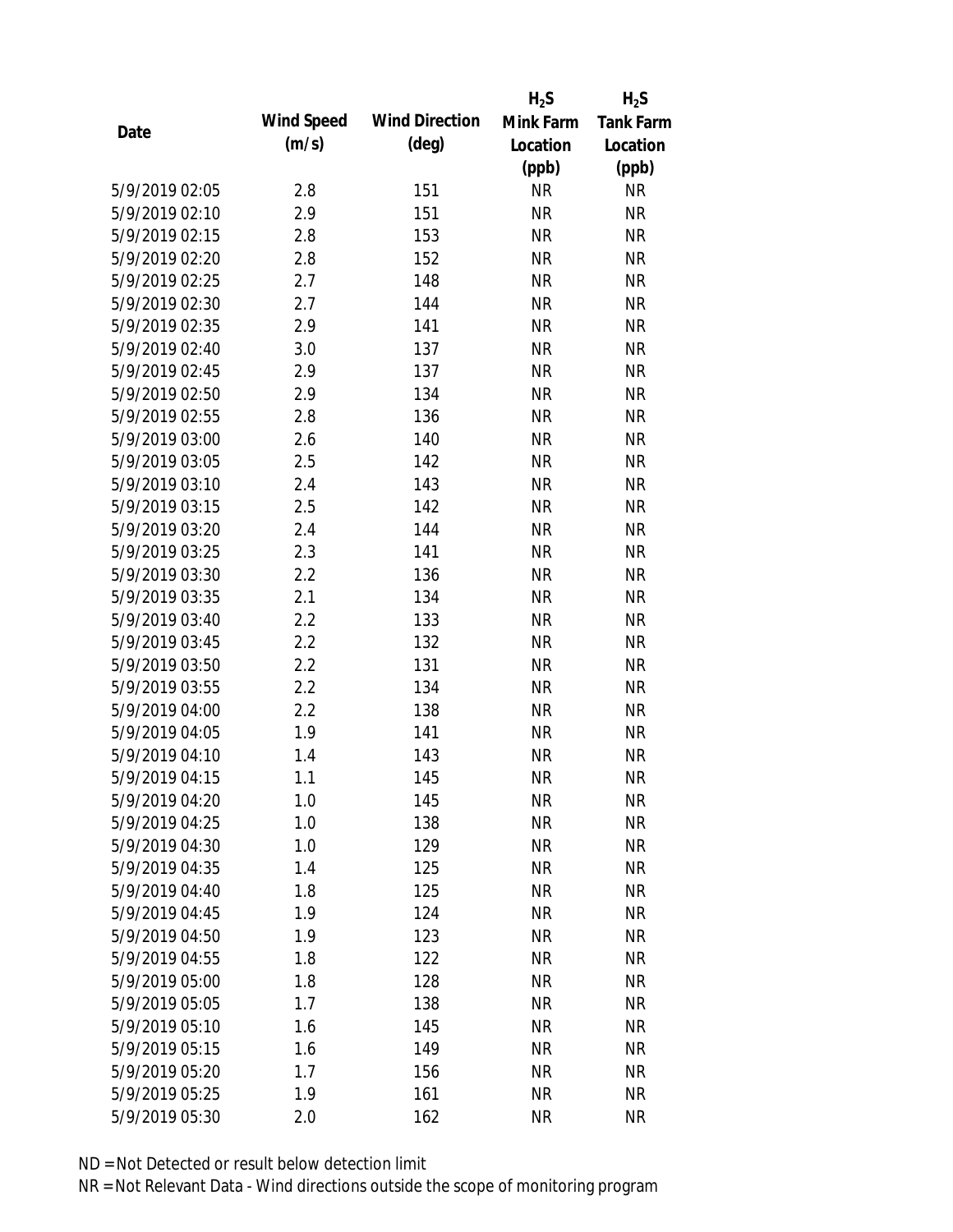|                |            |                       | $H_2S$    | $H_2S$           |
|----------------|------------|-----------------------|-----------|------------------|
|                | Wind Speed | <b>Wind Direction</b> | Mink Farm | <b>Tank Farm</b> |
| Date           | (m/s)      | $(\text{deg})$        | Location  | Location         |
|                |            |                       | (ppb)     | (ppb)            |
| 5/9/2019 05:35 | 2.2        | 161                   | <b>NR</b> | <b>NR</b>        |
| 5/9/2019 05:40 | 2.3        | 164                   | <b>NR</b> | <b>NR</b>        |
| 5/9/2019 05:45 | 2.3        | 168                   | <b>NR</b> | <b>NR</b>        |
| 5/9/2019 05:50 | 2.4        | 172                   | <b>NR</b> | 1                |
| 5/9/2019 05:55 | 2.5        | 174                   | <b>NR</b> | 1                |
| 5/9/2019 06:00 | 2.7        | 177                   | <b>NR</b> | 1                |
| 5/9/2019 06:05 | 2.8        | 181                   | <b>NR</b> | 1                |
| 5/9/2019 06:10 | 2.9        | 183                   | <b>NR</b> | 1                |
| 5/9/2019 06:15 | 3.1        | 185                   | <b>NR</b> | 1                |
| 5/9/2019 06:20 | 3.2        | 185                   | <b>NR</b> | 1                |
| 5/9/2019 06:25 | 3.2        | 187                   | <b>NR</b> | 1                |
| 5/9/2019 06:30 | 3.3        | 189                   | <b>NR</b> | 1                |
| 5/9/2019 06:35 | 3.3        | 189                   | <b>NR</b> | 1                |
| 5/9/2019 06:40 | 3.3        | 190                   | <b>NR</b> | 1                |
| 5/9/2019 06:45 | 3.2        | 192                   | <b>NR</b> | 1                |
| 5/9/2019 06:50 | 3.1        | 194                   | <b>NR</b> | 1                |
| 5/9/2019 06:55 | 3.2        | 197                   | <b>NR</b> | 1                |
| 5/9/2019 07:00 | 3.3        | 201                   | <b>NR</b> | 1                |
| 5/9/2019 07:05 | 3.5        | 203                   | <b>NR</b> | 1                |
| 5/9/2019 07:10 | 3.7        | 207                   | <b>NR</b> | 1                |
| 5/9/2019 07:15 | 3.9        | 208                   | <b>NR</b> | 1                |
| 5/9/2019 07:20 | 4.2        | 210                   | <b>NR</b> | 1                |
| 5/9/2019 07:25 | 4.4        | 212                   | <b>NR</b> | 1                |
| 5/9/2019 07:30 | 4.6        | 212                   | <b>NR</b> | 1                |
| 5/9/2019 07:35 | 4.7        | 213                   | <b>NR</b> | 1                |
| 5/9/2019 07:40 | 4.9        | 213                   | <b>NR</b> | 1                |
| 5/9/2019 07:45 | 5.1        | 214                   | <b>NR</b> | 1                |
| 5/9/2019 07:50 | 5.1        | 215                   | <b>NR</b> | 1                |
| 5/9/2019 07:55 | 5.2        | 215                   | NR        | 1                |
| 5/9/2019 08:00 | 5.2        | 216                   | NR        | 1                |
| 5/9/2019 08:05 | 5.3        | 216                   | NR        | 1                |
| 5/9/2019 08:10 | 5.5        | 216                   | NR        | 1                |
| 5/9/2019 08:15 | 5.5        | 215                   | NR        | 1                |
| 5/9/2019 08:20 | 5.6        | 214                   | NR        | 1                |
| 5/9/2019 08:25 | 5.8        | 214                   | NR        | 1                |
| 5/9/2019 08:30 | 6.0        | 215                   | NR        | 1                |
| 5/9/2019 08:35 | 6.0        | 215                   | NR        | 1                |
| 5/9/2019 08:40 | 6.0        | 216                   | NR        | 1                |
| 5/9/2019 08:45 | 6.0        | 216                   | NR        | 1                |
| 5/9/2019 08:50 | 5.9        | 217                   | NR        | 1                |
| 5/9/2019 08:55 | 5.8        | 217                   | <b>NR</b> | 1                |
| 5/9/2019 09:00 | 5.6        | 217                   | <b>NR</b> | 1                |
|                |            |                       |           |                  |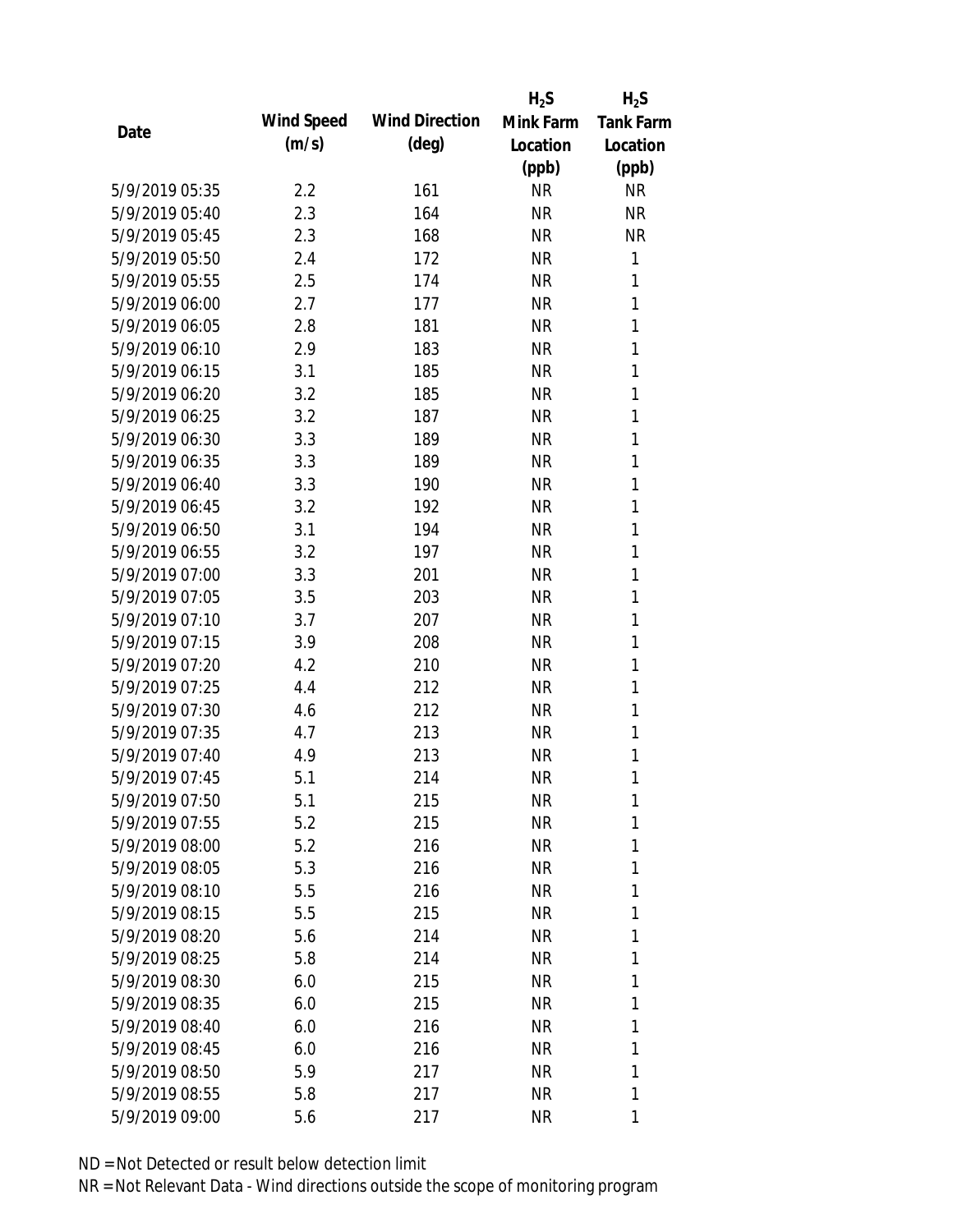|                |            |                       | $H_2S$    | $H_2S$           |
|----------------|------------|-----------------------|-----------|------------------|
| Date           | Wind Speed | <b>Wind Direction</b> | Mink Farm | <b>Tank Farm</b> |
|                | (m/s)      | $(\text{deg})$        | Location  | Location         |
|                |            |                       | (ppb)     | (ppb)            |
| 5/9/2019 09:05 | 5.7        | 217                   | <b>NR</b> | 1                |
| 5/9/2019 09:10 | 5.5        | 216                   | <b>NR</b> | 1                |
| 5/9/2019 09:15 | 5.3        | 217                   | <b>NR</b> | 1                |
| 5/9/2019 09:20 | 5.5        | 217                   | <b>NR</b> | 1                |
| 5/9/2019 09:25 | 5.6        | 217                   | <b>NR</b> | 1                |
| 5/9/2019 09:30 | 5.7        | 217                   | <b>NR</b> | 1                |
| 5/9/2019 09:35 | 5.8        | 217                   | <b>NR</b> | 1                |
| 5/9/2019 09:40 | 5.7        | 218                   | <b>NR</b> | 1                |
| 5/9/2019 09:45 | 5.7        | 220                   | <b>NR</b> | 1                |
| 5/9/2019 09:50 | 5.7        | 221                   | <b>NR</b> | $\overline{2}$   |
| 5/9/2019 09:55 | 5.3        | 223                   | <b>NR</b> | $\overline{2}$   |
| 5/9/2019 10:00 | 5.3        | 229                   | <b>NR</b> | $\overline{2}$   |
| 5/9/2019 10:05 | 5.3        | 234                   | 1         | $\overline{2}$   |
| 5/9/2019 10:10 | 5.4        | 237                   | 1         | $\overline{2}$   |
| 5/9/2019 10:15 | 5.6        | 238                   | 1         | $\overline{2}$   |
| 5/9/2019 10:20 | 5.8        | 241                   | 1         | 1                |
| 5/9/2019 10:25 | 6.2        | 244                   | 1         | 1                |
| 5/9/2019 10:30 | 6.4        | 243                   | 1         | 1                |
| 5/9/2019 10:35 | 6.5        | 243                   | 1         | 1                |
| 5/9/2019 10:40 | 6.5        | 245                   | 1         | 1                |
| 5/9/2019 10:45 | 6.3        | 246                   | 1         | 1                |
| 5/9/2019 10:50 | 6.1        | 248                   | 1         | 1                |
| 5/9/2019 10:55 | 6.0        | 248                   | 1         | 1                |
| 5/9/2019 11:00 | 5.7        | 249                   | 1         | 1                |
| 5/9/2019 11:05 | 5.7        | 249                   | 1         | 1                |
| 5/9/2019 11:10 | 5.7        | 247                   | 1         | 1                |
| 5/9/2019 11:15 | 6.0        | 247                   | 1         | 1                |
| 5/9/2019 11:20 | 6.0        | 246                   | 1         | 2                |
| 5/9/2019 11:25 | 5.8        | 247                   | 1         | $\overline{2}$   |
| 5/9/2019 11:30 | 6.0        | 247                   | 1         | 1                |
| 5/9/2019 11:35 | 5.9        | 248                   | 1         | 1                |
| 5/9/2019 11:40 | 6.0        | 249                   | 1         | 1                |
| 5/9/2019 11:45 | 6.1        | 251                   | 1         | 1                |
| 5/9/2019 11:50 | 6.4        | 252                   | 1         | 1                |
| 5/9/2019 11:55 | 6.6        | 251                   | 1         | 1                |
| 5/9/2019 12:00 | 6.6        | 250                   | 1         | $\overline{2}$   |
| 5/9/2019 12:05 | 6.7        | 249                   | 1         | $\overline{2}$   |
| 5/9/2019 12:10 | 6.7        | 250                   | 1         | $\overline{2}$   |
| 5/9/2019 12:15 | 6.7        | 251                   | 1         | $\overline{2}$   |
| 5/9/2019 12:20 | 6.5        | 250                   | 1         | $\overline{2}$   |
| 5/9/2019 12:25 | 6.3        | 252                   | 1         | $\overline{2}$   |
| 5/9/2019 12:30 | 6.1        | 253                   | 1         | $\overline{2}$   |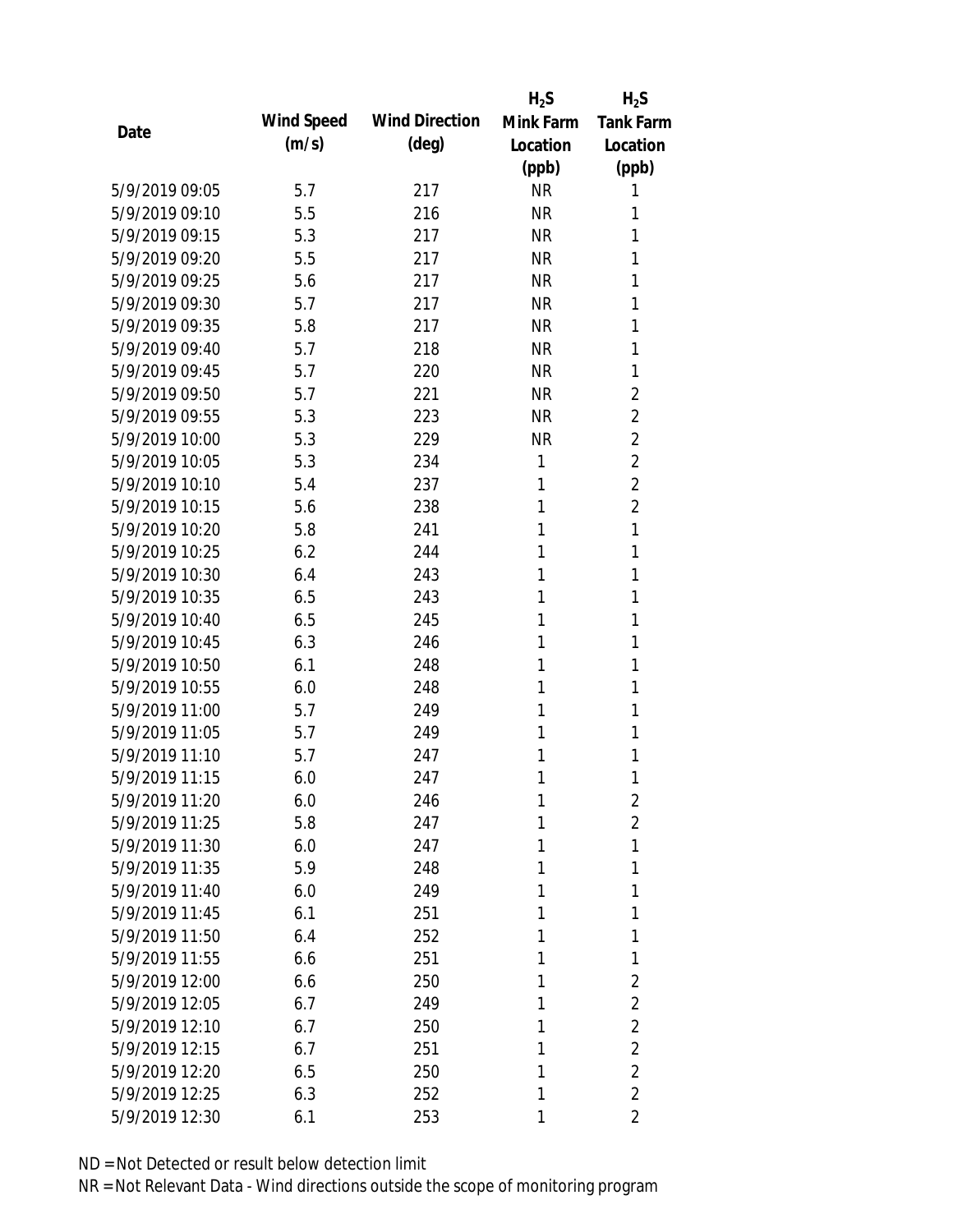|                |            |                       | $H_2S$         | $H_2S$           |
|----------------|------------|-----------------------|----------------|------------------|
| Date           | Wind Speed | <b>Wind Direction</b> | Mink Farm      | <b>Tank Farm</b> |
|                | (m/s)      | $(\text{deg})$        | Location       | Location         |
|                |            |                       | (ppb)          | (ppb)            |
| 5/9/2019 12:35 | 6.0        | 257                   | 1              | 2                |
| 5/9/2019 12:40 | 6.1        | 256                   | 1              | $\overline{2}$   |
| 5/9/2019 12:45 | 6.1        | 257                   | 1              | $\overline{2}$   |
| 5/9/2019 12:50 | 6.3        | 256                   | 1              | $\overline{2}$   |
| 5/9/2019 12:55 | 6.4        | 256                   | 1              | 1                |
| 5/9/2019 13:00 | 6.6        | 254                   | 1              | 2                |
| 5/9/2019 13:05 | 6.5        | 251                   | 1              | 1                |
| 5/9/2019 13:10 | 6.0        | 253                   | 1              | 1                |
| 5/9/2019 13:15 | 6.0        | 253                   | 1              | 1                |
| 5/9/2019 13:20 | 5.8        | 254                   | 1              | 1                |
| 5/9/2019 13:25 | 5.7        | 256                   | 1              | 1                |
| 5/9/2019 13:30 | 5.6        | 258                   | 1              | 1                |
| 5/9/2019 13:35 | 5.6        | 262                   | 1              | 1                |
| 5/9/2019 13:40 | 5.9        | 262                   | 1              | 1                |
| 5/9/2019 13:45 | 5.8        | 261                   | 1              | 1                |
| 5/9/2019 13:50 | 5.8        | 260                   | 1              | 1                |
| 5/9/2019 13:55 | 5.8        | 262                   | 1              | 1                |
| 5/9/2019 14:00 | 5.8        | 261                   | 1              | 1                |
| 5/9/2019 14:05 | 5.7        | 260                   | 1              | 1                |
| 5/9/2019 14:10 | 5.6        | 262                   | 1              | 1                |
| 5/9/2019 14:15 | 5.6        | 259                   | 1              | 1                |
| 5/9/2019 14:20 | 5.7        | 260                   | 1              | 1                |
| 5/9/2019 14:25 | 5.7        | 258                   | 1              | 1                |
| 5/9/2019 14:30 | 5.7        | 259                   | 1              | 1                |
| 5/9/2019 14:35 | 5.8        | 258                   | 1              | 1                |
| 5/9/2019 14:40 | 5.9        | 255                   | 1              | 1                |
| 5/9/2019 14:45 | 6.1        | 255                   | 1              | 1                |
| 5/9/2019 14:50 | 6.1        | 255                   | $\overline{2}$ | 1                |
| 5/9/2019 14:55 | 5.9        | 256                   | 1              | 1                |
| 5/9/2019 15:00 | 6.0        | 253                   | 1              | 1                |
| 5/9/2019 15:05 | 5.8        | 254                   | 1              | 1                |
| 5/9/2019 15:10 | 5.5        | 256                   | 1              | 1                |
| 5/9/2019 15:15 | 5.2        | 259                   | 1              | 1                |
| 5/9/2019 15:20 | 4.9        | 261                   | 1              | 1                |
| 5/9/2019 15:25 | 5.0        | 264                   | 1              | 1                |
| 5/9/2019 15:30 | 5.0        | 268                   | 1              | 1                |
| 5/9/2019 15:35 | 5.0        | 269                   | 1              | 1                |
| 5/9/2019 15:40 | 5.4        | 271                   | 1              | 1                |
| 5/9/2019 15:45 | 5.6        | 271                   | 1              | 1                |
| 5/9/2019 15:50 | 5.8        | 270                   | 1              | 1                |
| 5/9/2019 15:55 | 5.9        | 268                   | 1              | 1                |
| 5/9/2019 16:00 | 5.9        | 268                   | 1              | 1                |
|                |            |                       |                |                  |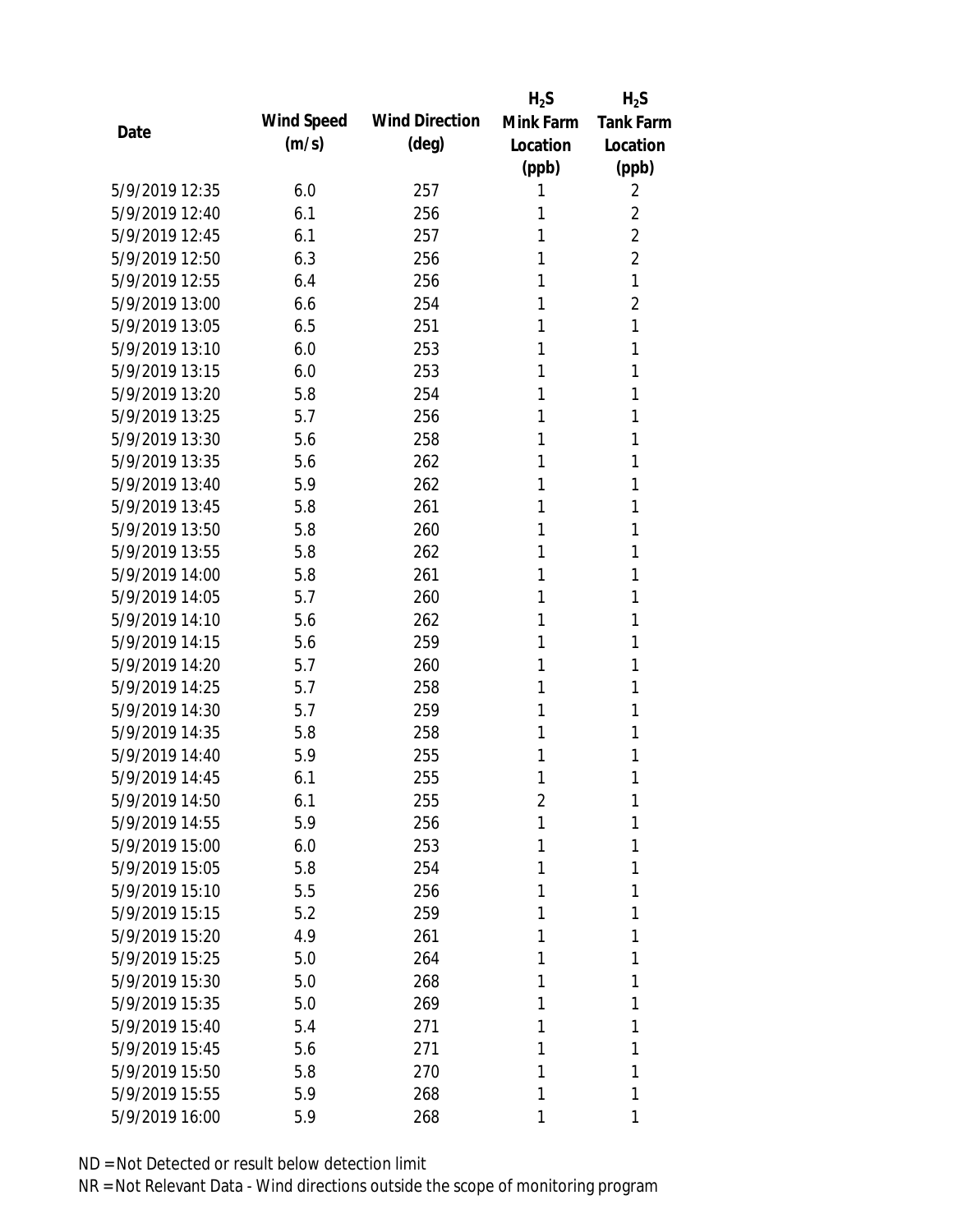|                |            |                       | $H_2S$         | $H_2S$           |
|----------------|------------|-----------------------|----------------|------------------|
|                | Wind Speed | <b>Wind Direction</b> | Mink Farm      | <b>Tank Farm</b> |
| Date           | (m/s)      | $(\text{deg})$        | Location       | Location         |
|                |            |                       | (ppb)          | (ppb)            |
| 5/9/2019 16:05 | 5.9        | 270                   | 1              | 1                |
| 5/9/2019 16:10 | 5.6        | 270                   | 1              | 1                |
| 5/9/2019 16:15 | 5.5        | 270                   | 1              | 1                |
| 5/9/2019 16:20 | 5.4        | 271                   | 1              | 1                |
| 5/9/2019 16:25 | 5.3        | 271                   | 1              | 1                |
| 5/9/2019 16:30 | 5.1        | 271                   | $\overline{2}$ | 1                |
| 5/9/2019 16:35 | 5.2        | 271                   | $\overline{2}$ | 1                |
| 5/9/2019 16:40 | 5.3        | 272                   | $\overline{2}$ | 1                |
| 5/9/2019 16:45 | 5.2        | 276                   | $\overline{2}$ | <b>NR</b>        |
| 5/9/2019 16:50 | 5.2        | 280                   | $\overline{2}$ | <b>NR</b>        |
| 5/9/2019 16:55 | 5.1        | 280                   | $\overline{2}$ | <b>NR</b>        |
| 5/9/2019 17:00 | 5.0        | 281                   | $\overline{2}$ | <b>NR</b>        |
| 5/9/2019 17:05 | 4.9        | 280                   | $\overline{2}$ | <b>NR</b>        |
| 5/9/2019 17:10 | 4.8        | 283                   | $\overline{2}$ | <b>NR</b>        |
| 5/9/2019 17:15 | 4.8        | 283                   | $\overline{2}$ | <b>NR</b>        |
| 5/9/2019 17:20 | 4.8        | 281                   | $\overline{2}$ | <b>NR</b>        |
| 5/9/2019 17:25 | 4.8        | 282                   | $\overline{2}$ | <b>NR</b>        |
| 5/9/2019 17:30 | 4.8        | 282                   | $\mathbf{1}$   | <b>NR</b>        |
| 5/9/2019 17:35 | 4.8        | 285                   | 1              | <b>NR</b>        |
| 5/9/2019 17:40 | 4.9        | 282                   | 1              | <b>NR</b>        |
| 5/9/2019 17:45 | 5.0        | 282                   | 1              | <b>NR</b>        |
| 5/9/2019 17:50 | 5.0        | 283                   | 1              | <b>NR</b>        |
| 5/9/2019 17:55 | 4.9        | 283                   | 1              | <b>NR</b>        |
| 5/9/2019 18:00 | 4.9        | 282                   | 1              | <b>NR</b>        |
| 5/9/2019 18:05 | 5.0        | 283                   | 1              | <b>NR</b>        |
| 5/9/2019 18:10 | 5.0        | 285                   | 1              | <b>NR</b>        |
| 5/9/2019 18:15 | 4.9        | 283                   | 1              | <b>NR</b>        |
| 5/9/2019 18:20 | 4.5        | 281                   | 1              | <b>NR</b>        |
| 5/9/2019 18:25 | 4.4        | 279                   | 1              | <b>NR</b>        |
| 5/9/2019 18:30 | 4.2        | 277                   | 1              | <b>NR</b>        |
| 5/9/2019 18:35 | 4.3        | 274                   | 1              | 1                |
| 5/9/2019 18:40 | 4.2        | 272                   | 1              | 1                |
| 5/9/2019 18:45 | 4.2        | 271                   | 1              | 1                |
| 5/9/2019 18:50 | 4.3        | 272                   | 1              | 1                |
| 5/9/2019 18:55 | 4.4        | 272                   | 1              | 1                |
| 5/9/2019 19:00 | 4.3        | 276                   | 1              | <b>NR</b>        |
| 5/9/2019 19:05 | 4.2        | 278                   | 1              | <b>NR</b>        |
| 5/9/2019 19:10 | 4.1        | 279                   | 1              | <b>NR</b>        |
| 5/9/2019 19:15 | 4.0        | 278                   | $\overline{2}$ | <b>NR</b>        |
| 5/9/2019 19:20 | 4.2        | 276                   | 1              | <b>NR</b>        |
| 5/9/2019 19:25 | 4.4        | 276                   | 1              | <b>NR</b>        |
|                |            |                       |                | 1                |
| 5/9/2019 19:30 | 4.5        | 274                   | 1              |                  |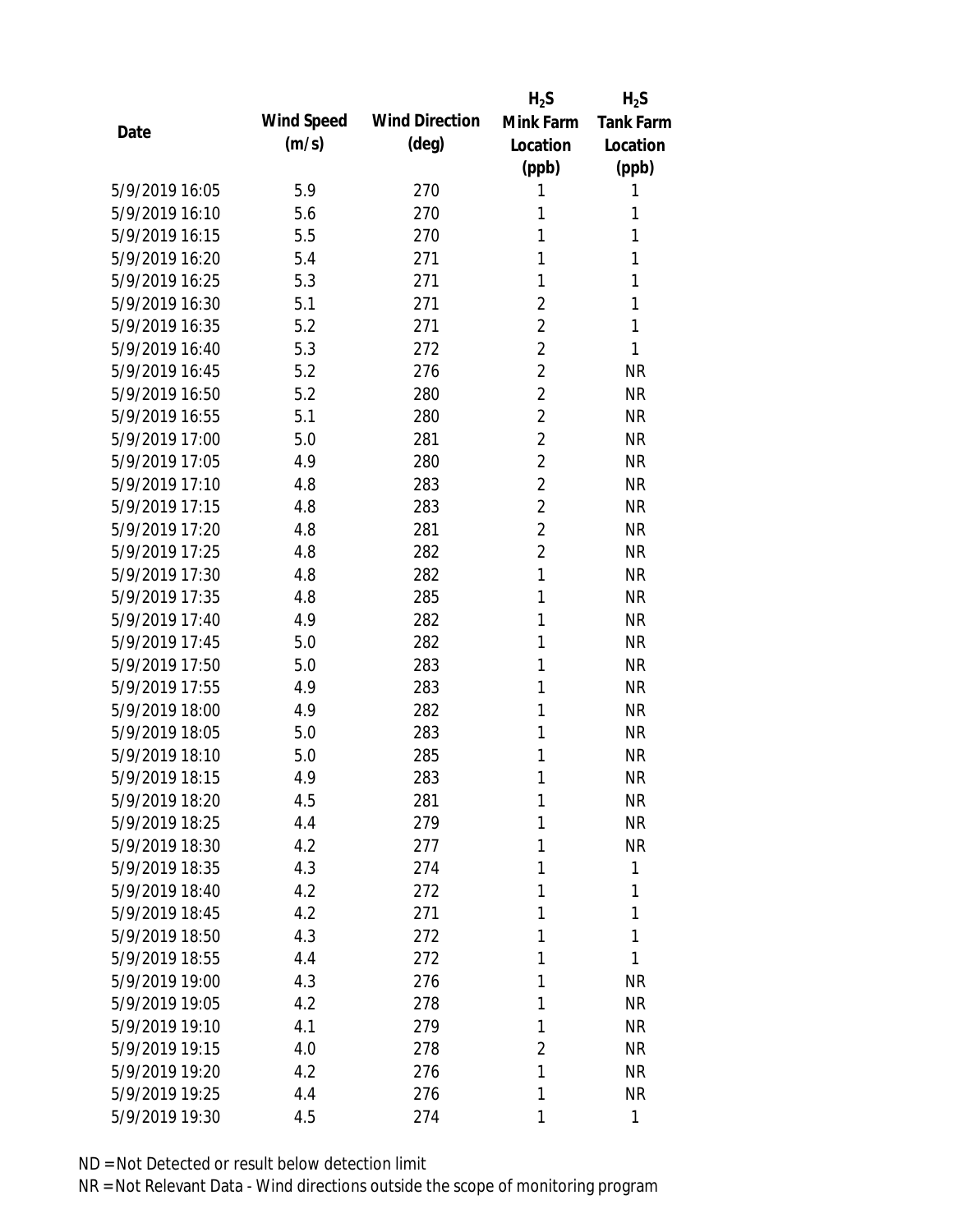|                                  |            |                       | $H_2S$         | $H_2S$           |
|----------------------------------|------------|-----------------------|----------------|------------------|
| Date                             | Wind Speed | <b>Wind Direction</b> | Mink Farm      | <b>Tank Farm</b> |
|                                  | (m/s)      | $(\text{deg})$        | Location       | Location         |
|                                  |            |                       | (ppb)          | (ppb)            |
| 5/9/2019 19:35                   | 4.4        | 273                   | 1              | 1                |
| 5/9/2019 19:40                   | 4.5        | 272                   | 1              | 1                |
| 5/9/2019 19:45                   | 4.5        | 273                   | 1              | 1                |
| 5/9/2019 19:50                   | 4.4        | 275                   | 1              | 1                |
| 5/9/2019 19:55                   | 4.4        | 278                   | 1              | <b>NR</b>        |
| 5/9/2019 20:00                   | 4.2        | 280                   | 1              | <b>NR</b>        |
| 5/9/2019 20:05                   | 4.1        | 280                   | 1              | <b>NR</b>        |
| 5/9/2019 20:10                   | 4.0        | 281                   | 1              | <b>NR</b>        |
| 5/9/2019 20:15                   | 4.2        | 283                   | 1              | <b>NR</b>        |
| 5/9/2019 20:20                   | 4.3        | 284                   | $\overline{2}$ | <b>NR</b>        |
| 5/9/2019 20:25                   | 4.2        | 281                   | $\overline{2}$ | <b>NR</b>        |
| 5/9/2019 20:30                   | 4.3        | 279                   | $\overline{2}$ | <b>NR</b>        |
| 5/9/2019 20:35                   | 4.2        | 280                   | $\overline{2}$ | <b>NR</b>        |
| 5/9/2019 20:40                   | 4.2        | 279                   | $\overline{2}$ | <b>NR</b>        |
| 5/9/2019 20:45                   | 4.0        | 278                   | $\overline{2}$ | <b>NR</b>        |
| 5/9/2019 20:50                   | 3.8        | 278                   | $\overline{2}$ | <b>NR</b>        |
| 5/9/2019 20:55                   | 3.6        | 279                   | $\overline{2}$ | <b>NR</b>        |
| 5/9/2019 21:00                   | 3.6        | 280                   | $\overline{2}$ | <b>NR</b>        |
| 5/9/2019 21:05                   | 3.5        | 280                   | $\overline{2}$ | <b>NR</b>        |
| 5/9/2019 21:10                   | 3.3        | 281                   | $\overline{2}$ | <b>NR</b>        |
| 5/9/2019 21:15                   | 3.1        | 282                   | $\overline{2}$ | <b>NR</b>        |
| 5/9/2019 21:20                   | 3.1        | 279                   | $\overline{2}$ | <b>NR</b>        |
| 5/9/2019 21:25                   | 3.0        | 279                   | $\overline{2}$ | <b>NR</b>        |
| 5/9/2019 21:30                   | 3.0        | 278                   | $\overline{2}$ | <b>NR</b>        |
| 5/9/2019 21:35                   | 3.1        | 277                   | $\overline{2}$ | <b>NR</b>        |
| 5/9/2019 21:40                   | 3.3        | 276                   | 3              | <b>NR</b>        |
| 5/9/2019 21:45                   | 3.5        | 277                   | $\overline{2}$ | <b>NR</b>        |
| 5/9/2019 21:50                   | 3.6        | 280                   | 3              | <b>NR</b>        |
| 5/9/2019 21:55                   | 3.7        | 284                   | 3              | <b>NR</b>        |
| 5/9/2019 22:00                   | 3.6        | 287                   | 3              | <b>NR</b>        |
| 5/9/2019 22:05                   | 3.6        | 290                   | 3              | <b>NR</b>        |
| 5/9/2019 22:10                   | 3.5        | 292                   | $\overline{2}$ | <b>NR</b>        |
| 5/9/2019 22:15                   | 3.5        | 293                   | $\overline{2}$ | <b>NR</b>        |
| 5/9/2019 22:20                   | 3.6        | 293                   | $\overline{2}$ | <b>NR</b>        |
| 5/9/2019 22:25                   | 3.7        | 290                   | $\overline{2}$ | <b>NR</b>        |
| 5/9/2019 22:30                   | 3.8        | 291                   | $\overline{2}$ | <b>NR</b>        |
|                                  |            |                       | $\overline{2}$ |                  |
| 5/9/2019 22:35<br>5/9/2019 22:40 | 4.0        | 292                   | 1              | <b>NR</b>        |
|                                  | 4.0        | 293                   |                | <b>NR</b>        |
| 5/9/2019 22:45                   | 4.0        | 290                   | 1              | <b>NR</b>        |
| 5/9/2019 22:50                   | 3.8        | 290                   | 1              | <b>NR</b>        |
| 5/9/2019 22:55                   | 3.6        | 291                   | 1              | <b>NR</b>        |
| 5/9/2019 23:00                   | 3.3        | 291                   | 1              | <b>NR</b>        |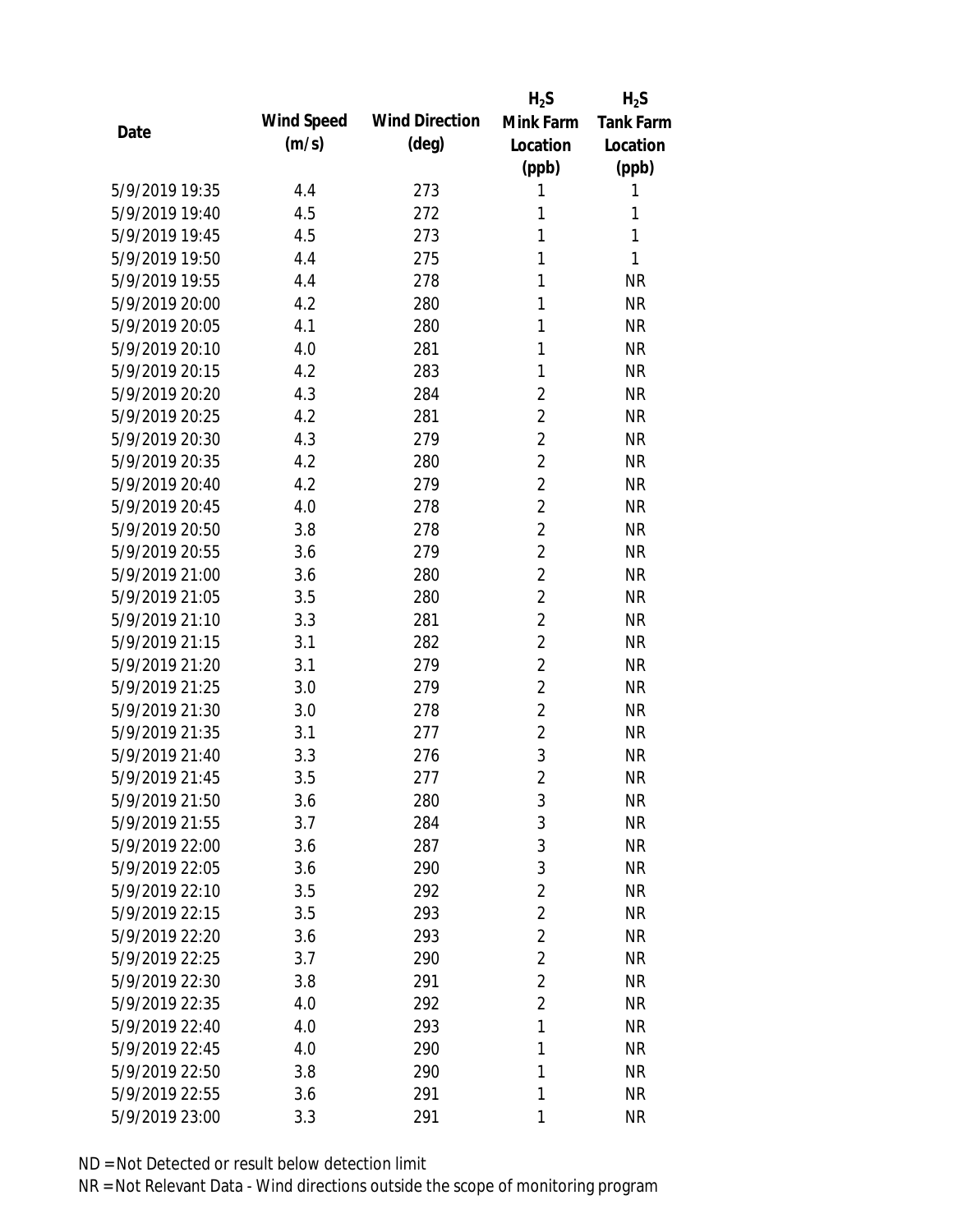|                 |            |                       | $H_2S$         | $H_2S$           |
|-----------------|------------|-----------------------|----------------|------------------|
|                 | Wind Speed | <b>Wind Direction</b> | Mink Farm      | <b>Tank Farm</b> |
| Date            | (m/s)      | $(\text{deg})$        | Location       | Location         |
|                 |            |                       | (ppb)          | (ppb)            |
| 5/9/2019 23:05  | 3.0        | 290                   | 1              | <b>NR</b>        |
| 5/9/2019 23:10  | 3.0        | 290                   | 1              | <b>NR</b>        |
| 5/9/2019 23:15  | 2.9        | 292                   | $\overline{2}$ | <b>NR</b>        |
| 5/9/2019 23:20  | 2.9        | 294                   | $\overline{2}$ | <b>NR</b>        |
| 5/9/2019 23:25  | 3.1        | 295                   | $\mathbf{1}$   | <b>NR</b>        |
| 5/9/2019 23:30  | 3.3        | 295                   | 2              | <b>NR</b>        |
| 5/9/2019 23:35  | 3.5        | 297                   | $\overline{2}$ | <b>NR</b>        |
| 5/9/2019 23:40  | 3.4        | 298                   | $\overline{2}$ | <b>NR</b>        |
| 5/9/2019 23:45  | 3.7        | 300                   | $\overline{2}$ | <b>NR</b>        |
| 5/9/2019 23:50  | 3.9        | 299                   | $\overline{2}$ | <b>NR</b>        |
| 5/9/2019 23:55  | 3.6        | 296                   | $\overline{2}$ | <b>NR</b>        |
| 5/9/2019 24:00  | 3.6        | 297                   | $\overline{2}$ | <b>NR</b>        |
| 5/10/2019 00:05 | 3.3        | 295                   | $\overline{2}$ | <b>NR</b>        |
| 5/10/2019 00:10 | 3.4        | 293                   | $\mathbf{1}$   | <b>NR</b>        |
| 5/10/2019 00:15 | 3.2        | 290                   | 1              | <b>NR</b>        |
| 5/10/2019 00:20 | 2.9        | 291                   | 1              | <b>NR</b>        |
| 5/10/2019 00:25 | 3.0        | 293                   | 1              | <b>NR</b>        |
| 5/10/2019 00:30 | 2.9        | 291                   | $\mathbf{1}$   | <b>NR</b>        |
| 5/10/2019 00:35 | 3.1        | 294                   | 1              | <b>NR</b>        |
| 5/10/2019 00:40 | 3.0        | 297                   | 1              | <b>NR</b>        |
| 5/10/2019 00:45 | 3.1        | 303                   | 1              | <b>NR</b>        |
| 5/10/2019 00:50 | 3.1        | 306                   | $\overline{2}$ | <b>NR</b>        |
| 5/10/2019 00:55 | 3.1        | 309                   | $\overline{2}$ | <b>NR</b>        |
| 5/10/2019 01:00 | 3.3        | 316                   | $\overline{2}$ | <b>NR</b>        |
| 5/10/2019 01:05 | 3.1        | 319                   | $\mathbf{1}$   | <b>NR</b>        |
| 5/10/2019 01:10 | 3.3        | 323                   | 1              | <b>NR</b>        |
| 5/10/2019 01:15 | 3.4        | 324                   | 1              | <b>NR</b>        |
| 5/10/2019 01:20 | 3.4        | 327                   | 1              | <b>NR</b>        |
| 5/10/2019 01:25 | 3.4        | 328                   | 1              | <b>NR</b>        |
| 5/10/2019 01:30 | 3.4        | 329                   | 1              | <b>NR</b>        |
| 5/10/2019 01:35 | 3.5        | 328                   | 1              | <b>NR</b>        |
| 5/10/2019 01:40 | 3.4        | 328                   | 1              | <b>NR</b>        |
| 5/10/2019 01:45 | 3.7        | 326                   | 1              | <b>NR</b>        |
| 5/10/2019 01:50 | 3.7        | 325                   | 1              | <b>NR</b>        |
| 5/10/2019 01:55 | 3.8        | 325                   | 1              | <b>NR</b>        |
| 5/10/2019 02:00 | 3.9        | 325                   | 1              | <b>NR</b>        |
| 5/10/2019 02:05 | 3.9        | 325                   | 1              | NR               |
| 5/10/2019 02:10 | 3.7        | 323                   | 1              | NR               |
| 5/10/2019 02:15 | 3.4        | 321                   | 1              | <b>NR</b>        |
| 5/10/2019 02:20 | 3.4        | 318                   | 1              | <b>NR</b>        |
| 5/10/2019 02:25 | 3.3        | 315                   | 1              | <b>NR</b>        |
| 5/10/2019 02:30 | 3.2        | 311                   | 1              | <b>NR</b>        |
|                 |            |                       |                |                  |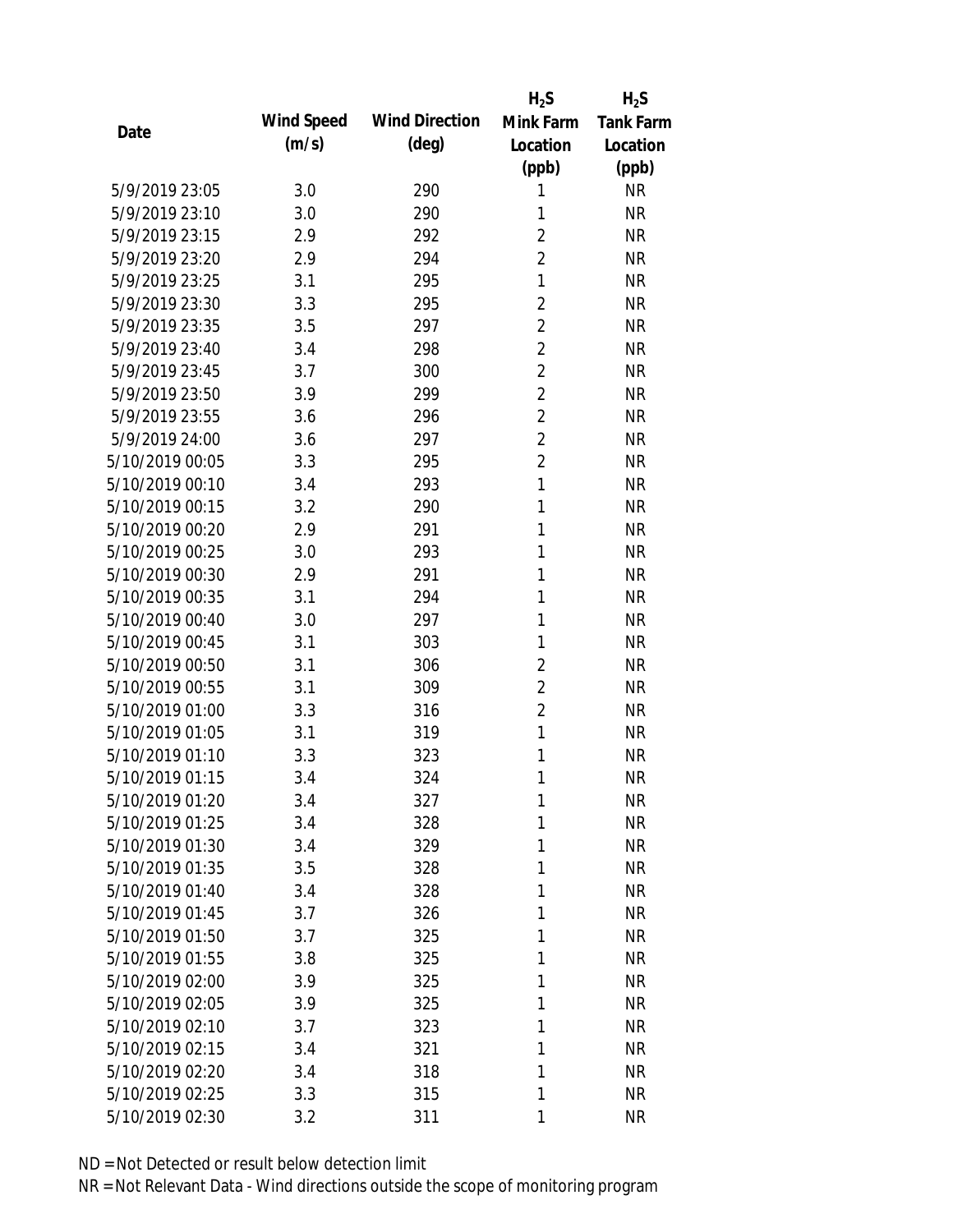|                 |            |                       | $H_2S$    | $H_2S$           |
|-----------------|------------|-----------------------|-----------|------------------|
| Date            | Wind Speed | <b>Wind Direction</b> | Mink Farm | <b>Tank Farm</b> |
|                 | (m/s)      | $(\text{deg})$        | Location  | Location         |
|                 |            |                       | (ppb)     | (ppb)            |
| 5/10/2019 02:35 | 3.1        | 308                   | 1         | <b>NR</b>        |
| 5/10/2019 02:40 | 3.2        | 307                   | 1         | <b>NR</b>        |
| 5/10/2019 02:45 | 3.2        | 306                   | 1         | <b>NR</b>        |
| 5/10/2019 02:50 | 3.1        | 305                   | 1         | <b>NR</b>        |
| 5/10/2019 02:55 | 3.1        | 306                   | 1         | <b>NR</b>        |
| 5/10/2019 03:00 | 3.0        | 307                   | 1         | <b>NR</b>        |
| 5/10/2019 03:05 | 3.2        | 310                   | 1         | <b>NR</b>        |
| 5/10/2019 03:10 | 3.3        | 309                   | 1         | <b>NR</b>        |
| 5/10/2019 03:15 | 3.3        | 309                   | 1         | <b>NR</b>        |
| 5/10/2019 03:20 | 3.4        | 312                   | 1         | <b>NR</b>        |
| 5/10/2019 03:25 | 3.6        | 312                   | 1         | <b>NR</b>        |
| 5/10/2019 03:30 | 3.8        | 310                   | 1         | <b>NR</b>        |
| 5/10/2019 03:35 | 3.8        | 308                   | 1         | <b>NR</b>        |
| 5/10/2019 03:40 | 3.6        | 309                   | 1         | <b>NR</b>        |
| 5/10/2019 03:45 | 3.8        | 309                   | 1         | <b>NR</b>        |
| 5/10/2019 03:50 | 3.7        | 308                   | 1         | <b>NR</b>        |
| 5/10/2019 03:55 | 3.5        | 306                   | 1         | <b>NR</b>        |
| 5/10/2019 04:00 | 3.3        | 306                   | 1         | <b>NR</b>        |
| 5/10/2019 04:05 | 3.3        | 305                   | 1         | <b>NR</b>        |
| 5/10/2019 04:10 | 3.3        | 306                   | 1         | <b>NR</b>        |
| 5/10/2019 04:15 | 3.5        | 309                   | 1         | <b>NR</b>        |
| 5/10/2019 04:20 | 3.8        | 312                   | 1         | <b>NR</b>        |
| 5/10/2019 04:25 | 4.1        | 316                   | 1         | <b>NR</b>        |
| 5/10/2019 04:30 | 4.2        | 320                   | 1         | <b>NR</b>        |
| 5/10/2019 04:35 | 4.1        | 325                   | 1         | <b>NR</b>        |
| 5/10/2019 04:40 | 4.0        | 328                   | 1         | <b>NR</b>        |
| 5/10/2019 04:45 | 3.5        | 330                   | 1         | <b>NR</b>        |
| 5/10/2019 04:50 | 3.2        | 330                   | 1         | <b>NR</b>        |
| 5/10/2019 04:55 | 3.1        | 331                   | 1         | <b>NR</b>        |
| 5/10/2019 05:00 | 3.0        | 331                   | 1         | <b>NR</b>        |
| 5/10/2019 05:05 | 3.0        | 332                   | 1         | <b>NR</b>        |
| 5/10/2019 05:10 | 3.1        | 332                   | 1         | <b>NR</b>        |
| 5/10/2019 05:15 | 3.1        | 334                   | 1         | <b>NR</b>        |
| 5/10/2019 05:20 | 3.1        | 335                   | 1         | <b>NR</b>        |
| 5/10/2019 05:25 | 2.9        | 335                   | 1         | <b>NR</b>        |
| 5/10/2019 05:30 | 2.9        | 333                   | 1         | <b>NR</b>        |
| 5/10/2019 05:35 | 2.7        | 333                   | 1         | <b>NR</b>        |
| 5/10/2019 05:40 | 2.5        | 334                   | 1         | <b>NR</b>        |
| 5/10/2019 05:45 | 2.3        | 331                   | 1         | <b>NR</b>        |
| 5/10/2019 05:50 | 2.2        | 333                   | 1         | <b>NR</b>        |
| 5/10/2019 05:55 | 2.0        | 337                   | 1         | <b>NR</b>        |
|                 |            |                       |           |                  |
| 5/10/2019 06:00 | 1.8        | 341                   | 1         | <b>NR</b>        |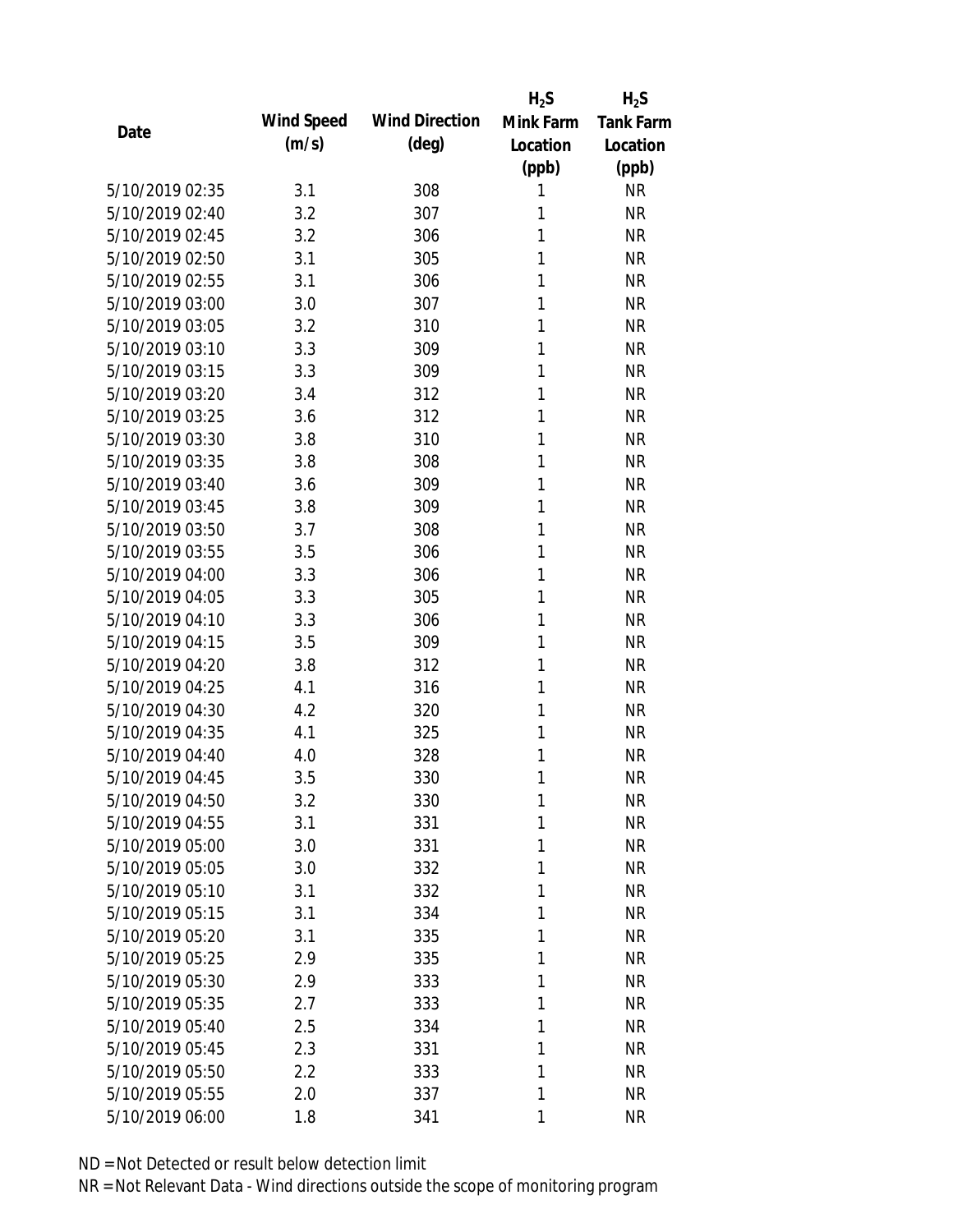|                 |            |                       | $H_2S$       | $H_2S$           |
|-----------------|------------|-----------------------|--------------|------------------|
| Date            | Wind Speed | <b>Wind Direction</b> | Mink Farm    | <b>Tank Farm</b> |
|                 | (m/s)      | $(\text{deg})$        | Location     | Location         |
|                 |            |                       | (ppb)        | (ppb)            |
| 5/10/2019 06:05 | 1.8        | 344                   | 1            | <b>NR</b>        |
| 5/10/2019 06:10 | 1.7        | 344                   | 1            | <b>NR</b>        |
| 5/10/2019 06:15 | 1.6        | 348                   | 1            | <b>NR</b>        |
| 5/10/2019 06:20 | 1.7        | 346                   | 1            | <b>NR</b>        |
| 5/10/2019 06:25 | 1.6        | 335                   | <b>NR</b>    | <b>NR</b>        |
| 5/10/2019 06:30 | 1.6        | 313                   | <b>NR</b>    | <b>NR</b>        |
| 5/10/2019 06:35 | 1.7        | 298                   | <b>NR</b>    | <b>NR</b>        |
| 5/10/2019 06:40 | 1.9        | 295                   | <b>NR</b>    | <b>NR</b>        |
| 5/10/2019 06:45 | 2.0        | 285                   | <b>NR</b>    | <b>NR</b>        |
| 5/10/2019 06:50 | 2.0        | 280                   | <b>NR</b>    | <b>NR</b>        |
| 5/10/2019 06:55 | 2.0        | 290                   | 1            | <b>NR</b>        |
| 5/10/2019 07:00 | 2.1        | 304                   | 1            | <b>NR</b>        |
| 5/10/2019 07:05 | 2.3        | 310                   | 1            | <b>NR</b>        |
| 5/10/2019 07:10 | 2.3        | 309                   | $\mathbf{1}$ | <b>NR</b>        |
| 5/10/2019 07:15 | 2.7        | 313                   | $\mathbf{1}$ | <b>NR</b>        |
| 5/10/2019 07:20 | 3.0        | 317                   | 1            | <b>NR</b>        |
| 5/10/2019 07:25 | 3.4        | 320                   | 1            | <b>NR</b>        |
| 5/10/2019 07:30 | 3.6        | 322                   | 1            | <b>NR</b>        |
| 5/10/2019 07:35 | 3.6        | 322                   | 1            | <b>NR</b>        |
| 5/10/2019 07:40 | 3.8        | 323                   | 1            | <b>NR</b>        |
| 5/10/2019 07:45 | 3.6        | 323                   | 1            | <b>NR</b>        |
| 5/10/2019 07:50 | 3.4        | 324                   | 1            | <b>NR</b>        |
| 5/10/2019 07:55 | 3.2        | 326                   | 1            | <b>NR</b>        |
| 5/10/2019 08:00 | 3.1        | 326                   | 1            | <b>NR</b>        |
| 5/10/2019 08:05 | 3.3        | 328                   | 1            | <b>NR</b>        |
| 5/10/2019 08:10 | 3.3        | 331                   | 1            | <b>NR</b>        |
| 5/10/2019 08:15 | 3.7        | 332                   | 1            | <b>NR</b>        |
| 5/10/2019 08:20 | 4.1        | 333                   | 1            | <b>NR</b>        |
| 5/10/2019 08:25 | 4.3        | 332                   | 1            | <b>NR</b>        |
| 5/10/2019 08:30 | 4.4        | 331                   | 1            | <b>NR</b>        |
| 5/10/2019 08:35 | 4.2        | 330                   | 1            | <b>NR</b>        |
| 5/10/2019 08:40 | 4.2        | 329                   | 1            | <b>NR</b>        |
| 5/10/2019 08:45 | 3.9        | 330                   | 1            | <b>NR</b>        |
| 5/10/2019 08:50 | 3.7        | 330                   | 1            | <b>NR</b>        |
| 5/10/2019 08:55 | 3.6        | 332                   | 1            | <b>NR</b>        |
| 5/10/2019 09:00 | 3.6        | 334                   | 1            | <b>NR</b>        |
| 5/10/2019 09:05 | 3.6        | 333                   | 1            | <b>NR</b>        |
| 5/10/2019 09:10 | 3.4        | 335                   | 1            | <b>NR</b>        |
| 5/10/2019 09:15 | 3.4        | 338                   | 1            | <b>NR</b>        |
| 5/10/2019 09:20 | 3.4        | 339                   | 1            | <b>NR</b>        |
| 5/10/2019 09:25 | 3.3        |                       | 1            | <b>NR</b>        |
|                 |            | 339                   |              |                  |
| 5/10/2019 09:30 | 3.3        | 337                   | $\mathbf{1}$ | <b>NR</b>        |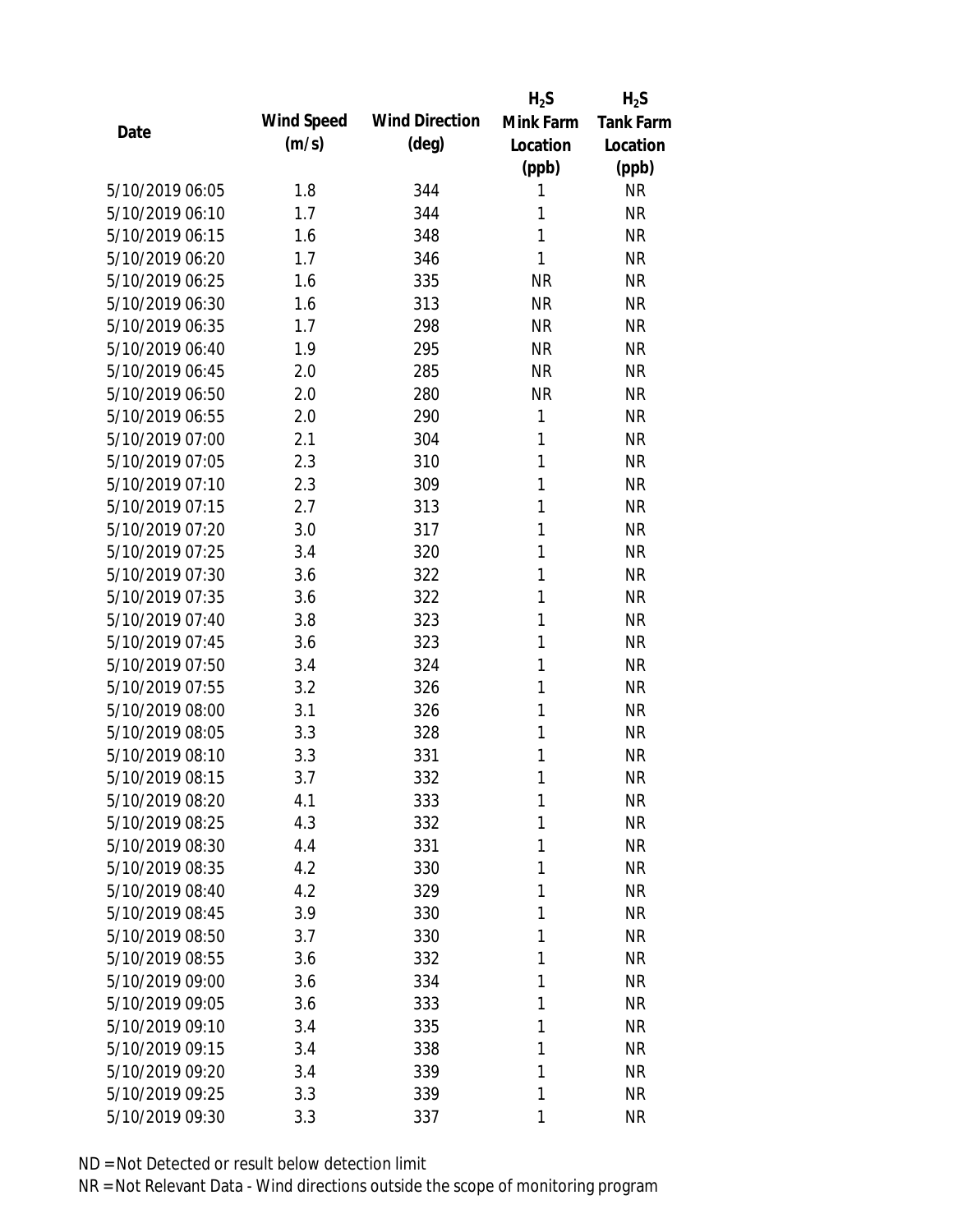|                 |            |                       | $H_2S$         | $H_2S$           |
|-----------------|------------|-----------------------|----------------|------------------|
| Date            | Wind Speed | <b>Wind Direction</b> | Mink Farm      | <b>Tank Farm</b> |
|                 | (m/s)      | $(\text{deg})$        | Location       | Location         |
|                 |            |                       | (ppb)          | (ppb)            |
| 5/10/2019 09:35 | 3.4        | 339                   | 1              | <b>NR</b>        |
| 5/10/2019 09:40 | 3.7        | 338                   | 1              | <b>NR</b>        |
| 5/10/2019 09:45 | 3.9        | 338                   | 1              | <b>NR</b>        |
| 5/10/2019 09:50 | 3.9        | 338                   | 1              | <b>NR</b>        |
| 5/10/2019 09:55 | 4.0        | 337                   | 1              | <b>NR</b>        |
| 5/10/2019 10:00 | 4.2        | 338                   | 1              | <b>NR</b>        |
| 5/10/2019 10:05 | 4.2        | 335                   | 1              | <b>NR</b>        |
| 5/10/2019 10:10 | 4.0        | 336                   | 1              | <b>NR</b>        |
| 5/10/2019 10:15 | 4.0        | 336                   | 1              | <b>NR</b>        |
| 5/10/2019 10:20 | 4.0        | 334                   | 1              | <b>NR</b>        |
| 5/10/2019 10:25 | 4.0        | 333                   | 1              | <b>NR</b>        |
| 5/10/2019 10:30 | 4.0        | 332                   | 1              | <b>NR</b>        |
| 5/10/2019 10:35 | 4.1        | 330                   | 1              | <b>NR</b>        |
| 5/10/2019 10:40 | 4.1        | 325                   | 1              | <b>NR</b>        |
| 5/10/2019 10:45 | 4.1        | 322                   | 1              | <b>NR</b>        |
| 5/10/2019 10:50 | 4.2        | 323                   | 1              | <b>NR</b>        |
| 5/10/2019 10:55 | 4.2        | 323                   | 1              | <b>NR</b>        |
| 5/10/2019 11:00 | 4.0        | 325                   | 1              | <b>NR</b>        |
| 5/10/2019 11:05 | 3.9        | 328                   | 1              | <b>NR</b>        |
| 5/10/2019 11:10 | 4.0        | 333                   | 1              | <b>NR</b>        |
| 5/10/2019 11:15 | 4.0        | 336                   | 1              | <b>NR</b>        |
| 5/10/2019 11:20 | 3.6        | 340                   | 1              | <b>NR</b>        |
| 5/10/2019 11:25 | 3.6        | 344                   | 1              | <b>NR</b>        |
| 5/10/2019 11:30 | 3.6        | 349                   | 1              | <b>NR</b>        |
| 5/10/2019 11:35 | 3.4        | 353                   | 1              | <b>NR</b>        |
| 5/10/2019 11:40 | 3.3        | 349                   | 1              | <b>NR</b>        |
| 5/10/2019 11:45 | 3.3        | 346                   | 1              | <b>NR</b>        |
| 5/10/2019 11:50 | 3.3        | 343                   | 1              | <b>NR</b>        |
| 5/10/2019 11:55 | 3.2        | 339                   | 1              | <b>NR</b>        |
| 5/10/2019 12:00 | 3.1        | 333                   | 1              | <b>NR</b>        |
| 5/10/2019 12:05 | 3.2        | 329                   | $\overline{2}$ | <b>NR</b>        |
| 5/10/2019 12:10 | 3.3        | 334                   | $\overline{2}$ | <b>NR</b>        |
| 5/10/2019 12:15 | 3.3        | 332                   | 1              | <b>NR</b>        |
| 5/10/2019 12:20 | 3.5        | 339                   | 1              | <b>NR</b>        |
| 5/10/2019 12:25 | 3.5        | 338                   | 1              | <b>NR</b>        |
| 5/10/2019 12:30 | 3.4        | 345                   | 1              | <b>NR</b>        |
| 5/10/2019 12:35 | 3.5        | 346                   | 1              | <b>NR</b>        |
| 5/10/2019 12:40 | 3.4        | 345                   | 1              | <b>NR</b>        |
| 5/10/2019 12:45 | 3.3        | 353                   | 1              | <b>NR</b>        |
| 5/10/2019 12:50 | 3.2        | 350                   | 1              | <b>NR</b>        |
| 5/10/2019 12:55 | 3.3        | 350                   | 1              | <b>NR</b>        |
| 5/10/2019 13:00 | 3.3        | 350                   | 1              | <b>NR</b>        |
|                 |            |                       |                |                  |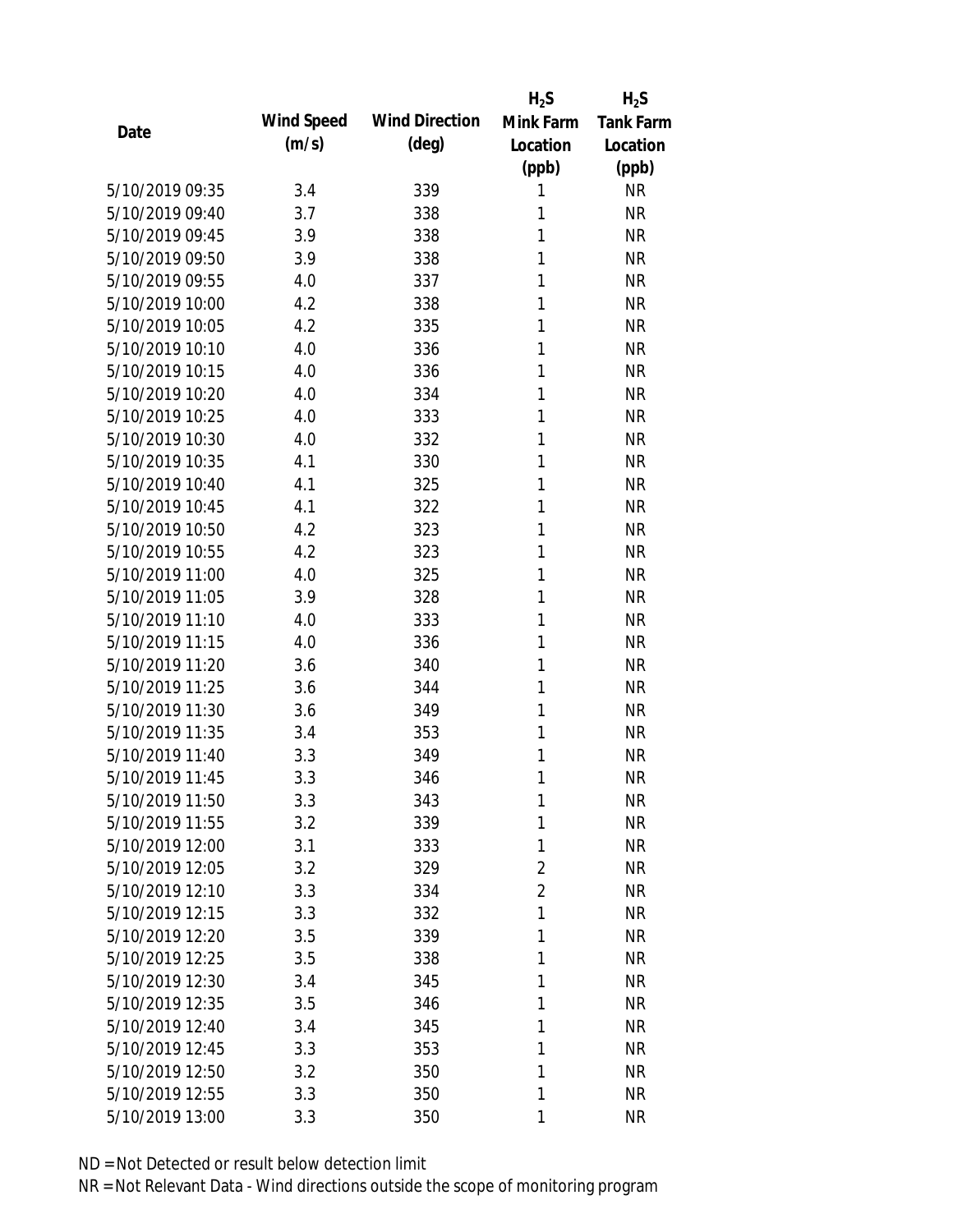|                 |            |                       | $H_2S$    | $H_2S$           |
|-----------------|------------|-----------------------|-----------|------------------|
|                 | Wind Speed | <b>Wind Direction</b> | Mink Farm | <b>Tank Farm</b> |
| Date            | (m/s)      | $(\text{deg})$        | Location  | Location         |
|                 |            |                       | (ppb)     | (ppb)            |
| 5/10/2019 13:05 | 3.2        | 354                   | 1         | <b>NR</b>        |
| 5/10/2019 13:10 | 3.2        | 355                   | 1         | <b>NR</b>        |
| 5/10/2019 13:15 | 3.1        | 354                   | 1         | <b>NR</b>        |
| 5/10/2019 13:20 | 3.3        | 347                   | 1         | <b>NR</b>        |
| 5/10/2019 13:25 | 3.3        | 346                   | 1         | <b>NR</b>        |
| 5/10/2019 13:30 | 3.2        | 343                   | 1         | <b>NR</b>        |
| 5/10/2019 13:35 | 3.2        | 335                   | 1         | <b>NR</b>        |
| 5/10/2019 13:40 | 3.0        | 337                   | 1         | <b>NR</b>        |
| 5/10/2019 13:45 | 3.0        | 343                   | <b>NR</b> | <b>NR</b>        |
| 5/10/2019 13:50 | 2.5        | 357                   | <b>NR</b> | <b>NR</b>        |
| 5/10/2019 13:55 | 2.2        | 14                    | <b>NR</b> | <b>NR</b>        |
| 5/10/2019 14:00 | 2.1        | 12                    | <b>NR</b> | <b>NR</b>        |
| 5/10/2019 14:05 | 2.0        | 11                    | <b>NR</b> | <b>NR</b>        |
| 5/10/2019 14:10 | 2.2        | 353                   | <b>NR</b> | <b>NR</b>        |
| 5/10/2019 14:15 | 2.4        | 331                   | <b>NR</b> | <b>NR</b>        |
| 5/10/2019 14:20 | 2.6        | 321                   | <b>NR</b> | <b>NR</b>        |
| 5/10/2019 14:25 | 2.9        | 319                   | 1         | <b>NR</b>        |
| 5/10/2019 14:30 | 3.1        | 328                   | 1         | <b>NR</b>        |
| 5/10/2019 14:35 | 3.1        | 332                   | 1         | <b>NR</b>        |
| 5/10/2019 14:40 | 3.0        | 333                   | 1         | <b>NR</b>        |
| 5/10/2019 14:45 | 2.8        | 337                   | 1         | <b>NR</b>        |
| 5/10/2019 14:50 | 2.7        | 342                   | 1         | <b>NR</b>        |
| 5/10/2019 14:55 | 2.6        | 352                   | 1         | <b>NR</b>        |
| 5/10/2019 15:00 | 2.3        | 349                   | 1         | <b>NR</b>        |
| 5/10/2019 15:05 | 2.3        | 355                   | 1         | <b>NR</b>        |
| 5/10/2019 15:10 | 2.2        | 356                   | 1         | <b>NR</b>        |
| 5/10/2019 15:15 | 2.3        | 356                   | 1         | <b>NR</b>        |
| 5/10/2019 15:20 | $2.2\,$    | $\overline{2}$        | <b>NR</b> | <b>NR</b>        |
| 5/10/2019 15:25 | 2.4        | 14                    | <b>NR</b> | <b>NR</b>        |
| 5/10/2019 15:30 | 2.6        | 28                    | <b>NR</b> | <b>NR</b>        |
| 5/10/2019 15:35 | 2.8        | 48                    | <b>NR</b> | <b>NR</b>        |
| 5/10/2019 15:40 | 2.9        | 73                    | <b>NR</b> | <b>NR</b>        |
| 5/10/2019 15:45 | 3.0        | 90                    | <b>NR</b> | <b>NR</b>        |
| 5/10/2019 15:50 | 3.2        | 94                    | <b>NR</b> | <b>NR</b>        |
| 5/10/2019 15:55 | 3.1        | 94                    | <b>NR</b> | <b>NR</b>        |
| 5/10/2019 16:00 | 2.9        | 100                   | <b>NR</b> | <b>NR</b>        |
| 5/10/2019 16:05 | 2.8        | 97                    | <b>NR</b> | <b>NR</b>        |
| 5/10/2019 16:10 | 2.7        | 94                    | <b>NR</b> | <b>NR</b>        |
| 5/10/2019 16:15 | 2.5        | 88                    | <b>NR</b> | <b>NR</b>        |
| 5/10/2019 16:20 | 2.5        | 88                    | <b>NR</b> | <b>NR</b>        |
| 5/10/2019 16:25 | 2.5        | 93                    | <b>NR</b> | <b>NR</b>        |
|                 |            |                       |           |                  |
| 5/10/2019 16:30 | 2.7        | 97                    | <b>NR</b> | <b>NR</b>        |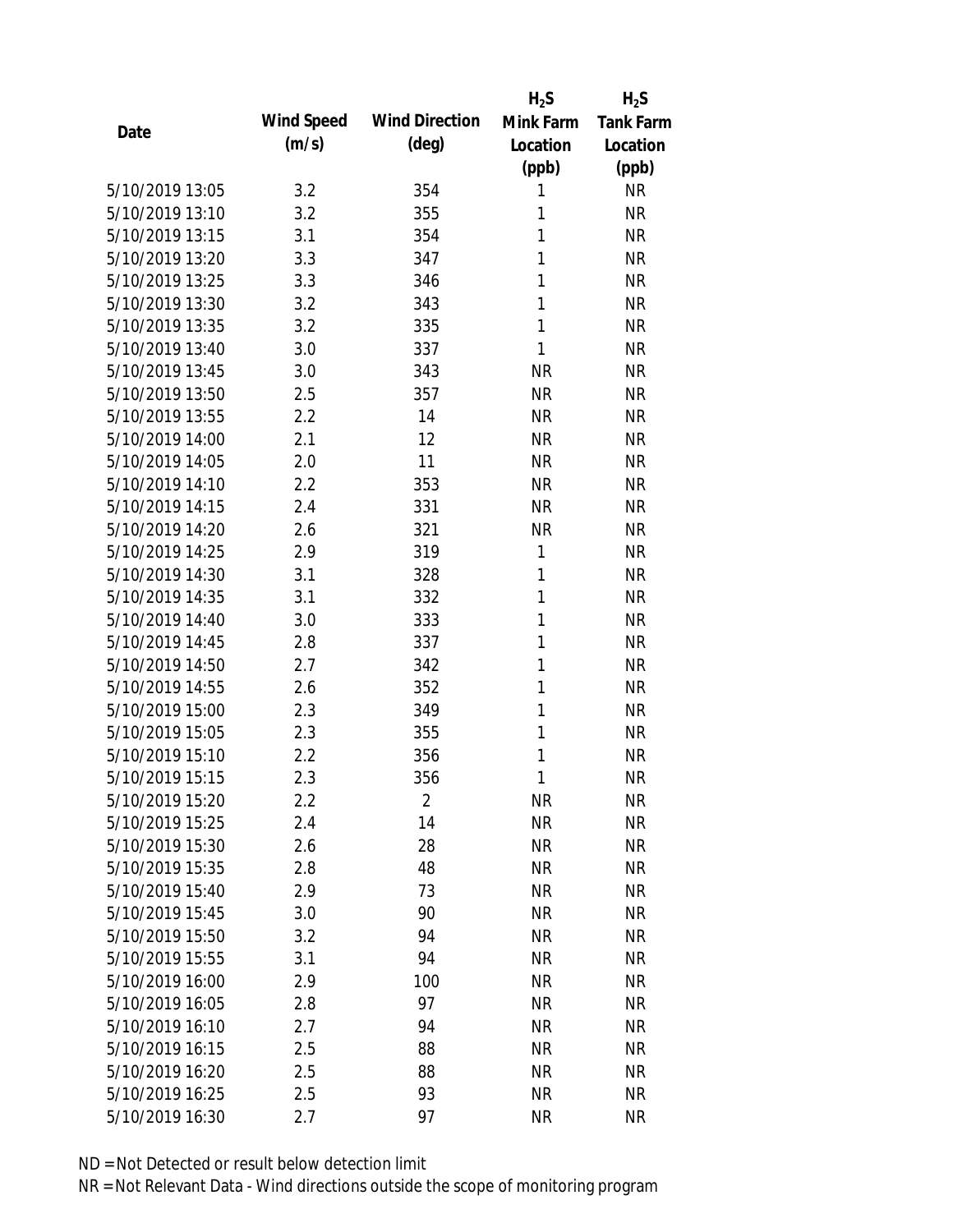|                 |            |                       | $H_2S$    | $H_2S$           |
|-----------------|------------|-----------------------|-----------|------------------|
|                 | Wind Speed | <b>Wind Direction</b> | Mink Farm | <b>Tank Farm</b> |
| Date            | (m/s)      | $(\text{deg})$        | Location  | Location         |
|                 |            |                       | (ppb)     | (ppb)            |
| 5/10/2019 16:35 | 2.6        | 100                   | <b>NR</b> | <b>NR</b>        |
| 5/10/2019 16:40 | 2.7        | 104                   | <b>NR</b> | <b>NR</b>        |
| 5/10/2019 16:45 | 2.9        | 108                   | <b>NR</b> | <b>NR</b>        |
| 5/10/2019 16:50 | 3.0        | 107                   | <b>NR</b> | <b>NR</b>        |
| 5/10/2019 16:55 | 2.9        | 106                   | <b>NR</b> | <b>NR</b>        |
| 5/10/2019 17:00 | 2.7        | 101                   | <b>NR</b> | <b>NR</b>        |
| 5/10/2019 17:05 | 2.6        | 99                    | <b>NR</b> | <b>NR</b>        |
| 5/10/2019 17:10 | 2.7        | 100                   | <b>NR</b> | <b>NR</b>        |
| 5/10/2019 17:15 | 2.6        | 102                   | <b>NR</b> | <b>NR</b>        |
| 5/10/2019 17:20 | 2.4        | 102                   | <b>NR</b> | <b>NR</b>        |
| 5/10/2019 17:25 | 2.7        | 105                   | <b>NR</b> | <b>NR</b>        |
| 5/10/2019 17:30 | 2.8        | 111                   | <b>NR</b> | <b>NR</b>        |
| 5/10/2019 17:35 | 2.8        | 114                   | <b>NR</b> | <b>NR</b>        |
| 5/10/2019 17:40 | 2.6        | 112                   | <b>NR</b> | <b>NR</b>        |
| 5/10/2019 17:45 | 2.4        | 109                   | <b>NR</b> | <b>NR</b>        |
| 5/10/2019 17:50 | 2.3        | 109                   | <b>NR</b> | <b>NR</b>        |
| 5/10/2019 17:55 | 2.0        | 105                   | <b>NR</b> | <b>NR</b>        |
| 5/10/2019 18:00 | 1.9        | 101                   | <b>NR</b> | <b>NR</b>        |
| 5/10/2019 18:05 | 2.0        | 102                   | <b>NR</b> | <b>NR</b>        |
| 5/10/2019 18:10 | 2.1        | 102                   | <b>NR</b> | <b>NR</b>        |
| 5/10/2019 18:15 | 2.1        | 103                   | <b>NR</b> | <b>NR</b>        |
| 5/10/2019 18:20 | 2.1        | 105                   | <b>NR</b> | <b>NR</b>        |
| 5/10/2019 18:25 | 2.4        | 107                   | <b>NR</b> | <b>NR</b>        |
| 5/10/2019 18:30 | 2.4        | 107                   | <b>NR</b> | <b>NR</b>        |
| 5/10/2019 18:35 | 2.6        | 108                   | <b>NR</b> | <b>NR</b>        |
| 5/10/2019 18:40 | 2.7        | 108                   | <b>NR</b> | <b>NR</b>        |
| 5/10/2019 18:45 | 2.9        | 109                   | <b>NR</b> | <b>NR</b>        |
| 5/10/2019 18:50 | 3.2        | 110                   | <b>NR</b> | <b>NR</b>        |
| 5/10/2019 18:55 | 3.3        | 111                   | <b>NR</b> | <b>NR</b>        |
| 5/10/2019 19:00 | 3.4        | 111                   | <b>NR</b> | <b>NR</b>        |
| 5/10/2019 19:05 | 3.4        | 111                   | <b>NR</b> | <b>NR</b>        |
| 5/10/2019 19:10 | 3.6        | 111                   | <b>NR</b> | <b>NR</b>        |
| 5/10/2019 19:15 | 3.7        | 111                   | <b>NR</b> | <b>NR</b>        |
| 5/10/2019 19:20 | 3.6        | 112                   | <b>NR</b> | <b>NR</b>        |
| 5/10/2019 19:25 | 3.5        | 110                   | <b>NR</b> | <b>NR</b>        |
| 5/10/2019 19:30 | 3.3        | 110                   | <b>NR</b> | <b>NR</b>        |
| 5/10/2019 19:35 | 3.1        | 107                   | <b>NR</b> | <b>NR</b>        |
| 5/10/2019 19:40 | 2.8        | 104                   | <b>NR</b> | <b>NR</b>        |
| 5/10/2019 19:45 | 2.6        | 102                   | <b>NR</b> | <b>NR</b>        |
| 5/10/2019 19:50 | 2.5        | 98                    | <b>NR</b> | <b>NR</b>        |
| 5/10/2019 19:55 | 2.5        | 96                    | <b>NR</b> | <b>NR</b>        |
| 5/10/2019 20:00 | 2.5        | 94                    | <b>NR</b> | <b>NR</b>        |
|                 |            |                       |           |                  |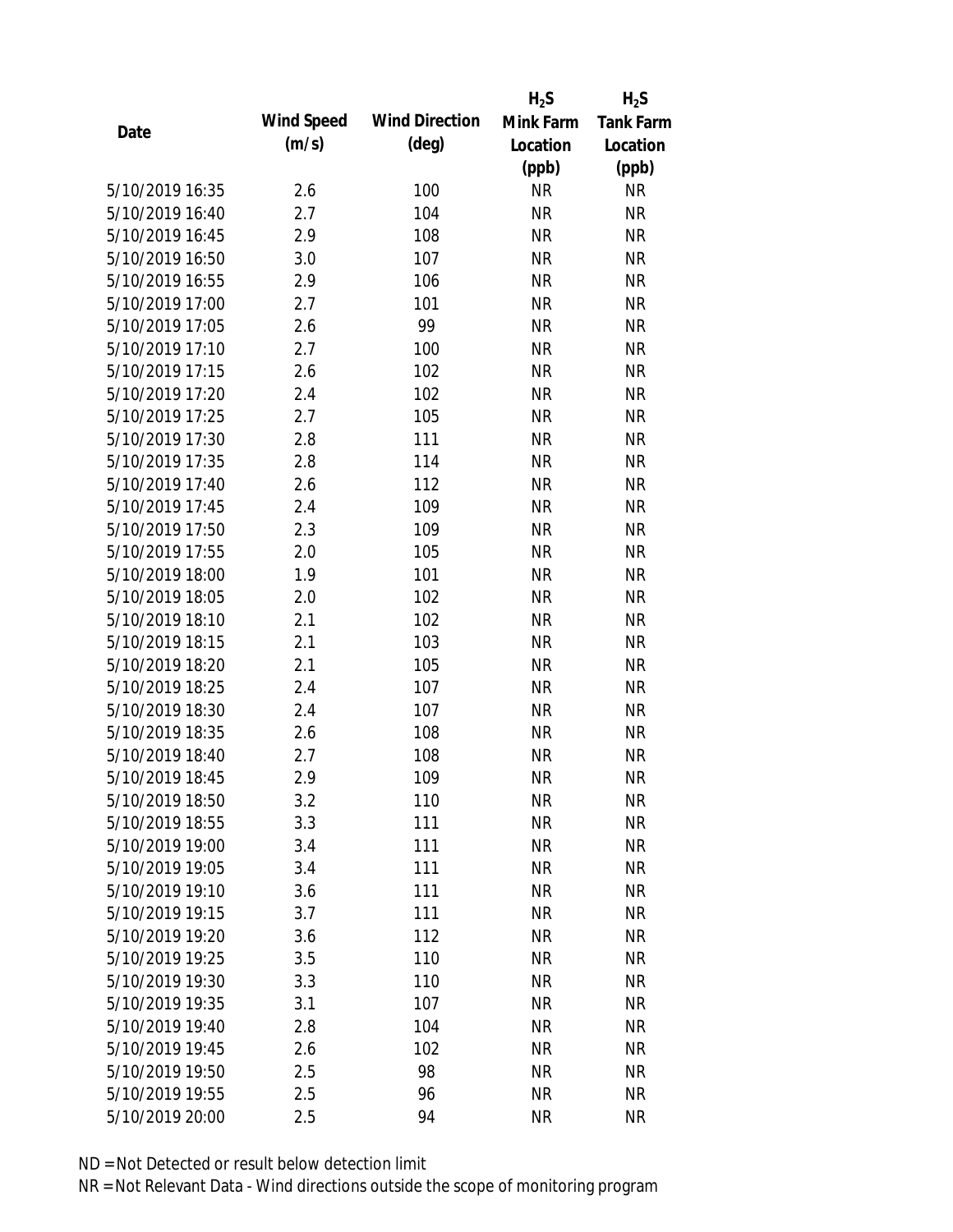|                 |            |                       | $H_2S$    | $H_2S$           |
|-----------------|------------|-----------------------|-----------|------------------|
| Date            | Wind Speed | <b>Wind Direction</b> | Mink Farm | <b>Tank Farm</b> |
|                 | (m/s)      | $(\text{deg})$        | Location  | Location         |
|                 |            |                       | (ppb)     | (ppb)            |
| 5/10/2019 20:05 | 2.6        | 94                    | <b>NR</b> | <b>NR</b>        |
| 5/10/2019 20:10 | 2.7        | 93                    | <b>NR</b> | <b>NR</b>        |
| 5/10/2019 20:15 | 2.8        | 92                    | <b>NR</b> | <b>NR</b>        |
| 5/10/2019 20:20 | 2.9        | 92                    | <b>NR</b> | <b>NR</b>        |
| 5/10/2019 20:25 | 3.1        | 93                    | <b>NR</b> | <b>NR</b>        |
| 5/10/2019 20:30 | 3.2        | 93                    | <b>NR</b> | <b>NR</b>        |
| 5/10/2019 20:35 | 3.5        | 92                    | <b>NR</b> | <b>NR</b>        |
| 5/10/2019 20:40 | 3.5        | 92                    | <b>NR</b> | <b>NR</b>        |
| 5/10/2019 20:45 | 3.5        | 92                    | <b>NR</b> | <b>NR</b>        |
| 5/10/2019 20:50 | 3.5        | 93                    | <b>NR</b> | <b>NR</b>        |
| 5/10/2019 20:55 | 3.3        | 93                    | <b>NR</b> | <b>NR</b>        |
| 5/10/2019 21:00 | 3.2        | 93                    | <b>NR</b> | <b>NR</b>        |
| 5/10/2019 21:05 | 3.1        | 94                    | <b>NR</b> | <b>NR</b>        |
| 5/10/2019 21:10 | 3.1        | 95                    | <b>NR</b> | <b>NR</b>        |
| 5/10/2019 21:15 | 3.1        | 94                    | <b>NR</b> | <b>NR</b>        |
| 5/10/2019 21:20 | 3.1        | 93                    | <b>NR</b> | <b>NR</b>        |
| 5/10/2019 21:25 | 3.2        | 92                    | <b>NR</b> | <b>NR</b>        |
| 5/10/2019 21:30 | 3.1        | 92                    | <b>NR</b> | <b>NR</b>        |
| 5/10/2019 21:35 | 3.0        | 90                    | <b>NR</b> | <b>NR</b>        |
| 5/10/2019 21:40 | 2.8        | 90                    | <b>NR</b> | <b>NR</b>        |
| 5/10/2019 21:45 | 2.6        | 89                    | <b>NR</b> | <b>NR</b>        |
| 5/10/2019 21:50 | 2.5        | 88                    | <b>NR</b> | <b>NR</b>        |
| 5/10/2019 21:55 | 2.4        | 87                    | <b>NR</b> | <b>NR</b>        |
| 5/10/2019 22:00 | 2.3        | 86                    | <b>NR</b> | <b>NR</b>        |
| 5/10/2019 22:05 | 2.3        | 86                    | <b>NR</b> | <b>NR</b>        |
| 5/10/2019 22:10 | 2.2        | 88                    | <b>NR</b> | <b>NR</b>        |
| 5/10/2019 22:15 | 2.3        | 90                    | <b>NR</b> | <b>NR</b>        |
| 5/10/2019 22:20 | 2.3        | 92                    | <b>NR</b> | <b>NR</b>        |
| 5/10/2019 22:25 | 2.2        | 93                    | <b>NR</b> | <b>NR</b>        |
| 5/10/2019 22:30 | 2.2        | 93                    | <b>NR</b> | <b>NR</b>        |
| 5/10/2019 22:35 | 2.1        | 93                    | <b>NR</b> | <b>NR</b>        |
| 5/10/2019 22:40 | 2.1        | 91                    | <b>NR</b> | <b>NR</b>        |
| 5/10/2019 22:45 | 2.1        | 88                    | <b>NR</b> | <b>NR</b>        |
| 5/10/2019 22:50 | 2.0        | 86                    | <b>NR</b> | <b>NR</b>        |
| 5/10/2019 22:55 | 2.0        | 82                    | <b>NR</b> | <b>NR</b>        |
| 5/10/2019 23:00 | 1.8        | 76                    | <b>NR</b> | <b>NR</b>        |
| 5/10/2019 23:05 | 1.7        | 72                    | <b>NR</b> | <b>NR</b>        |
| 5/10/2019 23:10 | 1.5        | 70                    | <b>NR</b> | <b>NR</b>        |
| 5/10/2019 23:15 | 1.4        | 68                    | <b>NR</b> | <b>NR</b>        |
| 5/10/2019 23:20 | 1.3        | 66                    | <b>NR</b> | <b>NR</b>        |
| 5/10/2019 23:25 | 1.3        | 67                    | <b>NR</b> | <b>NR</b>        |
| 5/10/2019 23:30 | 1.3        | 71                    | <b>NR</b> | <b>NR</b>        |
|                 |            |                       |           |                  |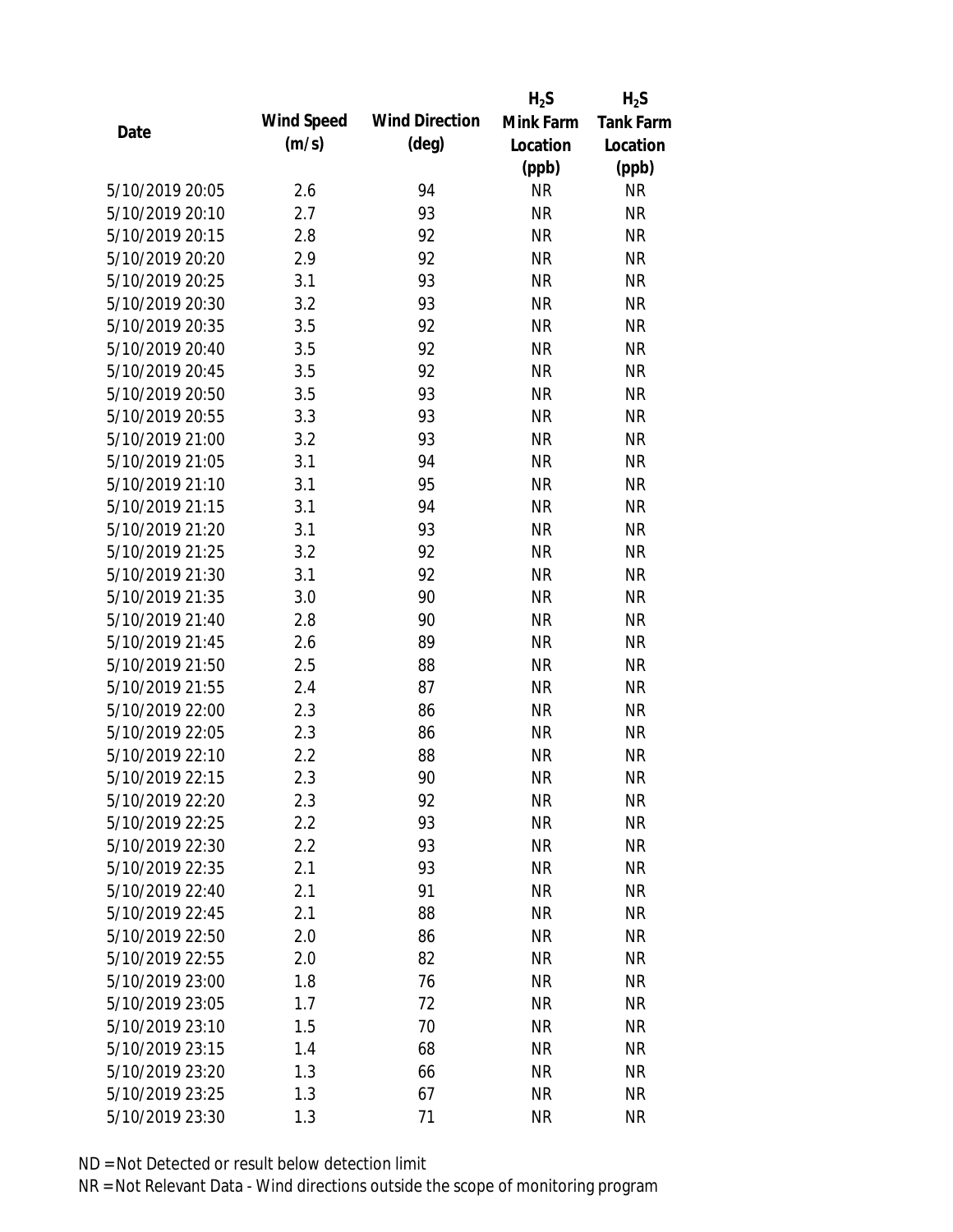|                 |            |                       | $H_2S$    | $H_2S$           |
|-----------------|------------|-----------------------|-----------|------------------|
| Date            | Wind Speed | <b>Wind Direction</b> | Mink Farm | <b>Tank Farm</b> |
|                 | (m/s)      | $(\text{deg})$        | Location  | Location         |
|                 |            |                       | (ppb)     | (ppb)            |
| 5/10/2019 23:35 | 1.3        | 75                    | <b>NR</b> | <b>NR</b>        |
| 5/10/2019 23:40 | 1.4        | 80                    | <b>NR</b> | <b>NR</b>        |
| 5/10/2019 23:45 | 1.4        | 84                    | <b>NR</b> | <b>NR</b>        |
| 5/10/2019 23:50 | 1.4        | 84                    | <b>NR</b> | <b>NR</b>        |
| 5/10/2019 23:55 | 1.5        | 87                    | <b>NR</b> | <b>NR</b>        |
| 5/10/2019 24:00 | 1.5        | 91                    | <b>NR</b> | <b>NR</b>        |
| 5/11/2019 00:05 | 1.6        | 98                    | <b>NR</b> | <b>NR</b>        |
| 5/11/2019 00:10 | 1.6        | 104                   | <b>NR</b> | <b>NR</b>        |
| 5/11/2019 00:15 | 1.7        | 107                   | <b>NR</b> | <b>NR</b>        |
| 5/11/2019 00:20 | 1.7        | 113                   | <b>NR</b> | <b>NR</b>        |
| 5/11/2019 00:25 | 1.7        | 113                   | <b>NR</b> | <b>NR</b>        |
| 5/11/2019 00:30 | 1.7        | 110                   | <b>NR</b> | <b>NR</b>        |
| 5/11/2019 00:35 | 1.6        | 105                   | <b>NR</b> | <b>NR</b>        |
| 5/11/2019 00:40 | 1.6        | 99                    | <b>NR</b> | <b>NR</b>        |
| 5/11/2019 00:45 | 1.5        | 95                    | <b>NR</b> | <b>NR</b>        |
| 5/11/2019 00:50 | 1.5        | 95                    | <b>NR</b> | <b>NR</b>        |
| 5/11/2019 00:55 | 1.5        | 99                    | <b>NR</b> | <b>NR</b>        |
| 5/11/2019 01:00 | 1.5        | 103                   | <b>NR</b> | <b>NR</b>        |
| 5/11/2019 01:05 | 1.6        | 101                   | <b>NR</b> | <b>NR</b>        |
| 5/11/2019 01:10 | 1.6        | 100                   | <b>NR</b> | <b>NR</b>        |
| 5/11/2019 01:15 | 1.6        | 97                    | <b>NR</b> | <b>NR</b>        |
| 5/11/2019 01:20 | 1.5        | 89                    | <b>NR</b> | <b>NR</b>        |
| 5/11/2019 01:25 | 1.4        | 79                    | <b>NR</b> | <b>NR</b>        |
| 5/11/2019 01:30 | 1.2        | 76                    | <b>NR</b> | <b>NR</b>        |
| 5/11/2019 01:35 | 1.2        | 81                    | <b>NR</b> | <b>NR</b>        |
| 5/11/2019 01:40 | 1.2        | 82                    | <b>NR</b> | <b>NR</b>        |
| 5/11/2019 01:45 | 1.1        | 86                    | <b>NR</b> | <b>NR</b>        |
| 5/11/2019 01:50 | 1.1        | 95                    | <b>NR</b> | <b>NR</b>        |
| 5/11/2019 01:55 | 1.0        | 102                   | <b>NR</b> | <b>NR</b>        |
| 5/11/2019 02:00 | 1.0        | 106                   | <b>NR</b> | <b>NR</b>        |
| 5/11/2019 02:05 | 0.9        | 108                   | <b>NR</b> | <b>NR</b>        |
| 5/11/2019 02:10 | 0.8        | 119                   | <b>NR</b> | <b>NR</b>        |
| 5/11/2019 02:15 | 0.8        | 123                   | <b>NR</b> | <b>NR</b>        |
| 5/11/2019 02:20 | 0.7        | 122                   | <b>NR</b> | <b>NR</b>        |
| 5/11/2019 02:25 | 0.7        | 113                   | <b>NR</b> | <b>NR</b>        |
| 5/11/2019 02:30 | 0.8        | 100                   | <b>NR</b> | <b>NR</b>        |
| 5/11/2019 02:35 | 0.8        | 88                    | <b>NR</b> | <b>NR</b>        |
| 5/11/2019 02:40 | 0.7        | 77                    | NR        | <b>NR</b>        |
| 5/11/2019 02:45 | 0.7        | 72                    | <b>NR</b> | <b>NR</b>        |
| 5/11/2019 02:50 | 0.6        | 70                    | <b>NR</b> | <b>NR</b>        |
| 5/11/2019 02:55 | 0.4        | 73                    | <b>NR</b> | <b>NR</b>        |
| 5/11/2019 03:00 | 0.3        | 79                    | <b>NR</b> | <b>NR</b>        |
|                 |            |                       |           |                  |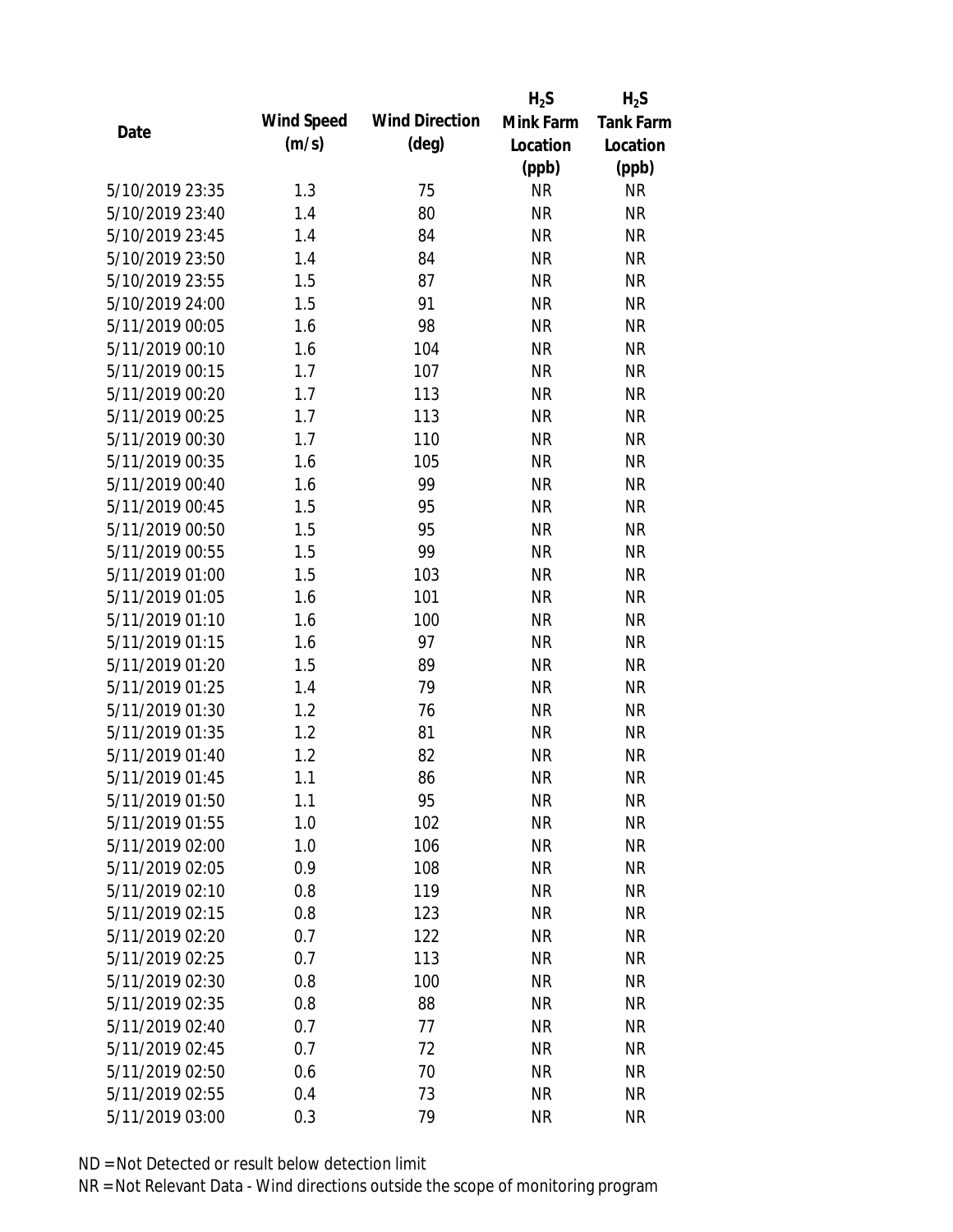|                 |            |                       | $H_2S$    | $H_2S$           |
|-----------------|------------|-----------------------|-----------|------------------|
| Date            | Wind Speed | <b>Wind Direction</b> | Mink Farm | <b>Tank Farm</b> |
|                 | (m/s)      | $(\text{deg})$        | Location  | Location         |
|                 |            |                       | (ppb)     | (ppb)            |
| 5/11/2019 03:05 | 0.1        | 88                    | <b>NR</b> | <b>NR</b>        |
| 5/11/2019 03:10 | 0.0        | CALM                  | <b>NR</b> | <b>NR</b>        |
| 5/11/2019 03:15 | 0.1        | 78                    | <b>NR</b> | <b>NR</b>        |
| 5/11/2019 03:20 | 0.2        | 72                    | <b>NR</b> | <b>NR</b>        |
| 5/11/2019 03:25 | 0.2        | 74                    | <b>NR</b> | <b>NR</b>        |
| 5/11/2019 03:30 | 0.2        | 75                    | <b>NR</b> | <b>NR</b>        |
| 5/11/2019 03:35 | 0.2        | 75                    | <b>NR</b> | <b>NR</b>        |
| 5/11/2019 03:40 | 0.4        | 75                    | <b>NR</b> | <b>NR</b>        |
| 5/11/2019 03:45 | 0.5        | 74                    | <b>NR</b> | <b>NR</b>        |
| 5/11/2019 03:50 | 0.6        | 75                    | <b>NR</b> | <b>NR</b>        |
| 5/11/2019 03:55 | 0.7        | 76                    | <b>NR</b> | <b>NR</b>        |
| 5/11/2019 04:00 | 0.8        | 75                    | <b>NR</b> | <b>NR</b>        |
| 5/11/2019 04:05 | 0.9        | 74                    | <b>NR</b> | <b>NR</b>        |
| 5/11/2019 04:10 | 0.9        | 74                    | <b>NR</b> | <b>NR</b>        |
| 5/11/2019 04:15 | 0.9        | 76                    | <b>NR</b> | <b>NR</b>        |
| 5/11/2019 04:20 | 1.0        | 72                    | <b>NR</b> | <b>NR</b>        |
| 5/11/2019 04:25 | 1.0        | 63                    | <b>NR</b> | <b>NR</b>        |
| 5/11/2019 04:30 | 1.2        | 58                    | <b>NR</b> | <b>NR</b>        |
| 5/11/2019 04:35 | 1.3        | 55                    | <b>NR</b> | <b>NR</b>        |
| 5/11/2019 04:40 | 1.3        | 50                    | <b>NR</b> | <b>NR</b>        |
| 5/11/2019 04:45 | 1.4        | 45                    | <b>NR</b> | <b>NR</b>        |
| 5/11/2019 04:50 | 1.3        | 42                    | <b>NR</b> | <b>NR</b>        |
| 5/11/2019 04:55 | 1.4        | 43                    | <b>NR</b> | <b>NR</b>        |
| 5/11/2019 05:00 | 1.3        | 44                    | <b>NR</b> | <b>NR</b>        |
| 5/11/2019 05:05 | 1.3        | 46                    | <b>NR</b> | <b>NR</b>        |
| 5/11/2019 05:10 | 1.3        | 50                    | <b>NR</b> | <b>NR</b>        |
| 5/11/2019 05:15 | 1.2        | 54                    | <b>NR</b> | <b>NR</b>        |
| 5/11/2019 05:20 | 1.3        | 60                    | <b>NR</b> | <b>NR</b>        |
| 5/11/2019 05:25 | 1.2        | 66                    | <b>NR</b> | <b>NR</b>        |
| 5/11/2019 05:30 | 1.3        | 70                    | <b>NR</b> | <b>NR</b>        |
| 5/11/2019 05:35 | 1.5        | 75                    | <b>NR</b> | <b>NR</b>        |
| 5/11/2019 05:40 | 1.6        | 76                    | <b>NR</b> | NR               |
| 5/11/2019 05:45 | 1.6        | 72                    | <b>NR</b> | <b>NR</b>        |
| 5/11/2019 05:50 | 1.7        | 66                    | <b>NR</b> | <b>NR</b>        |
| 5/11/2019 05:55 | 1.6        | 65                    | <b>NR</b> | <b>NR</b>        |
| 5/11/2019 06:00 | 1.6        | 72                    | <b>NR</b> | <b>NR</b>        |
| 5/11/2019 06:05 | 1.4        | 76                    | <b>NR</b> | <b>NR</b>        |
| 5/11/2019 06:10 | 1.2        | 78                    | <b>NR</b> | <b>NR</b>        |
| 5/11/2019 06:15 | 1.1        | 86                    | <b>NR</b> | NR               |
| 5/11/2019 06:20 | 1.1        | 94                    | <b>NR</b> | NR               |
| 5/11/2019 06:25 | 1.1        | 92                    | <b>NR</b> | <b>NR</b>        |
| 5/11/2019 06:30 | 1.1        | 83                    | <b>NR</b> | <b>NR</b>        |
|                 |            |                       |           |                  |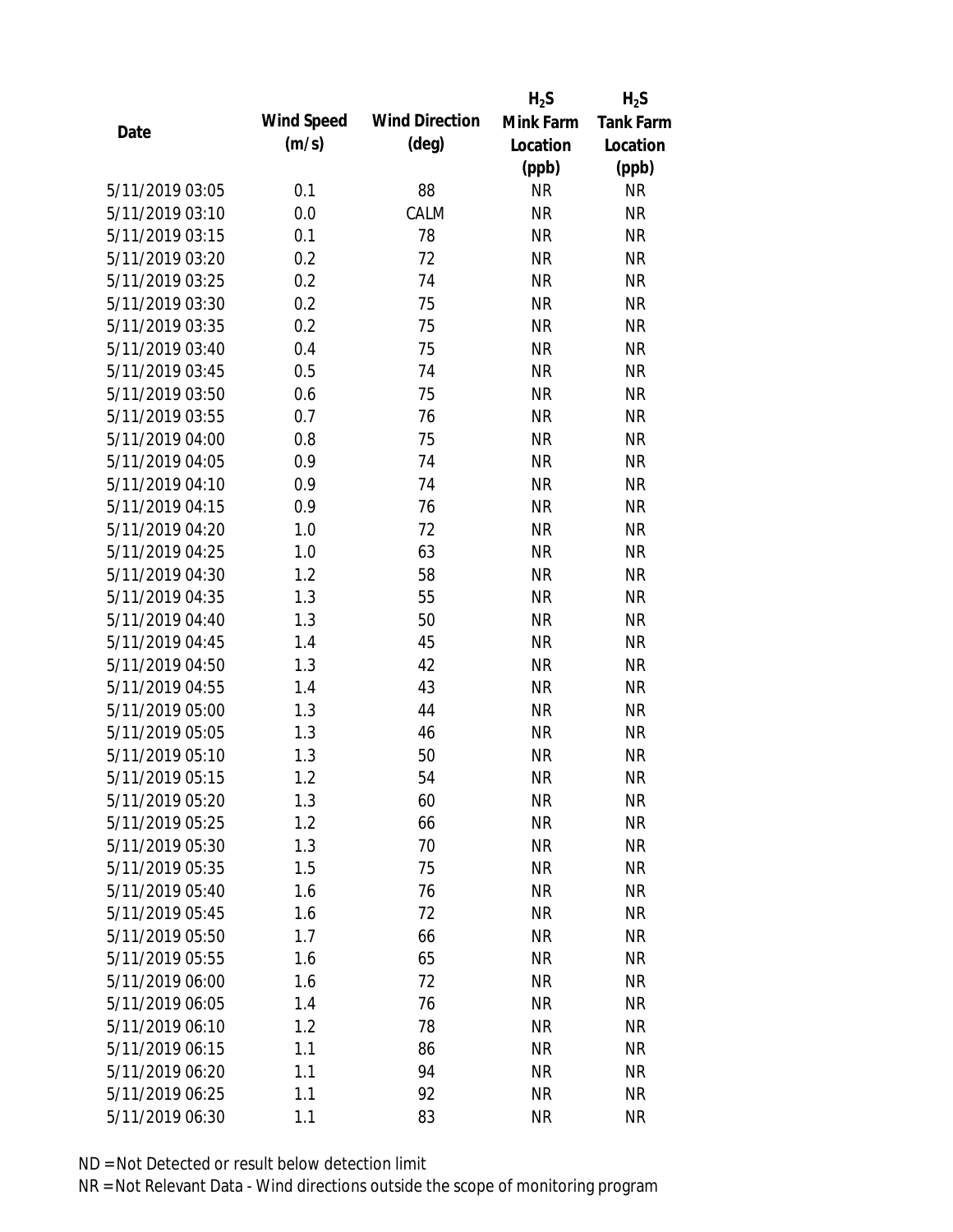|                 |            |                       | $H_2S$    | $H_2S$           |
|-----------------|------------|-----------------------|-----------|------------------|
| Date            | Wind Speed | <b>Wind Direction</b> | Mink Farm | <b>Tank Farm</b> |
|                 | (m/s)      | $(\text{deg})$        | Location  | Location         |
|                 |            |                       | (ppb)     | (ppb)            |
| 5/11/2019 06:35 | 1.0        | 75                    | <b>NR</b> | <b>NR</b>        |
| 5/11/2019 06:40 | 1.2        | 77                    | <b>NR</b> | <b>NR</b>        |
| 5/11/2019 06:45 | 1.3        | 76                    | <b>NR</b> | <b>NR</b>        |
| 5/11/2019 06:50 | 1.4        | 77                    | <b>NR</b> | <b>NR</b>        |
| 5/11/2019 06:55 | 1.6        | 81                    | <b>NR</b> | <b>NR</b>        |
| 5/11/2019 07:00 | 1.7        | 84                    | <b>NR</b> | <b>NR</b>        |
| 5/11/2019 07:05 | 2.0        | 86                    | <b>NR</b> | <b>NR</b>        |
| 5/11/2019 07:10 | 2.2        | 86                    | <b>NR</b> | <b>NR</b>        |
| 5/11/2019 07:15 | 2.3        | 87                    | <b>NR</b> | <b>NR</b>        |
| 5/11/2019 07:20 | 2.2        | 88                    | <b>NR</b> | <b>NR</b>        |
| 5/11/2019 07:25 | 2.2        | 88                    | <b>NR</b> | <b>NR</b>        |
| 5/11/2019 07:30 | 2.2        | 88                    | <b>NR</b> | <b>NR</b>        |
| 5/11/2019 07:35 | 2.2        | 88                    | <b>NR</b> | <b>NR</b>        |
| 5/11/2019 07:40 | 2.1        | 88                    | <b>NR</b> | <b>NR</b>        |
| 5/11/2019 07:45 | 2.1        | 85                    | <b>NR</b> | <b>NR</b>        |
| 5/11/2019 07:50 | 2.1        | 82                    | <b>NR</b> | <b>NR</b>        |
| 5/11/2019 07:55 | 2.0        | 79                    | <b>NR</b> | <b>NR</b>        |
| 5/11/2019 08:00 | 1.9        | 72                    | <b>NR</b> | <b>NR</b>        |
| 5/11/2019 08:05 | 1.7        | 64                    | <b>NR</b> | <b>NR</b>        |
| 5/11/2019 08:10 | 1.7        | 58                    | <b>NR</b> | <b>NR</b>        |
| 5/11/2019 08:15 | 1.8        | 55                    | <b>NR</b> | <b>NR</b>        |
| 5/11/2019 08:20 | 1.9        | 52                    | <b>NR</b> | <b>NR</b>        |
| 5/11/2019 08:25 | 1.9        | 50                    | <b>NR</b> | <b>NR</b>        |
| 5/11/2019 08:30 | 2.1        | 51                    | <b>NR</b> | <b>NR</b>        |
| 5/11/2019 08:35 | 2.3        | 52                    | <b>NR</b> | <b>NR</b>        |
| 5/11/2019 08:40 | 2.3        | 51                    | <b>NR</b> | <b>NR</b>        |
| 5/11/2019 08:45 | 2.3        | 50                    | <b>NR</b> | <b>NR</b>        |
| 5/11/2019 08:50 | 2.3        | 48                    | <b>NR</b> | <b>NR</b>        |
| 5/11/2019 08:55 | 2.4        | 45                    | <b>NR</b> | <b>NR</b>        |
| 5/11/2019 09:00 | 2.3        | 44                    | NR        | <b>NR</b>        |
| 5/11/2019 09:05 | 2.3        | 44                    | <b>NR</b> | <b>NR</b>        |
| 5/11/2019 09:10 | 2.4        | 46                    | <b>NR</b> | <b>NR</b>        |
| 5/11/2019 09:15 | 2.5        | 45                    | <b>NR</b> | <b>NR</b>        |
| 5/11/2019 09:20 | 2.5        | 48                    | <b>NR</b> | <b>NR</b>        |
| 5/11/2019 09:25 | 2.4        | 51                    | <b>NR</b> | <b>NR</b>        |
| 5/11/2019 09:30 | 2.4        | 51                    | <b>NR</b> | <b>NR</b>        |
| 5/11/2019 09:35 | 2.4        | 52                    | <b>NR</b> | <b>NR</b>        |
| 5/11/2019 09:40 | 2.3        | 52                    | <b>NR</b> | <b>NR</b>        |
| 5/11/2019 09:45 | 2.3        | 54                    | <b>NR</b> | <b>NR</b>        |
| 5/11/2019 09:50 | 2.3        | 53                    | <b>NR</b> | <b>NR</b>        |
| 5/11/2019 09:55 | 2.4        | 54                    | <b>NR</b> | <b>NR</b>        |
| 5/11/2019 10:00 | 2.3        | 59                    | <b>NR</b> | <b>NR</b>        |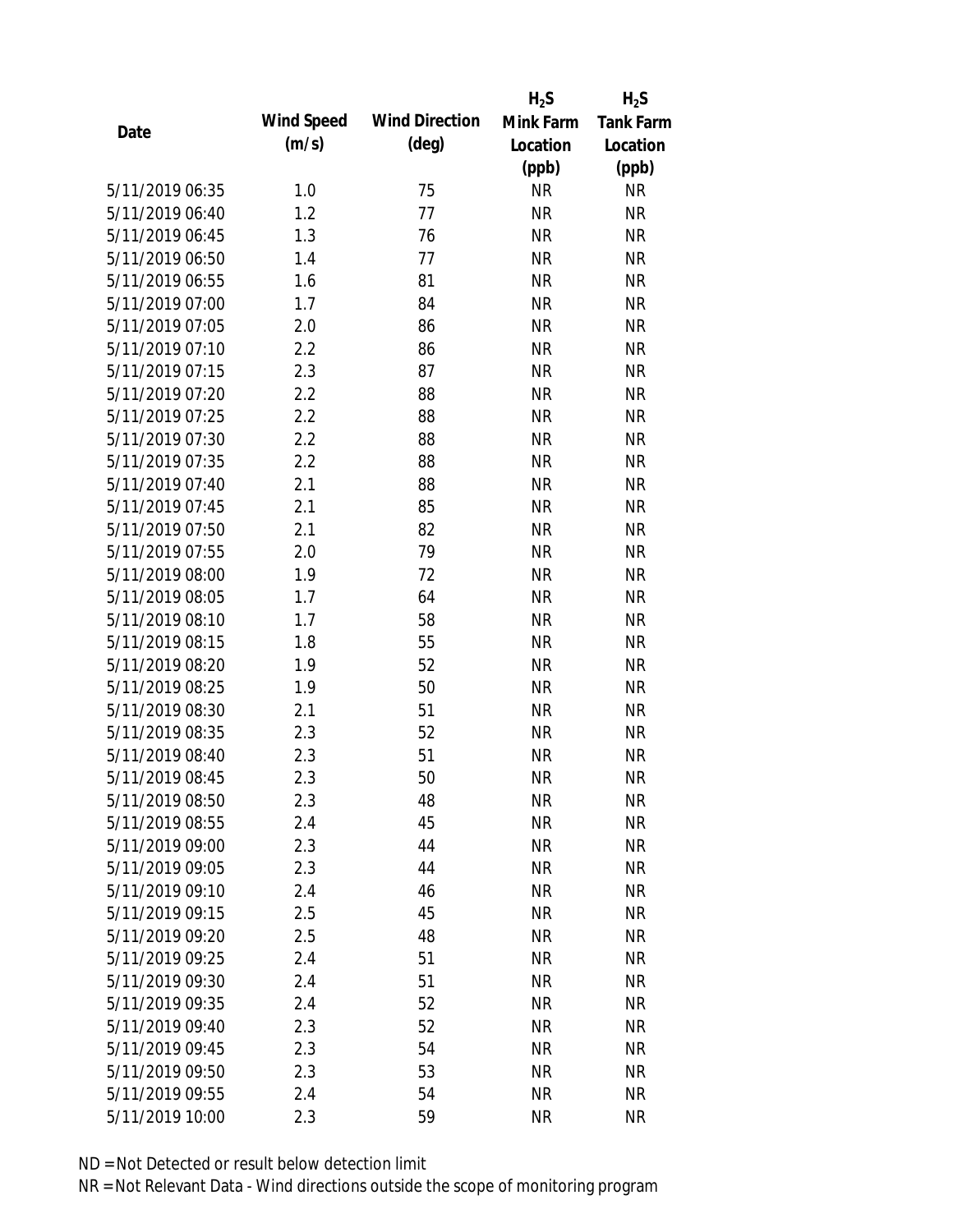|                 |            |                       | $H_2S$    | $H_2S$           |
|-----------------|------------|-----------------------|-----------|------------------|
| Date            | Wind Speed | <b>Wind Direction</b> | Mink Farm | <b>Tank Farm</b> |
|                 | (m/s)      | $(\text{deg})$        | Location  | Location         |
|                 |            |                       | (ppb)     | (ppb)            |
| 5/11/2019 10:05 | 2.2        | 63                    | <b>NR</b> | <b>NR</b>        |
| 5/11/2019 10:10 | 2.1        | 62                    | <b>NR</b> | <b>NR</b>        |
| 5/11/2019 10:15 | 1.8        | 67                    | <b>NR</b> | <b>NR</b>        |
| 5/11/2019 10:20 | 1.7        | 77                    | <b>NR</b> | <b>NR</b>        |
| 5/11/2019 10:25 | 1.7        | 79                    | <b>NR</b> | <b>NR</b>        |
| 5/11/2019 10:30 | 1.7        | 82                    | <b>NR</b> | <b>NR</b>        |
| 5/11/2019 10:35 | 1.8        | 85                    | <b>NR</b> | <b>NR</b>        |
| 5/11/2019 10:40 | 1.9        | 93                    | <b>NR</b> | <b>NR</b>        |
| 5/11/2019 10:45 | 2.1        | 93                    | <b>NR</b> | <b>NR</b>        |
| 5/11/2019 10:50 | 2.1        | 91                    | <b>NR</b> | <b>NR</b>        |
| 5/11/2019 10:55 | 2.2        | 93                    | <b>NR</b> | <b>NR</b>        |
| 5/11/2019 11:00 | 2.2        | 87                    | <b>NR</b> | <b>NR</b>        |
| 5/11/2019 11:05 | 2.1        | 83                    | <b>NR</b> | <b>NR</b>        |
| 5/11/2019 11:10 | 1.9        | 76                    | <b>NR</b> | <b>NR</b>        |
| 5/11/2019 11:15 | 1.9        | 66                    | <b>NR</b> | <b>NR</b>        |
| 5/11/2019 11:20 | 1.9        | 60                    | <b>NR</b> | <b>NR</b>        |
| 5/11/2019 11:25 | 1.7        | 53                    | <b>NR</b> | <b>NR</b>        |
| 5/11/2019 11:30 | 1.7        | 50                    | <b>NR</b> | <b>NR</b>        |
| 5/11/2019 11:35 | 1.7        | 49                    | <b>NR</b> | <b>NR</b>        |
| 5/11/2019 11:40 | 1.8        | 49                    | <b>NR</b> | <b>NR</b>        |
| 5/11/2019 11:45 | 1.8        | 56                    | <b>NR</b> | <b>NR</b>        |
| 5/11/2019 11:50 | 1.9        | 62                    | <b>NR</b> | <b>NR</b>        |
| 5/11/2019 11:55 | 2.0        | 66                    | <b>NR</b> | <b>NR</b>        |
| 5/11/2019 12:00 | 2.0        | 72                    | <b>NR</b> | <b>NR</b>        |
| 5/11/2019 12:05 | 1.9        | 76                    | <b>NR</b> | <b>NR</b>        |
| 5/11/2019 12:10 | 1.9        | 79                    | <b>NR</b> | <b>NR</b>        |
| 5/11/2019 12:15 | 2.1        | 81                    | <b>NR</b> | <b>NR</b>        |
| 5/11/2019 12:20 | 2.1        | 81                    | <b>NR</b> | <b>NR</b>        |
| 5/11/2019 12:25 | 2.2        | 82                    | <b>NR</b> | <b>NR</b>        |
| 5/11/2019 12:30 | 2.3        | 83                    | NR        | <b>NR</b>        |
| 5/11/2019 12:35 | 2.5        | 85                    | <b>NR</b> | <b>NR</b>        |
| 5/11/2019 12:40 | 2.4        | 85                    | <b>NR</b> | <b>NR</b>        |
| 5/11/2019 12:45 | 2.3        | 83                    | <b>NR</b> | <b>NR</b>        |
| 5/11/2019 12:50 | 2.3        | 80                    | <b>NR</b> | <b>NR</b>        |
| 5/11/2019 12:55 | 2.2        | 76                    | <b>NR</b> | <b>NR</b>        |
| 5/11/2019 13:00 | 2.2        | 71                    | <b>NR</b> | <b>NR</b>        |
| 5/11/2019 13:05 | 2.2        | 65                    | <b>NR</b> | <b>NR</b>        |
| 5/11/2019 13:10 | 2.2        | 59                    | <b>NR</b> | <b>NR</b>        |
| 5/11/2019 13:15 | 2.2        | 56                    | <b>NR</b> | <b>NR</b>        |
| 5/11/2019 13:20 | 2.3        | 52                    | <b>NR</b> | <b>NR</b>        |
| 5/11/2019 13:25 | 2.2        | 51                    | <b>NR</b> | <b>NR</b>        |
| 5/11/2019 13:30 | 2.1        | 48                    | <b>NR</b> | <b>NR</b>        |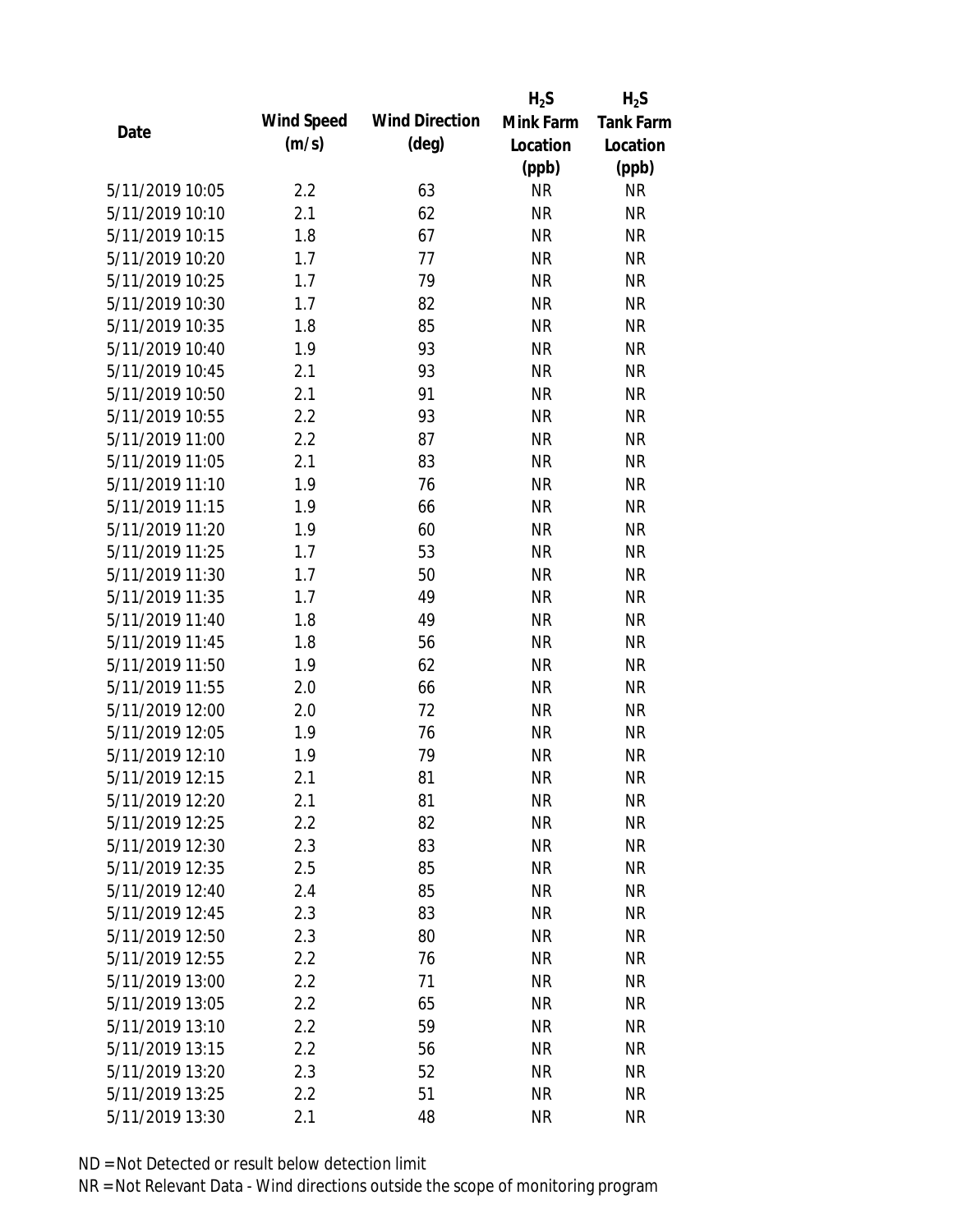|                 |            |                       | $H_2S$    | $H_2S$           |
|-----------------|------------|-----------------------|-----------|------------------|
| Date            | Wind Speed | <b>Wind Direction</b> | Mink Farm | <b>Tank Farm</b> |
|                 | (m/s)      | $(\text{deg})$        | Location  | Location         |
|                 |            |                       | (ppb)     | (ppb)            |
| 5/11/2019 13:35 | 2.0        | 46                    | <b>NR</b> | <b>NR</b>        |
| 5/11/2019 13:40 | 2.0        | 50                    | <b>NR</b> | <b>NR</b>        |
| 5/11/2019 13:45 | 2.0        | 59                    | <b>NR</b> | <b>NR</b>        |
| 5/11/2019 13:50 | 2.0        | 69                    | <b>NR</b> | <b>NR</b>        |
| 5/11/2019 13:55 | 2.3        | 72                    | <b>NR</b> | <b>NR</b>        |
| 5/11/2019 14:00 | 2.7        | 79                    | <b>NR</b> | <b>NR</b>        |
| 5/11/2019 14:05 | 3.1        | 81                    | <b>NR</b> | <b>NR</b>        |
| 5/11/2019 14:10 | 3.2        | 83                    | <b>NR</b> | <b>NR</b>        |
| 5/11/2019 14:15 | 3.3        | 76                    | <b>NR</b> | <b>NR</b>        |
| 5/11/2019 14:20 | 3.5        | 73                    | <b>NR</b> | <b>NR</b>        |
| 5/11/2019 14:25 | 3.6        | 71                    | <b>NR</b> | <b>NR</b>        |
| 5/11/2019 14:30 | 3.6        | 66                    | <b>NR</b> | <b>NR</b>        |
| 5/11/2019 14:35 | 3.6        | 63                    | <b>NR</b> | <b>NR</b>        |
| 5/11/2019 14:40 | 3.6        | 55                    | <b>NR</b> | <b>NR</b>        |
| 5/11/2019 14:45 | 3.7        | 51                    | <b>NR</b> | <b>NR</b>        |
| 5/11/2019 14:50 | 3.5        | 47                    | <b>NR</b> | <b>NR</b>        |
| 5/11/2019 14:55 | 3.4        | 52                    | <b>NR</b> | <b>NR</b>        |
| 5/11/2019 15:00 | 3.1        | 54                    | <b>NR</b> | <b>NR</b>        |
| 5/11/2019 15:05 | 2.9        | 56                    | <b>NR</b> | <b>NR</b>        |
| 5/11/2019 15:10 | 2.8        | 61                    | <b>NR</b> | <b>NR</b>        |
| 5/11/2019 15:15 | 2.8        | 64                    | <b>NR</b> | <b>NR</b>        |
| 5/11/2019 15:20 | 2.8        | 66                    | <b>NR</b> | <b>NR</b>        |
| 5/11/2019 15:25 | 2.6        | 62                    | <b>NR</b> | <b>NR</b>        |
| 5/11/2019 15:30 | 2.5        | 61                    | <b>NR</b> | <b>NR</b>        |
| 5/11/2019 15:35 | 2.5        | 61                    | <b>NR</b> | <b>NR</b>        |
| 5/11/2019 15:40 | 2.5        | 60                    | <b>NR</b> | <b>NR</b>        |
| 5/11/2019 15:45 | 2.5        | 58                    | <b>NR</b> | <b>NR</b>        |
| 5/11/2019 15:50 | 2.5        | 57                    | <b>NR</b> | <b>NR</b>        |
| 5/11/2019 15:55 | 2.4        | 61                    | <b>NR</b> | <b>NR</b>        |
| 5/11/2019 16:00 | 2.5        | 61                    | NR        | <b>NR</b>        |
| 5/11/2019 16:05 | 2.5        | 61                    | NR        | <b>NR</b>        |
| 5/11/2019 16:10 |            | 59                    | <b>NR</b> | <b>NR</b>        |
| 5/11/2019 16:15 | 2.4        | 57                    |           | <b>NR</b>        |
|                 | 2.4        |                       | NR        |                  |
| 5/11/2019 16:20 | 2.5        | 52                    | <b>NR</b> | <b>NR</b>        |
| 5/11/2019 16:25 | 2.6        | 45                    | <b>NR</b> | <b>NR</b>        |
| 5/11/2019 16:30 | 2.6        | 40                    | 1         | <b>NR</b>        |
| 5/11/2019 16:35 | 2.6        | 36                    | 1         | <b>NR</b>        |
| 5/11/2019 16:40 | 2.7        | 33                    | 1         | <b>NR</b>        |
| 5/11/2019 16:45 | 2.7        | 31                    | 1         | <b>NR</b>        |
| 5/11/2019 16:50 | 2.6        | 30                    | 1         | <b>NR</b>        |
| 5/11/2019 16:55 | 2.6        | 30                    | 1         | <b>NR</b>        |
| 5/11/2019 17:00 | 2.7        | 30                    | 1         | <b>NR</b>        |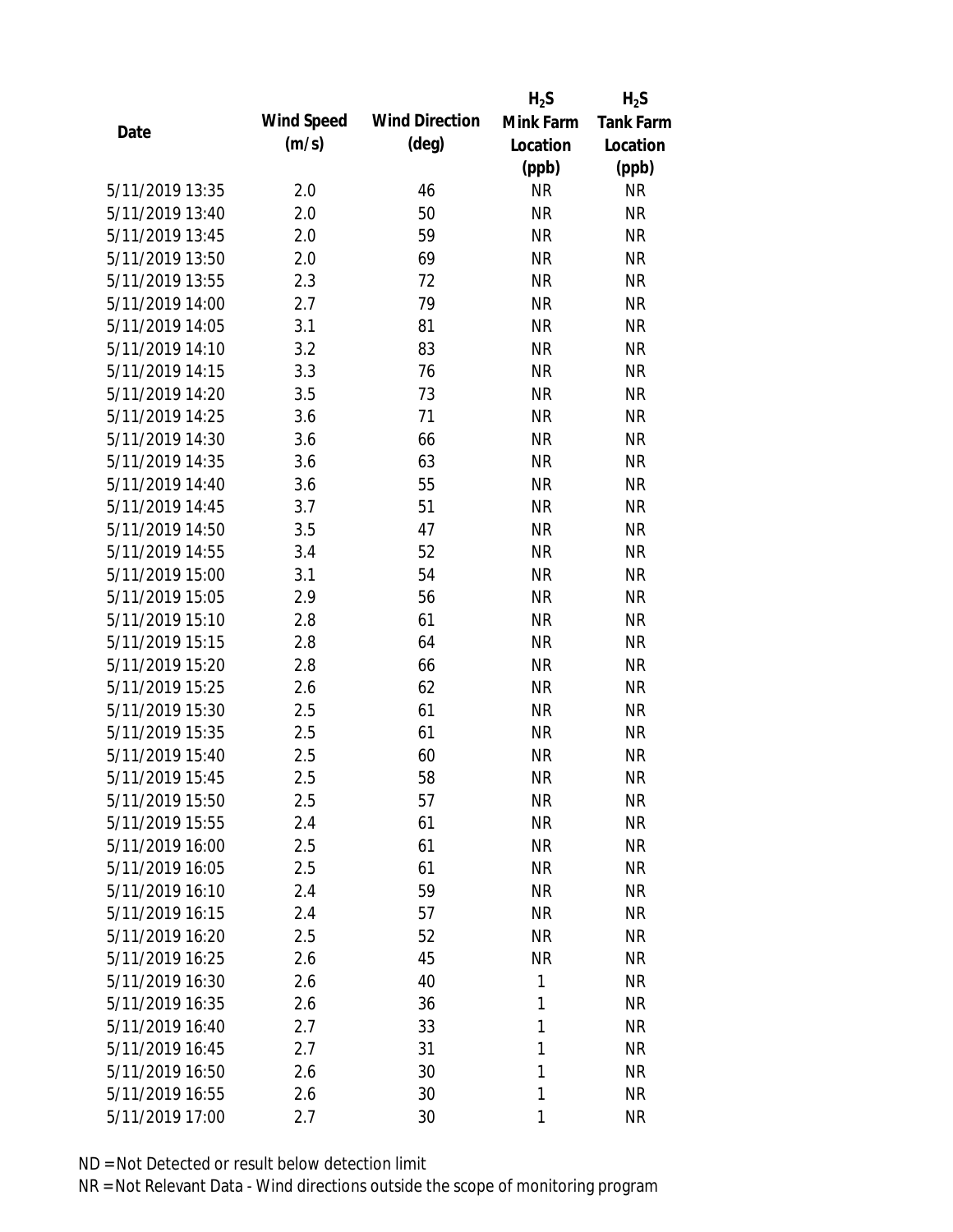|                 |            |                       | $H_2S$         | $H_2S$           |
|-----------------|------------|-----------------------|----------------|------------------|
| Date            | Wind Speed | <b>Wind Direction</b> | Mink Farm      | <b>Tank Farm</b> |
|                 | (m/s)      | $(\text{deg})$        | Location       | Location         |
|                 |            |                       | (ppb)          | (ppb)            |
| 5/11/2019 17:05 | 2.7        | 32                    | 1              | <b>NR</b>        |
| 5/11/2019 17:10 | 2.7        | 34                    | 1              | <b>NR</b>        |
| 5/11/2019 17:15 | 2.9        | 36                    | 1              | <b>NR</b>        |
| 5/11/2019 17:20 | 3.1        | 38                    | 1              | <b>NR</b>        |
| 5/11/2019 17:25 | 3.1        | 39                    | 1              | <b>NR</b>        |
| 5/11/2019 17:30 | 3.1        | 38                    | $\overline{2}$ | <b>NR</b>        |
| 5/11/2019 17:35 | 3.1        | 38                    | $\overline{2}$ | <b>NR</b>        |
| 5/11/2019 17:40 | 3.0        | 39                    | $\overline{2}$ | <b>NR</b>        |
| 5/11/2019 17:45 | 2.9        | 38                    | $\overline{2}$ | <b>NR</b>        |
| 5/11/2019 17:50 | 2.7        | 39                    | $\overline{2}$ | <b>NR</b>        |
| 5/11/2019 17:55 | 2.7        | 38                    | $\overline{2}$ | <b>NR</b>        |
| 5/11/2019 18:00 | 2.7        | 37                    | $\mathbf{1}$   | <b>NR</b>        |
| 5/11/2019 18:05 | 2.8        | 37                    | 1              | <b>NR</b>        |
| 5/11/2019 18:10 | 2.9        | 36                    | 1              | <b>NR</b>        |
| 5/11/2019 18:15 | 3.0        | 37                    | 1              | <b>NR</b>        |
| 5/11/2019 18:20 | 2.9        | 37                    | 1              | <b>NR</b>        |
| 5/11/2019 18:25 | 2.9        | 38                    | 1              | <b>NR</b>        |
| 5/11/2019 18:30 | 2.8        | 40                    | 1              | <b>NR</b>        |
| 5/11/2019 18:35 | 2.8        | 39                    | 1              | <b>NR</b>        |
| 5/11/2019 18:40 | 2.7        | 40                    | 1              | <b>NR</b>        |
| 5/11/2019 18:45 | 2.7        | 41                    | <b>NR</b>      | <b>NR</b>        |
| 5/11/2019 18:50 | 2.9        | 41                    | <b>NR</b>      | <b>NR</b>        |
| 5/11/2019 18:55 | 2.9        | 41                    | <b>NR</b>      | <b>NR</b>        |
| 5/11/2019 19:00 | 2.9        | 41                    | <b>NR</b>      | <b>NR</b>        |
| 5/11/2019 19:05 | 3.0        | 42                    | <b>NR</b>      | <b>NR</b>        |
| 5/11/2019 19:10 | 3.1        | 42                    | <b>NR</b>      | <b>NR</b>        |
| 5/11/2019 19:15 | 3.1        | 42                    | <b>NR</b>      | <b>NR</b>        |
| 5/11/2019 19:20 | 3.1        | 44                    | <b>NR</b>      | <b>NR</b>        |
| 5/11/2019 19:25 | 3.1        | 44                    | <b>NR</b>      | <b>NR</b>        |
| 5/11/2019 19:30 | 3.1        | 44                    | <b>NR</b>      | <b>NR</b>        |
| 5/11/2019 19:35 | 3.1        | 44                    | <b>NR</b>      | <b>NR</b>        |
| 5/11/2019 19:40 | 3.3        | 43                    | <b>NR</b>      | <b>NR</b>        |
| 5/11/2019 19:45 | 3.5        | 43                    | <b>NR</b>      | <b>NR</b>        |
| 5/11/2019 19:50 | 3.6        | 41                    | <b>NR</b>      | <b>NR</b>        |
| 5/11/2019 19:55 | 3.6        | 39                    | 1              | <b>NR</b>        |
| 5/11/2019 20:00 | 3.8        | 38                    | 1              | <b>NR</b>        |
| 5/11/2019 20:05 | 3.8        | 38                    | 1              | <b>NR</b>        |
| 5/11/2019 20:10 |            |                       | 1              |                  |
|                 | 3.6        | 37                    | 1              | <b>NR</b>        |
| 5/11/2019 20:15 | 3.6        | 37                    | 1              | <b>NR</b>        |
| 5/11/2019 20:20 | 3.6        | 36                    |                | <b>NR</b>        |
| 5/11/2019 20:25 | 3.7        | 37                    | 1              | <b>NR</b>        |
| 5/11/2019 20:30 | 3.6        | 38                    | 1              | <b>NR</b>        |